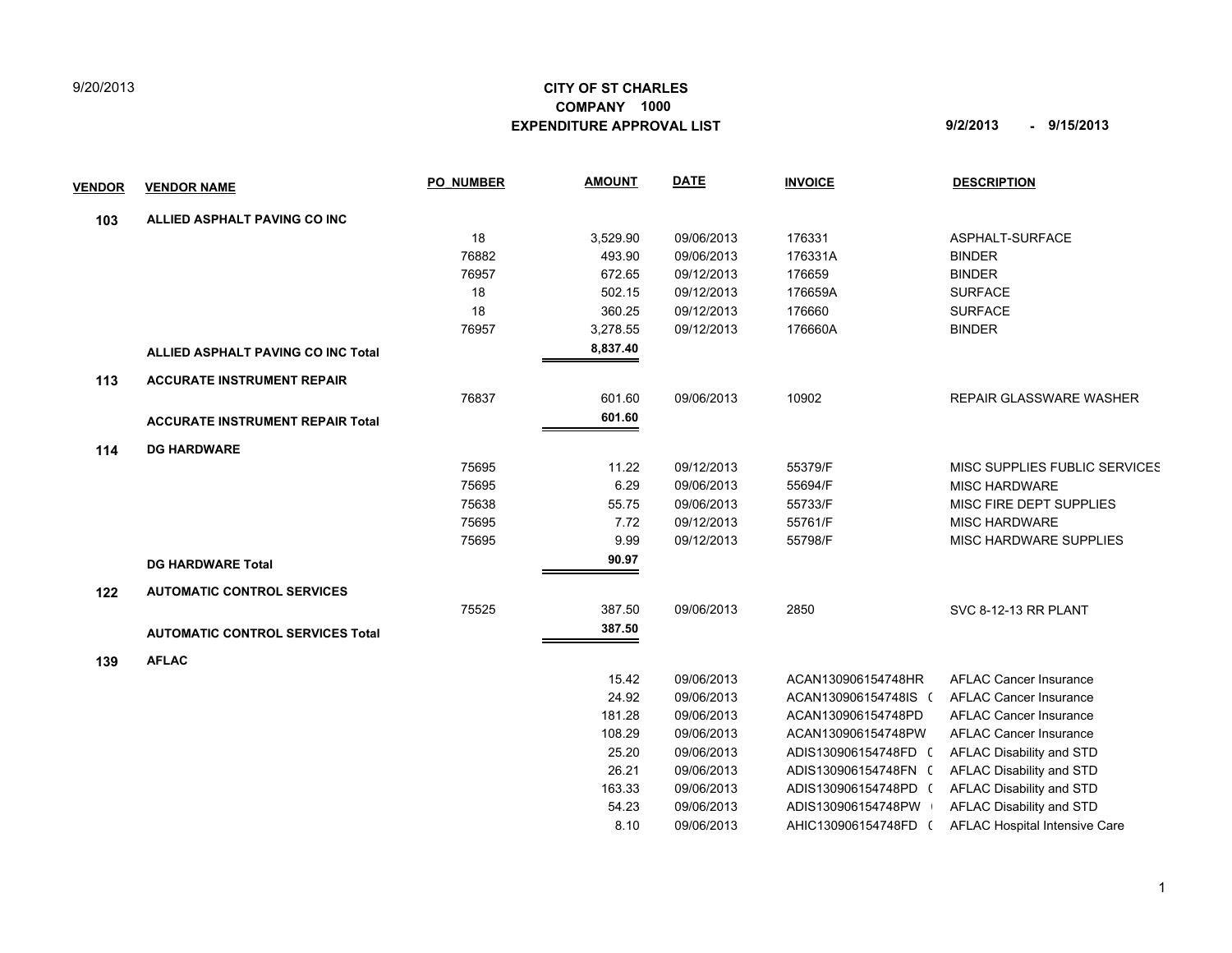| <b>VENDOR</b> | <b>VENDOR NAME</b>                      | <b>PO NUMBER</b> | <b>AMOUNT</b> | <b>DATE</b> | <b>INVOICE</b>     | <b>DESCRIPTION</b>               |
|---------------|-----------------------------------------|------------------|---------------|-------------|--------------------|----------------------------------|
|               |                                         |                  | 16.20         | 09/06/2013  | AHIC130906154748PD | AFLAC Hospital Intensive Care    |
|               |                                         |                  | 55.90         | 09/06/2013  | AHIC130906154748PW | AFLAC Hospital Intensive Care    |
|               |                                         |                  | 27.89         | 09/06/2013  | APAC130906154748FD | <b>AFLAC Personal Accident</b>   |
|               |                                         |                  | 16.32         | 09/06/2013  | APAC130906154748FN | <b>AFLAC Personal Accident</b>   |
|               |                                         |                  | 123.44        | 09/06/2013  | APAC130906154748PD | <b>AFLAC Personal Accident</b>   |
|               |                                         |                  | 16.20         | 09/06/2013  | APAC130906154748PW | <b>AFLAC Personal Accident</b>   |
|               |                                         |                  | 13.57         | 09/06/2013  | ASPE130906154748FN | AFLAC Specified Event (PRP)      |
|               |                                         |                  | 32.46         | 09/06/2013  | ASPE130906154748PD | AFLAC Specified Event (PRP)      |
|               |                                         |                  | 44.52         | 09/06/2013  | ASPE130906154748PW | AFLAC Specified Event (PRP)      |
|               |                                         |                  | 42.48         | 09/06/2013  | AVOL130906154748FN | <b>AFLAC Voluntary Indemnity</b> |
|               |                                         |                  | 136.94        | 09/06/2013  | AVOL130906154748PD | <b>AFLAC Voluntary Indemnity</b> |
|               |                                         |                  | 21.46         | 09/06/2013  | AVOL130906154748PW | <b>AFLAC Voluntary Indemnity</b> |
|               | <b>AFLAC Total</b>                      |                  | 1,154.36      |             |                    |                                  |
| 156           | A L EQUIPMENT COMPANY INC               |                  |               |             |                    |                                  |
|               |                                         | 76738            | 1,049.60      | 09/12/2013  | 157728             | <b>MOTOR AND PINIONS</b>         |
|               | A L EQUIPMENT COMPANY INC Total         |                  | 1,049.60      |             |                    |                                  |
| 159           | <b>ALFRED BENESCH AND COMPANY</b>       |                  |               |             |                    |                                  |
|               |                                         | 73129            | 1,607.20      | 09/12/2013  | 62749              | SVC 3-4 TO 5-26-13               |
|               |                                         | 73129            | 1,607.20      | 09/12/2013  | 62749              | SVC 3-4 TO 5-26-13               |
|               |                                         | 73129            | $-1,607.20$   | 09/12/2013  | 62749              | SVC 3-4 TO 5-26-13               |
|               |                                         | 73129            | $-1,607.20$   | 09/12/2013  | 62749              | SVC 3-4 TO 5-26-13               |
|               |                                         | 68107            | 29,533.90     | 09/12/2013  | 64903              | BILLING THRU 8-4-13              |
|               | <b>ALFRED BENESCH AND COMPANY Total</b> |                  | 29,533.90     |             |                    |                                  |
| 166           | <b>ALLMAKE APPLIANCE REPAIR</b>         |                  |               |             |                    |                                  |
|               |                                         | 76797            | 108.44        | 09/12/2013  | 92008              | TIMER FOR WASHING MACHINE        |
|               | <b>ALLMAKE APPLIANCE REPAIR Total</b>   |                  | 108.44        |             |                    |                                  |
| 176           | <b>ALMETEK INDUSTRIES INC</b>           |                  |               |             |                    |                                  |
|               |                                         | 76749            | 121.71        | 09/12/2013  | 197119             | <b>INVENTORY ITEMS</b>           |
|               | <b>ALMETEK INDUSTRIES INC Total</b>     |                  | 121.71        |             |                    |                                  |
| 177           | AL PIEMONTE CADILLAC INC                |                  |               |             |                    |                                  |
|               |                                         | 76711            | 275.20        | 09/12/2013  | 90996              | <b>INVENTORY ITEMS</b>           |
|               |                                         | 76846            | 839.44        | 09/12/2013  | 91131              | <b>INVENTORY ITEMS</b>           |
|               | AL PIEMONTE CADILLAC INC Total          |                  | 1,114.64      |             |                    |                                  |

 **220 NONDA ANDERSON**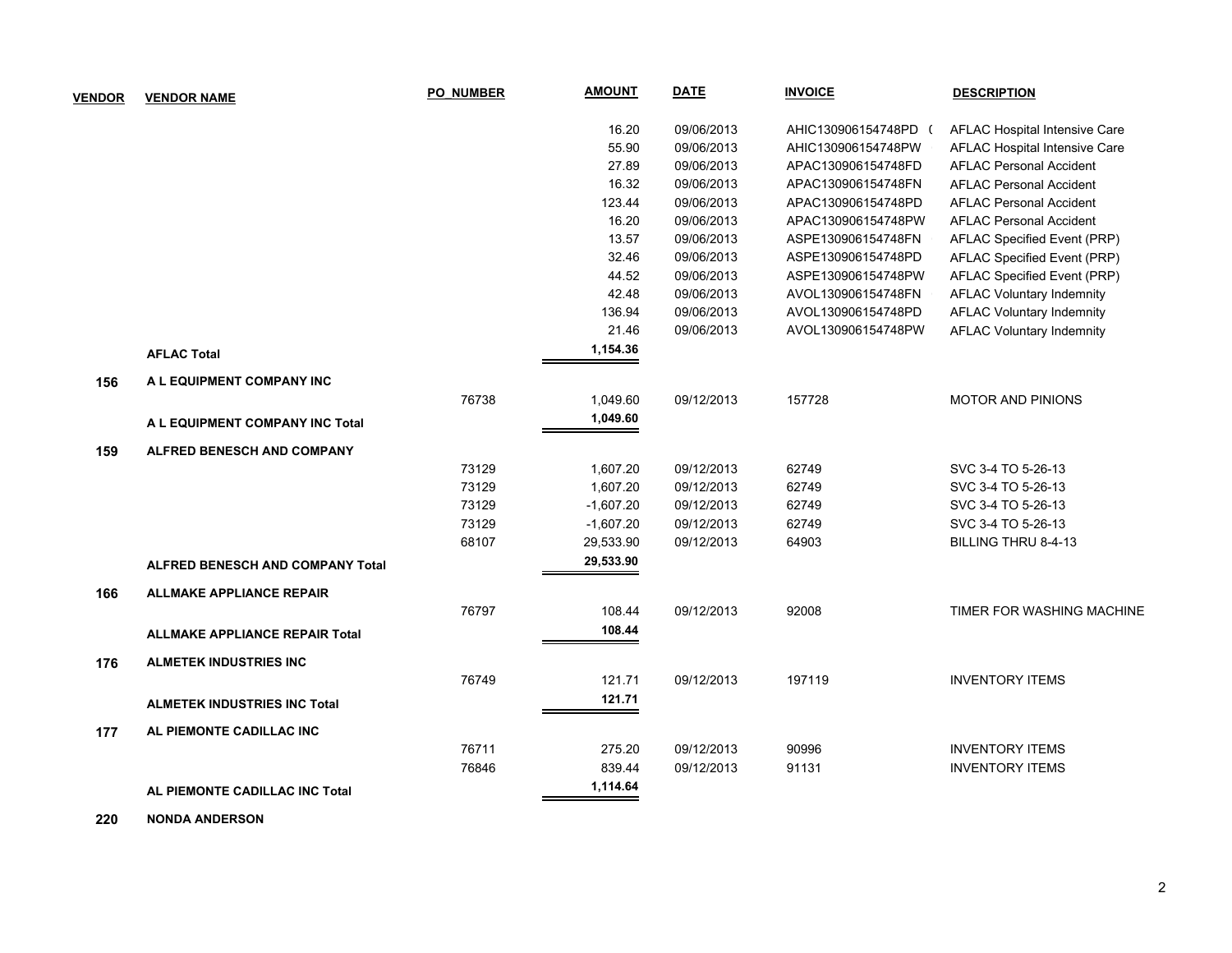| <b>VENDOR</b> | <b>VENDOR NAME</b>                         | <b>PO NUMBER</b> | <b>AMOUNT</b> | <b>DATE</b> | <b>INVOICE</b> | <b>DESCRIPTION</b>            |
|---------------|--------------------------------------------|------------------|---------------|-------------|----------------|-------------------------------|
|               |                                            |                  | 124.01        | 09/06/2013  | 082713         | PETTY CASH REIMBURSEMENT      |
|               |                                            |                  | 57.66         | 09/06/2013  | 082713A        | <b>REIMB REFRESHMENTS/MTG</b> |
|               | <b>NONDA ANDERSON Total</b>                |                  | 181.67        |             |                |                               |
| 255           | <b>ARIES INDUSTRIES INC</b>                |                  |               |             |                |                               |
|               |                                            | 76814            | 1,674.66      | 09/12/2013  | 328146         | <b>TERM PTHFNDR REEL KIT</b>  |
|               | <b>ARIES INDUSTRIES INC Total</b>          |                  | 1,674.66      |             |                |                               |
| 272           | ASK ENTERPRISES & SON INC                  |                  |               |             |                |                               |
|               |                                            | 76713            | 102.00        | 09/12/2013  | 22571          | <b>INVENTORY ITEMS</b>        |
|               |                                            | 76778            | 177.50        | 09/12/2013  | 22572          | <b>INVENTORY ITEMS</b>        |
|               | ASK ENTERPRISES & SON INC Total            |                  | 279.50        |             |                |                               |
| 279           | ATLAS CORP & NOTARY SUPPLY CO              |                  |               |             |                |                               |
|               |                                            |                  | 19.70         | 09/06/2013  | 090313TN       | TINA NILLES CITY ADMIN        |
|               |                                            |                  | 56.35         | 09/12/2013  | 091013         | ANDERSON, WITT, FERGUSON      |
|               | ATLAS CORP & NOTARY SUPPLY CO Total        |                  | 76.05         |             |                |                               |
| 282           | <b>ASSOCIATED TECHNICAL SERV LTD</b>       |                  |               |             |                |                               |
|               |                                            | 76490            | 12,722.00     | 09/12/2013  | 23895          | <b>LEAK DETECTION</b>         |
|               |                                            | 76490            | 12,722.00     | 09/12/2013  | 23895          | <b>LEAK DETECTION</b>         |
|               |                                            | 76490            | $-12,722.00$  | 09/12/2013  | 23895          | <b>LEAK DETECTION</b>         |
|               |                                            | 76490            | $-12,722.00$  | 09/12/2013  | 23895          | <b>LEAK DETECTION</b>         |
|               |                                            | 76490            | 14,374.80     | 09/12/2013  | 23920          | 2013 LEAK DETECTION SURVEY    |
|               |                                            | 75528            | 4,010.00      | 09/12/2013  | 23920A         | 2013 LEAK DETECTION SERVICES  |
|               |                                            | 76490            | 13,825.00     | 09/12/2013  | 23922          | 2013 WTR/VALVE EXERCISING PRO |
|               | <b>ASSOCIATED TECHNICAL SERV LTD Total</b> |                  | 32,209.80     |             |                |                               |
| 297           | AV OVERHEAD DOOR                           |                  |               |             |                |                               |
|               |                                            | 76879            | 200.00        | 09/12/2013  | 23349          | SINGLE BUTTON TRANSMITTER     |
|               | AV OVERHEAD DOOR Total                     |                  | 200.00        |             |                |                               |
| 298           | <b>AWARDS CONCEPTS</b>                     |                  |               |             |                |                               |
|               |                                            | 75593            | 218.88        | 09/06/2013  | 10296454       | <b>S KEMPH</b>                |
|               |                                            | 75593            | 283.03        | 09/06/2013  | 10296455       | <b>J STENGLER</b>             |
|               |                                            | 75593            | 180.69        | 09/12/2013  | 10296987       | A CAVALLO                     |
|               |                                            | 75593            | 103.38        | 09/12/2013  | 10297099       | <b>L CREEDON</b>              |
|               |                                            | 75593            | 284.13        | 09/06/2013  | 10297162       | <b>B MCCOWAN</b>              |
|               | <b>AWARDS CONCEPTS Total</b>               |                  | 1,070.11      |             |                |                               |

 **301 A 1 AIR COMPRESSOR CORP**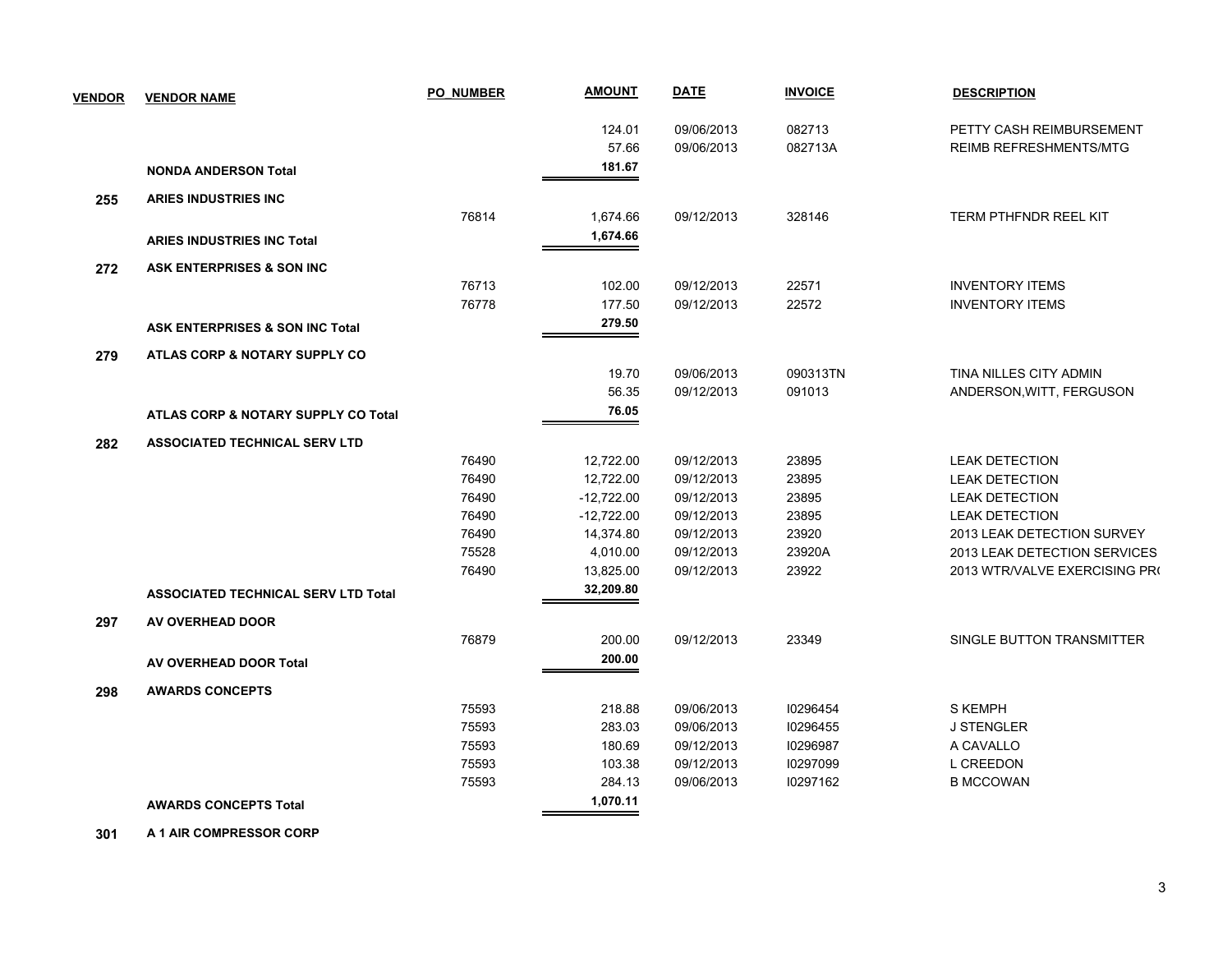| <b>VENDOR</b> | <b>VENDOR NAME</b>                           | <b>PO NUMBER</b> | <b>AMOUNT</b> | <b>DATE</b> | <b>INVOICE</b> | <b>DESCRIPTION</b>               |
|---------------|----------------------------------------------|------------------|---------------|-------------|----------------|----------------------------------|
|               |                                              | 76810            | 567.61        | 09/12/2013  | 0228268        | SVC AIR COMPRESSOR               |
|               | A 1 AIR COMPRESSOR CORP Total                |                  | 567.61        |             |                |                                  |
| 305           | <b>BADGER METER INC</b>                      |                  |               |             |                |                                  |
|               |                                              | 76613            | 3,635.12      | 09/12/2013  | 12126601       | <b>INVENTORY ITEMS</b>           |
|               | <b>BADGER METER INC Total</b>                |                  | 3,635.12      |             |                |                                  |
| 320           | <b>CITY OF BATAVIA</b>                       |                  |               |             |                |                                  |
|               |                                              | 76887            | 172.00        | 09/06/2013  | 13-01          | <b>FIRST AID CLASS</b>           |
|               | <b>CITY OF BATAVIA Total</b>                 |                  | 172.00        |             |                |                                  |
| 323           | <b>BATTERIES PLUS</b>                        |                  |               |             |                |                                  |
|               |                                              | 76747            | 123.92        | 09/06/2013  | 280-101839-01  | <b>BATTERIES FOR ER LIGHTS</b>   |
|               | <b>BATTERIES PLUS Total</b>                  |                  | 123.92        |             |                |                                  |
| 328           | <b>TIMOTHY BEAM</b>                          |                  |               |             |                |                                  |
|               |                                              |                  | 55.00         | 09/06/2013  | 090313         | UNIFORM ALLOWANCE                |
|               | <b>TIMOTHY BEAM Total</b>                    |                  | 55.00         |             |                |                                  |
| 343           | <b>BENESYST</b>                              |                  |               |             |                |                                  |
|               |                                              | 75674            | 651.52        | 09/12/2013  | 0913151        | FLEX ADMIN MONTHLY CHARGES       |
|               | <b>BENESYST Total</b>                        |                  | 651.52        |             |                |                                  |
| 366           | <b>B &amp; L LANDSCAPE CONTRACTORS</b>       |                  |               |             |                |                                  |
|               |                                              | 76734            | 820.00        | 09/06/2013  | 22013          | SVC 10,20,102-110 14TH-WALNUT    |
|               |                                              | 75607            | 475.00        | 09/06/2013  | 22016          | SVC WEST PRAIRIE ST BRDG         |
|               |                                              | 75530            | 820.00        | 09/12/2013  | 22020          | SVC 1610 HOWARD ST               |
|               |                                              | 76734            | 945.00        | 09/12/2013  | 22022          | HOWARD, 16TH AND 14TH STRS       |
|               |                                              | 76734            | 300.00        | 09/12/2013  | 22027          | SVCS 1805 7TH AVE                |
|               | <b>B &amp; L LANDSCAPE CONTRACTORS Total</b> |                  | 3,360.00      |             |                |                                  |
| 378           | <b>BONNELL INDUSTRIES INC</b>                |                  |               |             |                |                                  |
|               |                                              | 76803            | 3,426.22      | 09/06/2013  | 0147266-IN     | <b>PLOW REFURB</b>               |
|               | <b>BONNELL INDUSTRIES INC Total</b>          |                  | 3,426.22      |             |                |                                  |
| 381           | <b>BOTTOMLINE PERSONAL</b>                   |                  |               |             |                |                                  |
|               |                                              |                  | 39.00         | 09/12/2013  | 090413         | SUBSCRIPTION RENEWAL BVANN       |
|               | <b>BOTTOMLINE PERSONAL Total</b>             |                  | 39.00         |             |                |                                  |
| 387           | <b>BRANIFF COMMUNICATIONS INC</b>            |                  |               |             |                |                                  |
|               |                                              | 76888            | 984.68        | 09/12/2013  | 0027099        | <b>REPAIR HIGH BAND INFORMER</b> |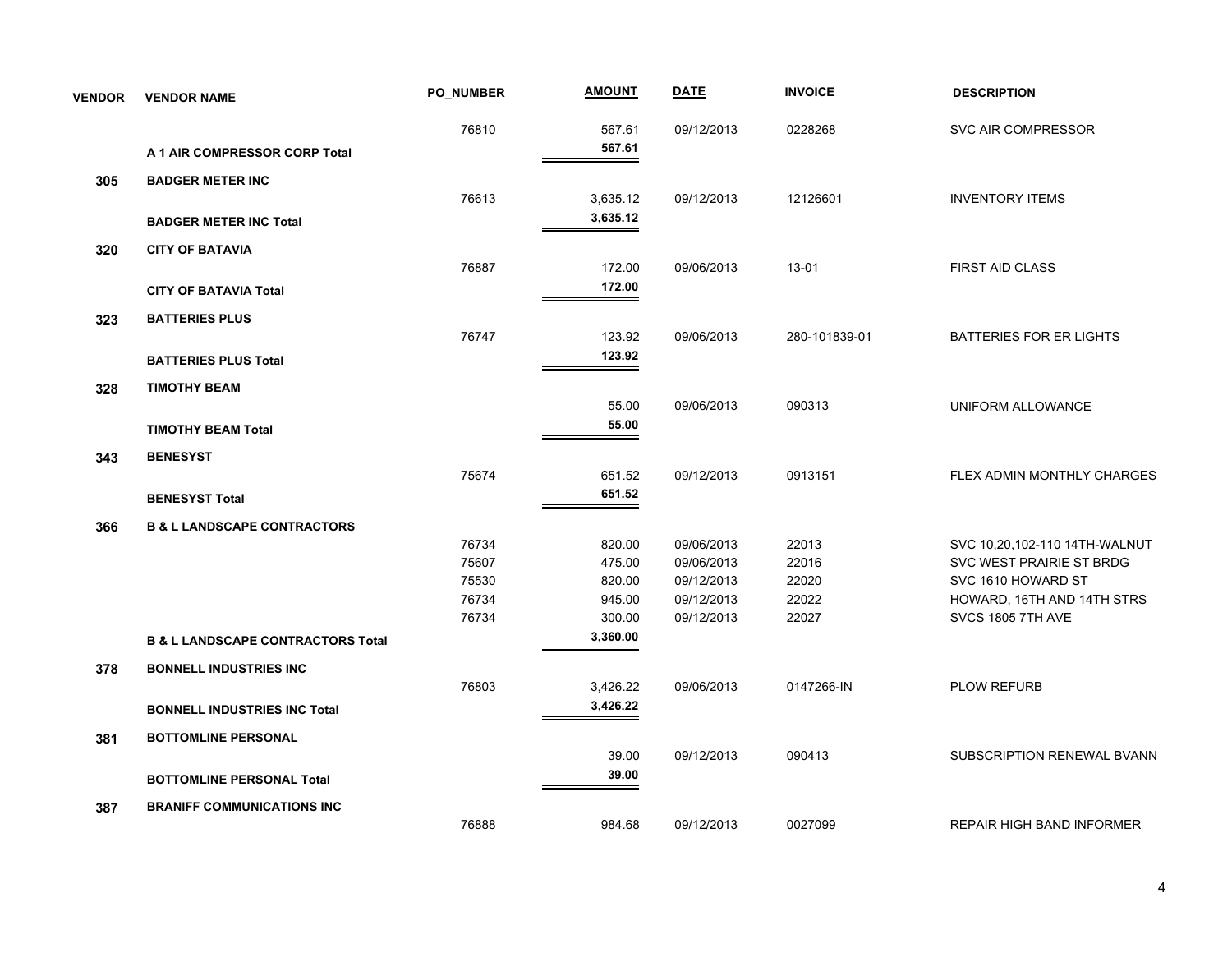| <b>VENDOR</b> | <b>VENDOR NAME</b>                          | <b>PO NUMBER</b> | <b>AMOUNT</b> | <b>DATE</b> | <b>INVOICE</b> | <b>DESCRIPTION</b>            |
|---------------|---------------------------------------------|------------------|---------------|-------------|----------------|-------------------------------|
|               | <b>BRANIFF COMMUNICATIONS INC Total</b>     |                  | 984.68        |             |                |                               |
| 393           | <b>BRICOR CONSULTING</b>                    |                  |               |             |                |                               |
|               |                                             |                  | 2,000.00      | 09/06/2013  | FY2014         | FY 13/14 AGREEMENT            |
|               |                                             |                  | 2,000.00      | 09/06/2013  | FY2014         | FY 13/14 AGREEMENT            |
|               |                                             |                  | 2,000.00      | 09/06/2013  | FY2014         | FY 13/14 AGREEMENT            |
|               |                                             |                  | 2,000.00      | 09/06/2013  | FY2014         | FY 13/14 AGREEMENT            |
|               |                                             |                  | 2,000.00      | 09/06/2013  | FY2014         | FY 13/14 AGREEMENT            |
|               | <b>BRICOR CONSULTING Total</b>              |                  | 10,000.00     |             |                |                               |
| 396           | <b>BROWNELLS INC</b>                        |                  |               |             |                |                               |
|               |                                             | 76841            | 37.94         | 09/12/2013  | 09249365.00    | ANGLED FOREGRIP               |
|               | <b>BROWNELLS INC Total</b>                  |                  | 37.94         |             |                |                               |
| 398           | <b>TOM BRUHL</b>                            |                  |               |             |                |                               |
|               |                                             |                  | 36.75         | 09/06/2013  | 082913         | APWA SEMINAR                  |
|               | <b>TOM BRUHL Total</b>                      |                  | 36.75         |             |                |                               |
| 413           | <b>MIKE BURNETT</b>                         |                  |               |             |                |                               |
|               |                                             |                  | 48.11         | 09/06/2013  | 082813         | <b>APWA REIMB</b>             |
|               | <b>MIKE BURNETT Total</b>                   |                  | 48.11         |             |                |                               |
| 456           | <b>SARA CASS</b>                            |                  |               |             |                |                               |
|               |                                             |                  | 13.80         | 09/12/2013  | 090913         | LUNCH EXPENSE SEMINAR 9-23-1. |
|               |                                             |                  | 13.80         |             |                |                               |
|               | <b>SARA CASS Total</b>                      |                  |               |             |                |                               |
| 458           | <b>CASEY EQUIPMENT COMPANY INC</b>          |                  |               |             |                |                               |
|               |                                             | 76807            | 4,800.00      | 09/06/2013  | L00310         | RENTAL 7-29 TO 8-28-13        |
|               |                                             | 76743            | 967.17        | 09/06/2013  | W45869         | REPAIR COST TO RENTAL PAVER   |
|               | <b>CASEY EQUIPMENT COMPANY INC Total</b>    |                  | 5,767.17      |             |                |                               |
| 464           | <b>TREDROC TIRE SERVICES CBA TIRE</b>       |                  |               |             |                |                               |
|               |                                             | 75531            | 1,436.85      | 09/12/2013  | 513691         | MISC FLEET DEPT SUPPLIES REP/ |
|               | <b>TREDROC TIRE SERVICES CBA TIRE Total</b> |                  | 1,436.85      |             |                |                               |
| 484           | <b>CG POWER SYSTEMS USA INC</b>             |                  |               |             |                |                               |
|               |                                             | 76363            | 18,752.00     | 09/12/2013  | 2300879        | <b>INVENTORY ITEMS</b>        |
|               |                                             | 76351            | 11,184.00     | 09/12/2013  | 2300902        | <b>INVENTORY ITEMS</b>        |
|               |                                             | 76363            | 9,376.00      | 09/12/2013  | 2300931        | <b>INVENTORY ITEMS</b>        |
|               |                                             | 76363            | 20,599.00     | 09/12/2013  | 2300953        | <b>INVENTORY ITEMS</b>        |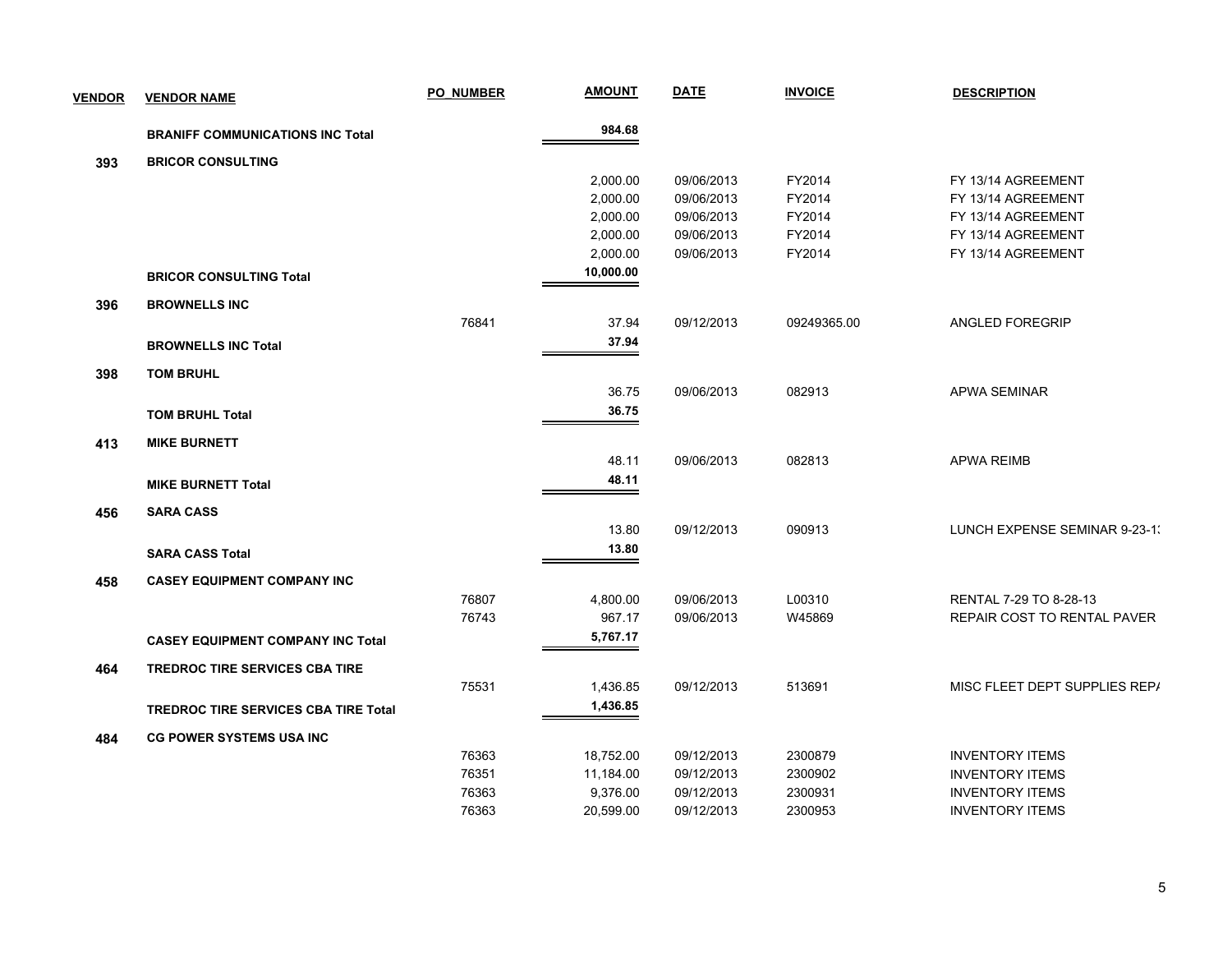| <b>VENDOR</b> | <b>VENDOR NAME</b>                         | <b>PO NUMBER</b> | <b>AMOUNT</b>  | <b>DATE</b>              | <b>INVOICE</b>         | <b>DESCRIPTION</b>                                                       |
|---------------|--------------------------------------------|------------------|----------------|--------------------------|------------------------|--------------------------------------------------------------------------|
|               | <b>CG POWER SYSTEMS USA INC Total</b>      |                  | 59,911.00      |                          |                        |                                                                          |
| 508           | <b>WEST PAYMENT CENTER</b>                 |                  |                |                          |                        |                                                                          |
|               |                                            | 76833            | 273.00         | 09/12/2013               | 6088246601             | CRIMINAL MTR VEH LAW PAMPHLI                                             |
|               | <b>WEST PAYMENT CENTER Total</b>           |                  | 273.00         |                          |                        |                                                                          |
|               |                                            |                  |                |                          |                        |                                                                          |
| 517           | <b>CINTAS CORPORATION</b>                  |                  |                |                          | 344648188              |                                                                          |
|               |                                            | 75535<br>75535   | 39.66<br>39.66 | 09/06/2013<br>09/12/2013 | 344651787              | <b>UNIFORM SVC</b><br><b>UNIFORM SVC</b>                                 |
|               |                                            |                  | 79.32          |                          |                        |                                                                          |
|               | <b>CINTAS CORPORATION Total</b>            |                  |                |                          |                        |                                                                          |
| 526           | <b>CLARKE ENVIRONMENTAL MOSQUITO</b>       |                  |                |                          |                        |                                                                          |
|               |                                            | 75594            | 24,040.50      | 09/12/2013               | 6344174                | AUGUST BILLING 2013                                                      |
|               | <b>CLARKE ENVIRONMENTAL MOSQUITO Total</b> |                  | 24,040.50      |                          |                        |                                                                          |
| 555           | <b>COM ED</b>                              |                  |                |                          |                        |                                                                          |
|               |                                            |                  | 69.17          | 09/12/2013               | 7646169018 SEPT 1 2013 | <b>MONTHLY BILLING</b>                                                   |
|               | <b>COM ED Total</b>                        |                  | 69.17          |                          |                        |                                                                          |
|               |                                            |                  |                |                          |                        |                                                                          |
| 561           | <b>COMBINED CHARITIES CAMPAIGN</b>         |                  | 3.00           | 09/06/2013               | CCCA130906154748ED     |                                                                          |
|               |                                            |                  | 20.00          | 09/06/2013               | CCCA130906154748FD     | <b>Combined Charities Campaign</b><br><b>Combined Charities Campaign</b> |
|               |                                            |                  | 129.85         | 09/06/2013               | CCCA130906154748FN     | <b>Combined Charities Campaign</b>                                       |
|               |                                            |                  | 8.00           | 09/06/2013               | CCCA130906154748HR     | <b>Combined Charities Campaign</b>                                       |
|               |                                            |                  | 5.00           | 09/06/2013               | CCCA130906154748IS (   | <b>Combined Charities Campaign</b>                                       |
|               |                                            |                  | 48.46          | 09/06/2013               | CCCA130906154748PD     | <b>Combined Charities Campaign</b>                                       |
|               |                                            |                  | 20.77          | 09/06/2013               | CCCA130906154748PW     | <b>Combined Charities Campaign</b>                                       |
|               | <b>COMBINED CHARITIES CAMPAIGN Total</b>   |                  | 235.08         |                          |                        |                                                                          |
| 562           | <b>COMPLETE VENDING SERVICE INC</b>        |                  |                |                          |                        |                                                                          |
|               |                                            | 76684            | 194.12         | 09/06/2013               | 12800                  | <b>COFFEE SUPPLIES</b>                                                   |
|               |                                            | 75589            | 32.40          | 09/06/2013               | 12801                  | <b>COFFEE SUPPLIES</b>                                                   |
|               |                                            | 76769            | 15.70          | 09/06/2013               | 12804                  | <b>COFFEE SUPPLIES</b>                                                   |
|               |                                            | 75580            | 47.10          | 09/12/2013               | 12805                  | <b>COFFEE SUPPLIES</b>                                                   |
|               | <b>COMPLETE VENDING SERVICE INC Total</b>  |                  | 289.32         |                          |                        |                                                                          |
| 563           | <b>CDW GOVERNMENT INC</b>                  |                  |                |                          |                        |                                                                          |
|               |                                            | 76685            | 82.64          | 09/06/2013               | FC47838                | ADOBE PHOTO EL                                                           |
|               |                                            | 76800            | 296.52         | 09/06/2013               | FG31504                | <b>SAMSUNG MONITORS</b>                                                  |
|               | <b>CDW GOVERNMENT INC Total</b>            |                  | 379.16         |                          |                        |                                                                          |
|               |                                            |                  |                |                          |                        |                                                                          |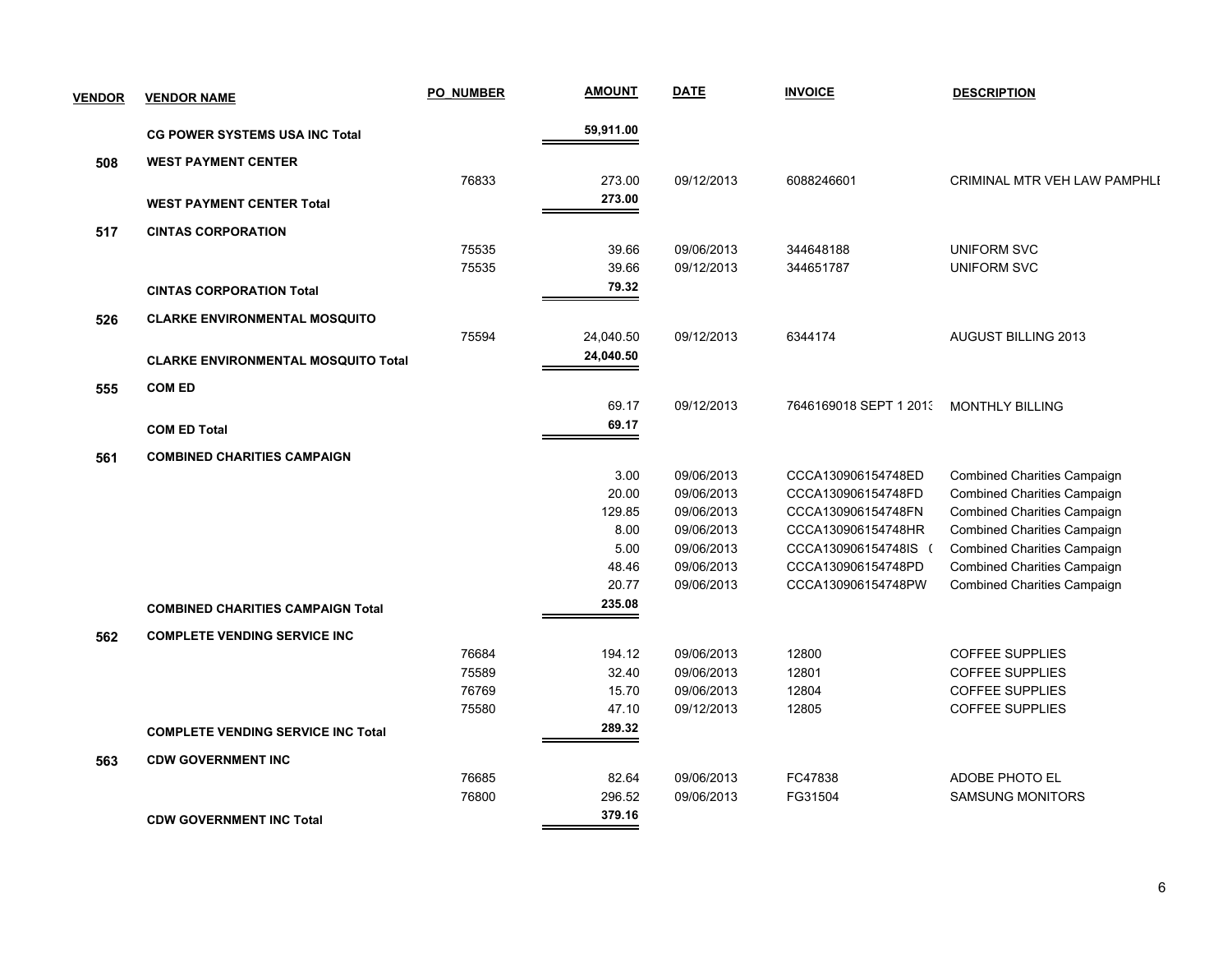| <b>VENDOR</b> | <b>VENDOR NAME</b>                        | <b>PO NUMBER</b> | <b>AMOUNT</b> | <b>DATE</b> | <b>INVOICE</b> | <b>DESCRIPTION</b>          |
|---------------|-------------------------------------------|------------------|---------------|-------------|----------------|-----------------------------|
| 564           | <b>COMCAST OF CHICAGO INC</b>             |                  |               |             |                |                             |
|               |                                           |                  | 9.95          | 09/06/2013  | 082513CH       | SVC 9-7 TO 10-6-13          |
|               |                                           |                  | 19.16         | 09/06/2013  | 082513FD       | SVC 9-7 TO 10-6-13          |
|               |                                           |                  | 12.78         | 09/12/2013  | 082713PW       | MONTHLY BILLING AUG 2013    |
|               | <b>COMCAST OF CHICAGO INC Total</b>       |                  | 41.89         |             |                |                             |
| 579           | <b>COMMUNICATIONS DIRECT INC</b>          |                  |               |             |                |                             |
|               |                                           | 76548            | 442.75        | 09/12/2013  | SR102386       | CONNECTOR/ANTENNA           |
|               | <b>COMMUNICATIONS DIRECT INC Total</b>    |                  | 442.75        |             |                |                             |
| 642           | <b>CUSTOM WELDING &amp; FAB INC</b>       |                  |               |             |                |                             |
|               |                                           | 75537            | 1,566.80      | 09/12/2013  | 130192         | ALUMINUM RAMP EXT           |
|               | <b>CUSTOM WELDING &amp; FAB INC Total</b> |                  | 1,566.80      |             |                |                             |
| 646           | <b>PADDOCK PUBLICATIONS INC</b>           |                  |               |             |                |                             |
|               |                                           | 76996            | 2,113.44      | 09/12/2013  | 090513         | MINIMAX AD PACKAGE ECON DEV |
|               | <b>PADDOCK PUBLICATIONS INC Total</b>     |                  | 2,113.44      |             |                |                             |
| 690           | <b>BENJAMIN DEVOL</b>                     |                  |               |             |                |                             |
|               |                                           |                  | 117.30        | 09/12/2013  | 091813         | PER DIEM 9-18-13 TO 9-20-13 |
|               | <b>BENJAMIN DEVOL Total</b>               |                  | 117.30        |             |                |                             |
| 722           | <b>DOJES INCORPORATED</b>                 |                  |               |             |                |                             |
|               |                                           | 76672            | 51.52         | 09/06/2013  | 18666          | POCKET ROD METRIC SCALE     |
|               | <b>DOJES INCORPORATED Total</b>           |                  | 51.52         |             |                |                             |
| 725           | <b>DON MCCUE CHEVROLET</b>                |                  |               |             |                |                             |
|               |                                           | 75538            | 336.00        | 09/12/2013  | 358738         | SVC V#1869 RO#48233         |
|               | <b>DON MCCUE CHEVROLET Total</b>          |                  | 336.00        |             |                |                             |
| 729           | <b>THYSSEN KRUPP ELEVATOR CORP</b>        |                  |               |             |                |                             |
|               |                                           | 76890            | 8,701.68      | 09/06/2013  | 3000681192R    | SVC AGREEMENT ALL PROPERTIE |
|               | <b>THYSSEN KRUPP ELEVATOR CORP Total</b>  |                  | 8,701.68      |             |                |                             |
| 776           | HD SUPPLY WATERWORKS                      |                  |               |             |                |                             |
|               |                                           | 76521            | 3,797.00      | 09/12/2013  | B249201A       |                             |
|               |                                           | 76521            | 3,797.00      | 09/12/2013  | B249201A       |                             |
|               |                                           | 76521            | $-3,797.00$   | 09/12/2013  | B249201A       |                             |
|               |                                           | 76521            | $-3,797.00$   | 09/12/2013  | B249201A       |                             |
|               |                                           | 76521            | 3,859.20      | 09/12/2013  | B249201B       | <b>INVENTORY ITEMS</b>      |
|               |                                           | 76521            | 250.00        | 09/12/2013  | B263157        | <b>INVENTORY ITEMS</b>      |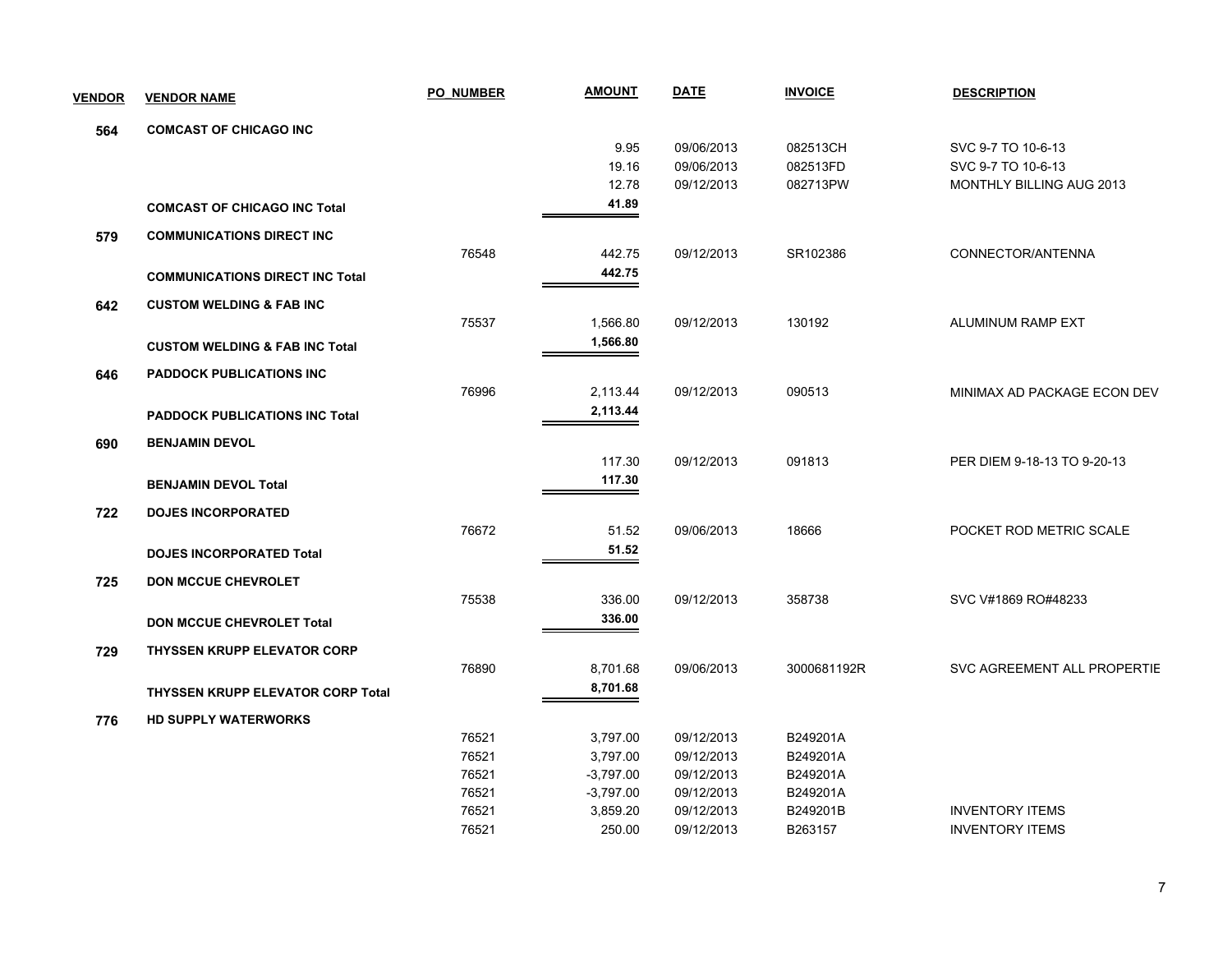| <b>VENDOR</b> | <b>VENDOR NAME</b>                       | <b>PO NUMBER</b> | <b>AMOUNT</b> | <b>DATE</b> | <b>INVOICE</b> | <b>DESCRIPTION</b>                  |
|---------------|------------------------------------------|------------------|---------------|-------------|----------------|-------------------------------------|
|               |                                          |                  | $-112.80$     | 09/12/2013  | B289049        | CREDIT FOR INV B249201              |
|               |                                          | 76590            | 910.00        | 09/12/2013  | B294367        | <b>INVENTORY ITEMS</b>              |
|               |                                          | 76640            | 1,063.60      | 09/06/2013  | B345005        | <b>INVENTORY ITEMS</b>              |
|               |                                          | 76640            | 94.50         | 09/12/2013  | B352843        | <b>INVENTORY ITEMS</b>              |
|               |                                          | 76779            | 969.00        | 09/12/2013  | B373643        | <b>INVENTORY ITEMS</b>              |
|               |                                          | 76850            | 998.00        | 09/12/2013  | B417917        | <b>INVENTORY ITEMS</b>              |
|               |                                          | 76692            | 130.00        | 09/12/2013  | B420530        | <b>INVENTORY ITEMS</b>              |
|               |                                          | 76692            | 118.75        | 09/12/2013  | B440922        | <b>INVENTORY ITEMS</b>              |
|               |                                          |                  | $-108.00$     | 09/12/2013  | B462363        | CREDIT INVOICE B420529              |
|               | <b>HD SUPPLY WATERWORKS Total</b>        |                  | 8,172.25      |             |                |                                     |
| 778           | E J EQUIPMENT INC                        |                  |               |             |                |                                     |
|               |                                          | 76551            | 7,150.00      | 09/06/2013  | EJ5102-01      | <b>RENT VACTOR 7-23 TO 8-14-13</b>  |
|               | <b>E J EQUIPMENT INC Total</b>           |                  | 7,150.00      |             |                |                                     |
| 789           | HD SUPPLY POWER SOLUTIONS LTD            |                  |               |             |                |                                     |
|               |                                          | 75875            | 16,149.60     | 09/12/2013  | 2278509-00     | <b>INVENTORY ITEMS</b>              |
|               |                                          | 76511            | 2,614.68      | 09/06/2013  | 2329809-00     | <b>INVENTORY ITEMS</b>              |
|               |                                          | 76592            | 1,214.40      | 09/06/2013  | 2334408-00     | <b>INVENTORY ITEMS</b>              |
|               |                                          | 76714            | 242.88        | 09/06/2013  | 2345284-01     | <b>INVENTORY ITEMS</b>              |
|               |                                          | 76714            | 971.52        | 09/12/2013  | 2345284-02     | <b>INVENTORY ITEMS</b>              |
|               |                                          | 76642            | 139.50        | 09/12/2013  | 2345298-01     | <b>INVENTORY ITEMS</b>              |
|               | HD SUPPLY POWER SOLUTIONS LTD Total      |                  | 21,332.58     |             |                |                                     |
| 811           | <b>EM &amp; J AUTOMOTIVE</b>             |                  |               |             |                |                                     |
|               |                                          | 76772            | 185.80        | 09/12/2013  | 2688           | <b>TRAILER HITCH</b>                |
|               | <b>EM &amp; J AUTOMOTIVE Total</b>       |                  | 185.80        |             |                |                                     |
| 815           | <b>ENGINEERING ENTERPRISES INC</b>       |                  |               |             |                |                                     |
|               |                                          | 76065            | 9,003.83      | 09/12/2013  | 53039          | <b>REDGATE WATER TOWER</b>          |
|               | <b>ENGINEERING ENTERPRISES INC Total</b> |                  | 9,003.83      |             |                |                                     |
| 819           | SOUTHERN IL UNIVERSITY SIUE              |                  |               |             |                |                                     |
|               |                                          |                  | 300.00        | 09/06/2013  | 090413         | <b>CLASS B WATER CLASSES TDIEHL</b> |
|               | SOUTHERN IL UNIVERSITY SIUE Total        |                  | 300.00        |             |                |                                     |
| 826           | <b>BORDER STATES</b>                     |                  |               |             |                |                                     |
|               |                                          | 76643            | 699.31        | 09/06/2013  | 906088821      | <b>INVENTORY ITEMS</b>              |
|               |                                          | 76780            | 88.61         | 09/06/2013  | 906095834      | <b>INVENTORY ITEMS</b>              |
|               | <b>BORDER STATES Total</b>               |                  | 787.92        |             |                |                                     |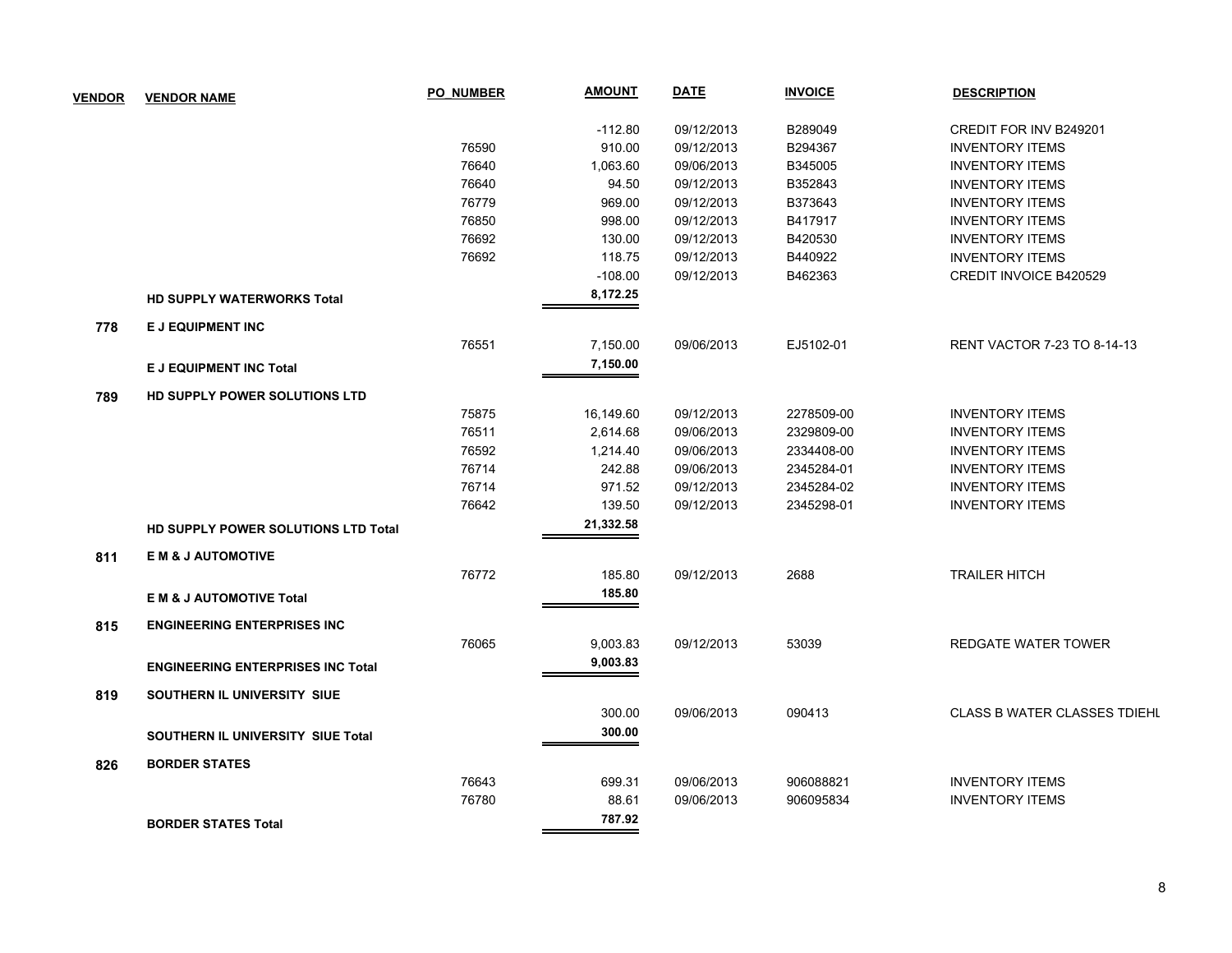| <b>VENDOR</b> | <b>VENDOR NAME</b>                      | <b>PO NUMBER</b> | <b>AMOUNT</b> | <b>DATE</b> | <b>INVOICE</b>     | <b>DESCRIPTION</b>            |
|---------------|-----------------------------------------|------------------|---------------|-------------|--------------------|-------------------------------|
| 840           | <b>EXECUTIVE CAR WASH LLC</b>           |                  |               |             |                    |                               |
|               |                                         | 76874            | 800.00        | 09/12/2013  | 15252-23-13        | <b>CAR WASHES</b>             |
|               | <b>EXECUTIVE CAR WASH LLC Total</b>     |                  | 800.00        |             |                    |                               |
| 859           | <b>FEECE OIL CO</b>                     |                  |               |             |                    |                               |
|               |                                         | 76852            | 23,568.03     | 09/12/2013  | 3264522            | <b>INVENTORY ITEMS</b>        |
|               | <b>FEECE OIL CO Total</b>               |                  | 23,568.03     |             |                    |                               |
| 868           | <b>FINE LINE CREATIVE ARTS</b>          |                  |               |             |                    |                               |
|               |                                         |                  | 2,312.50      | 09/06/2013  | VCCFIN0713         | HOTEL TAX MAY-JULY 2013       |
|               | <b>FINE LINE CREATIVE ARTS Total</b>    |                  | 2,312.50      |             |                    |                               |
| 870           | <b>FIRE PENSION FUND</b>                |                  |               |             |                    |                               |
|               |                                         |                  | 279.25        | 09/06/2013  | FP1%130906154748FD | Fire Pension 1% Fee           |
|               |                                         |                  | 836.63        | 09/06/2013  | FRP2130906154748FD | Fire Pension Tier 2           |
|               |                                         |                  | 16,960.07     | 09/06/2013  | FRPN130906154748FD | Fire Pension                  |
|               | <b>FIRE PENSION FUND Total</b>          |                  | 18,075.95     |             |                    |                               |
| 879           | FIREGROUND SUPPLY INC                   |                  |               |             |                    |                               |
|               |                                         | 75669            | 360.00        | 09/06/2013  | 11408              | <b>EMA UNIFORMS</b>           |
|               | <b>FIREGROUND SUPPLY INC Total</b>      |                  | 360.00        |             |                    |                               |
| 899           | <b>FOLDING PARTITION SERVICES</b>       |                  |               |             |                    |                               |
|               |                                         | 76898            | 450.00        | 09/12/2013  | 7197               | SERVICE CALL 7TH AVE          |
|               | <b>FOLDING PARTITION SERVICES Total</b> |                  | 450.00        |             |                    |                               |
|               |                                         |                  |               |             |                    |                               |
| 913           | <b>FOX VALLEY CONCERT BAND</b>          |                  |               |             |                    |                               |
|               |                                         |                  | 1,787.50      | 09/06/2013  | VCCFOX0713         | HOTEL TAX MAY-JULY 2013       |
|               | FOX VALLEY CONCERT BAND Total           |                  | 1,787.50      |             |                    |                               |
| 927           | <b>FOX VALLEY LAWN CARE</b>             |                  |               |             |                    |                               |
|               |                                         | 76066            | 700.00        | 09/12/2013  | CLIP143005         | MOWING SERVICES 6-29-13       |
|               |                                         | 76066            | 875.00        | 09/12/2013  | CLIP143148         | LABOR 7-31-13                 |
|               |                                         | 76066            | 16,950.93     | 09/12/2013  | CLIP143169         | MOWING CONTRACT BILLING       |
|               |                                         | 76984            | 52.50         | 09/12/2013  | CLIP143170         | 1406 RITA AVE MOWING SERVICES |
|               | <b>FOX VALLEY LAWN CARE Total</b>       |                  | 18,578.43     |             |                    |                               |
| 928           | <b>FRANKS EMPLOYMENT INC</b>            |                  |               |             |                    |                               |
|               |                                         | 75777            | 546.69        | 09/06/2013  | 83315              | WEEKLY INVOICE THRU 8/16/13   |
|               |                                         | 75777            | 846.48        | 09/12/2013  | 83337              | SVC 8-20 TO 8-23-13           |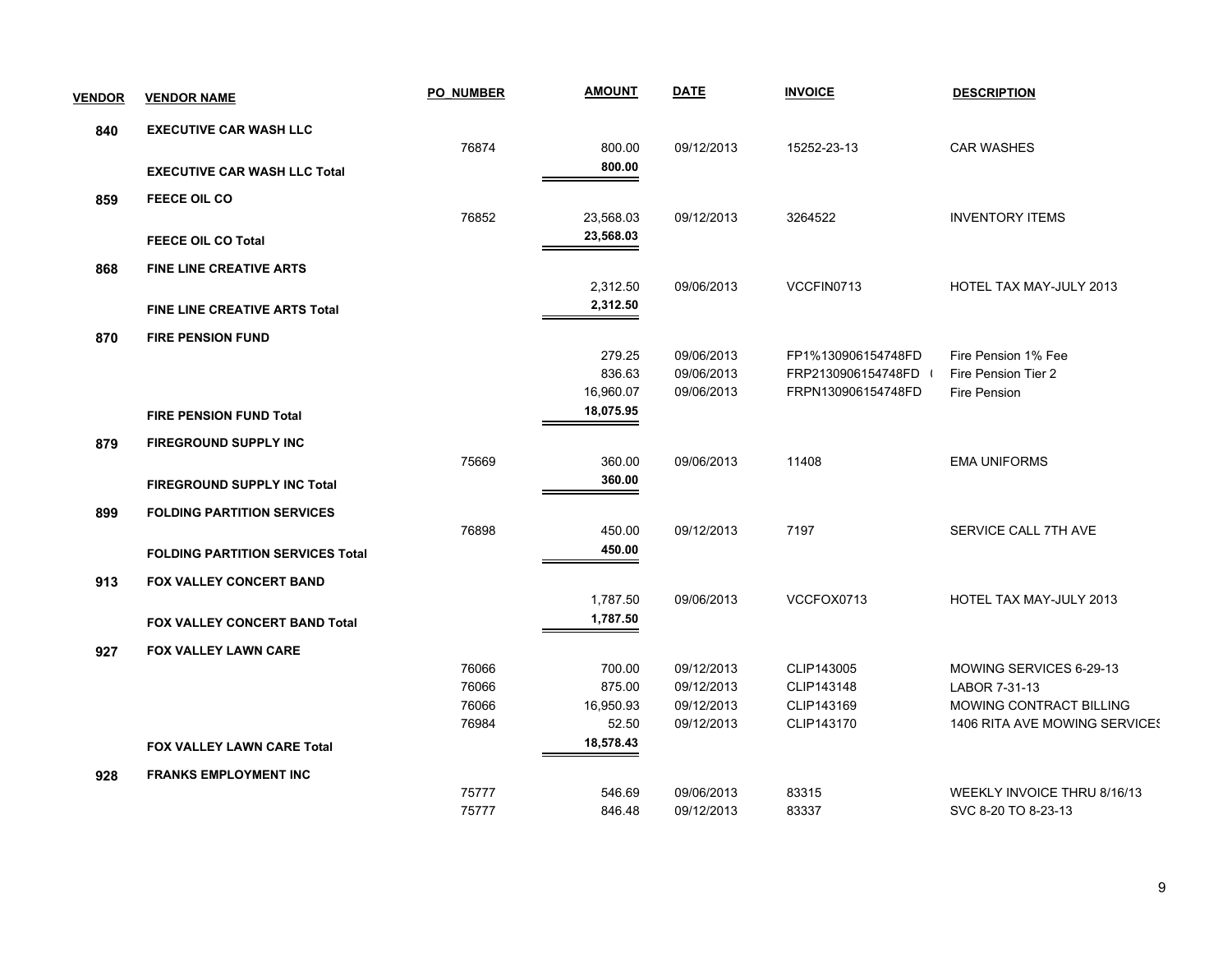| <b>VENDOR</b> | <b>VENDOR NAME</b>                             | <b>PO NUMBER</b> | <b>AMOUNT</b> | <b>DATE</b> | <b>INVOICE</b>      | <b>DESCRIPTION</b>            |
|---------------|------------------------------------------------|------------------|---------------|-------------|---------------------|-------------------------------|
|               | <b>FRANKS EMPLOYMENT INC Total</b>             |                  | 1,393.17      |             |                     |                               |
| 935           | <b>DOWNTOWN ST CHARLES</b>                     |                  |               |             |                     |                               |
|               |                                                |                  | 26,350.00     | 09/06/2013  | FY-2014             | FY2014 AGREEMENT ON FILE      |
|               |                                                |                  | 26,350.00     | 09/06/2013  | FY-2014             | FY2014 AGREEMENT ON FILE      |
|               |                                                |                  | 26,350.00     | 09/06/2013  | FY-2014             | FY2014 AGREEMENT ON FILE      |
|               |                                                |                  | 26,350.00     | 09/06/2013  | FY-2014             | FY2014 AGREEMENT ON FILE      |
|               | <b>DOWNTOWN ST CHARLES Total</b>               |                  | 105,400.00    |             |                     |                               |
| 944           | <b>GALLS AN ARAMARK COMPANY</b>                |                  |               |             |                     |                               |
|               |                                                | 75543            | 112.50        | 09/06/2013  | 000892039           | <b>UNIFORMS</b>               |
|               |                                                | 75543            | 174.99        | 09/06/2013  | 000897364           | <b>UNIFORMS</b>               |
|               |                                                | 75543            | 242.67        | 09/12/2013  | 000927579           | MISC POLICE DEPT UNIFORMS     |
|               |                                                | 75543            | 159.24        | 09/12/2013  | 000935421           | MISC POLICE DEPT UNIFORMS     |
|               | <b>GALLS AN ARAMARK COMPANY Total</b>          |                  | 689.40        |             |                     |                               |
| 986           | <b>GOODYS</b>                                  |                  |               |             |                     |                               |
|               |                                                |                  | 25.10         | 09/12/2013  | 091113              | <b>OT MEALS</b>               |
|               | <b>GOODYS Total</b>                            |                  | 25.10         |             |                     |                               |
| 989           | <b>GORDON FLESCH CO INC</b>                    |                  |               |             |                     |                               |
|               |                                                |                  | 1,701.86      | 09/06/2013  | IN10475235          | SVC AUGUST 2013               |
|               | <b>GORDON FLESCH CO INC Total</b>              |                  | 1,701.86      |             |                     |                               |
| 1006          | <b>ST CHARLES CONVENTION</b>                   |                  |               |             |                     |                               |
|               |                                                |                  | 43,875.00     | 09/06/2013  | <b>VCCGRE073113</b> | <b>HOTEL TAX JULY 2013</b>    |
|               | <b>ST CHARLES CONVENTION Total</b>             |                  | 43,875.00     |             |                     |                               |
|               |                                                |                  |               |             |                     |                               |
| 1026          | <b>HACH COMPANY</b>                            | 76854            | 192.97        | 09/12/2013  | 8454271             | <b>INVENTORY ITEMS</b>        |
|               |                                                |                  | 192.97        |             |                     |                               |
|               | <b>HACH COMPANY Total</b>                      |                  |               |             |                     |                               |
| 1031          | <b>HAMPTON LENZINI &amp; RENWICK INC</b>       |                  |               |             |                     |                               |
|               |                                                | 76057            | 2,500.00      | 09/06/2013  | 000020130760        | DRAINAGE INVESTIGATION KIRK F |
|               | <b>HAMPTON LENZINI &amp; RENWICK INC Total</b> |                  | 2,500.00      |             |                     |                               |
| 1035          | <b>HANG &amp; SHINE ULTRASONICS</b>            |                  |               |             |                     |                               |
|               |                                                | 76760            | 565.00        | 09/12/2013  | 5870                | <b>BLINDS FOR CITY HALL</b>   |
|               | <b>HANG &amp; SHINE ULTRASONICS Total</b>      |                  | 565.00        |             |                     |                               |
|               |                                                |                  |               |             |                     |                               |

 **1036 HARRIS BANK NA**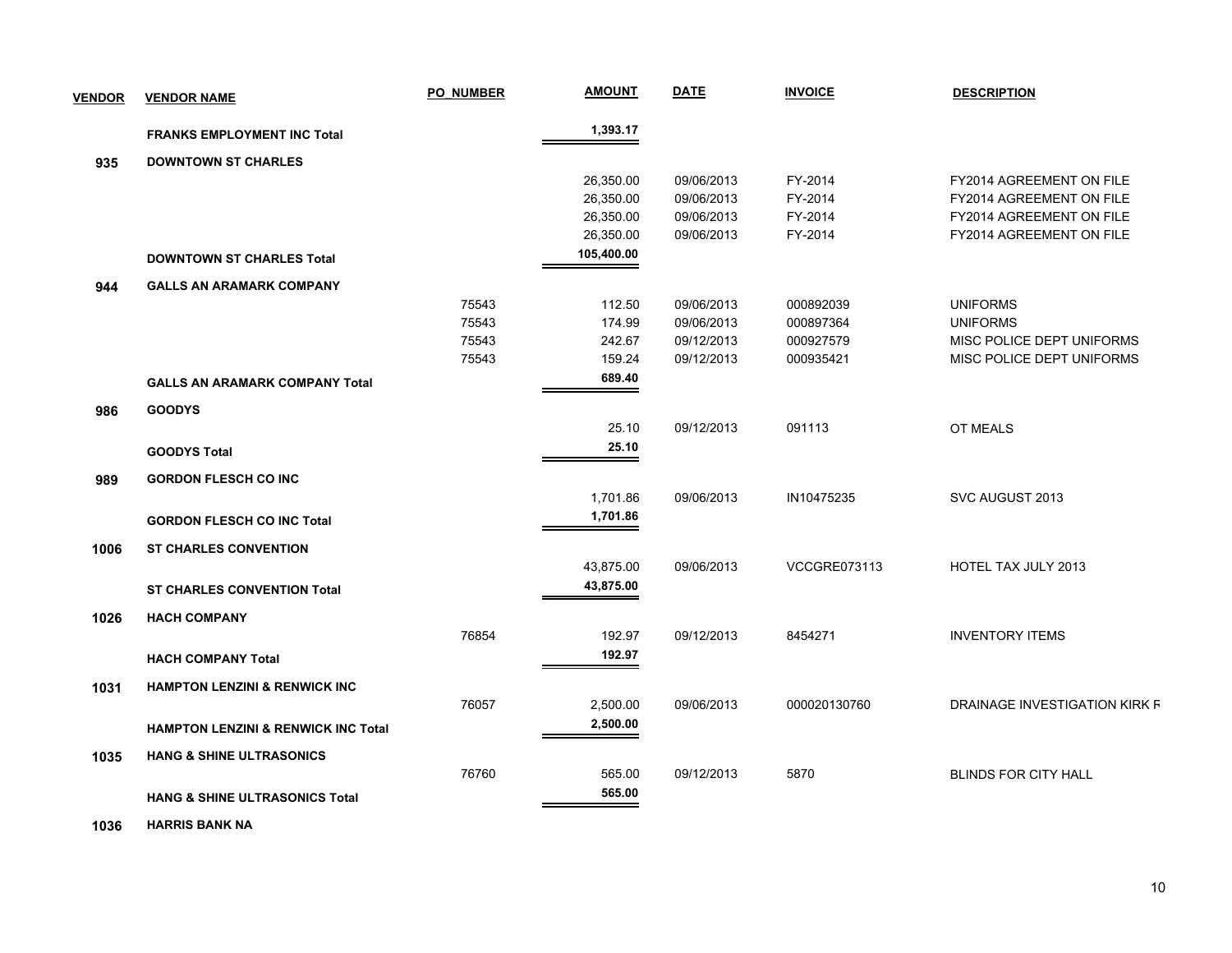| <b>VENDOR</b> | <b>VENDOR NAME</b>                      | <b>PO NUMBER</b> | <b>AMOUNT</b>      | <b>DATE</b>              | <b>INVOICE</b>       | <b>DESCRIPTION</b>                                       |
|---------------|-----------------------------------------|------------------|--------------------|--------------------------|----------------------|----------------------------------------------------------|
|               |                                         |                  | 1,677.00           | 09/06/2013               | UNF 130906154748FD ( | Union Dues - IAFF                                        |
|               | <b>HARRIS BANK NA Total</b>             |                  | 1,677.00           |                          |                      |                                                          |
| 1038          | <b>BMO HARRIS BANK NA</b>               |                  |                    |                          |                      |                                                          |
|               |                                         |                  | 1,250.00           | 09/06/2013               | 4036485              | QTR FEES                                                 |
|               | <b>BMO HARRIS BANK NA Total</b>         |                  | 1,250.00           |                          |                      |                                                          |
| 1089          | ARENDS HOGAN WALKER LLC                 |                  |                    |                          |                      |                                                          |
|               |                                         | 76748            | 624.95             | 09/12/2013               | 354077               | <b>METERING DIAPHRAGM</b>                                |
|               |                                         | 76748            | 25.54              | 09/12/2013               | 354079               | REPLACE FUEL LINE                                        |
|               |                                         | 76748            | 62.54              | 09/12/2013               | 354081               | REPLACED MUFFLER                                         |
|               | <b>ARENDS HOGAN WALKER LLC Total</b>    |                  | 713.03             |                          |                      |                                                          |
| 1104          | <b>HOVING PIT STOP INC</b>              |                  |                    |                          |                      |                                                          |
|               |                                         | 75794            | 8,840.00           | 09/06/2013               | 7167                 | <b>STREET SWEEPING</b>                                   |
|               | <b>HOVING PIT STOP INC Total</b>        |                  | 8,840.00           |                          |                      |                                                          |
| 1106          | <b>CAPITAL ONE NATIONAL ASSOC</b>       |                  |                    |                          |                      |                                                          |
|               |                                         | 75546            | 3.12               | 09/12/2013               | 324403401000         | PHOTO'S FOR POLICE DEPT                                  |
|               |                                         | 76815            | 107.13             | 09/12/2013               | 325318078000         | MISC COFFEE SUPPLIES FINANCE                             |
|               |                                         | 77027            | 61.95              | 09/12/2013               | 325318078000A        | <b>INVENTORY ITEMS LYSOL WIPES</b>                       |
|               | <b>CAPITAL ONE NATIONAL ASSOC Total</b> |                  | 172.20             |                          |                      |                                                          |
| 1111          | <b>STEVEN HUFFMAN</b>                   |                  |                    |                          |                      |                                                          |
|               |                                         |                  | 3,066.00           | 09/06/2013               | 093013               | FBI ACADEMY PER DIEM                                     |
|               | <b>STEVEN HUFFMAN Total</b>             |                  | 3,066.00           |                          |                      |                                                          |
|               |                                         |                  |                    |                          |                      |                                                          |
| 1113          | <b>HUFF &amp; HUFF INC</b>              | 76562            | 161.05             | 09/12/2013               | 1308078              | SERVICE THRU 8-25-13                                     |
|               | <b>HUFF &amp; HUFF INC Total</b>        |                  | 161.05             |                          |                      |                                                          |
|               |                                         |                  |                    |                          |                      |                                                          |
| 1133          | <b>IBEW LOCAL 196</b>                   |                  | 145.39             | 09/06/2013               | UNE 130906154748PW   | Union Due - IBEW                                         |
|               |                                         |                  | 597.96             | 09/06/2013               | UNEW130906154748PW   | Union Due - IBEW - percent                               |
|               | <b>IBEW LOCAL 196 Total</b>             |                  | 743.35             |                          |                      |                                                          |
|               |                                         |                  |                    |                          |                      |                                                          |
| 1136          | <b>ICMA RETIREMENT CORP</b>             |                  |                    |                          | 090613               |                                                          |
|               |                                         |                  | 1,134.80<br>114.92 | 09/06/2013<br>09/06/2013 | A4PC130906154748PD   | ICMA PLAN PAYROLL 9-6-13<br>401 A employee deduction - % |
|               |                                         |                  | 154.24             | 09/06/2013               | C401130906154748CA ( | 401A Savings Plan Company                                |
|               |                                         |                  | 383.07             | 09/06/2013               | C401130906154748CD ( | 401A Savings Plan Company                                |
|               |                                         |                  |                    |                          |                      |                                                          |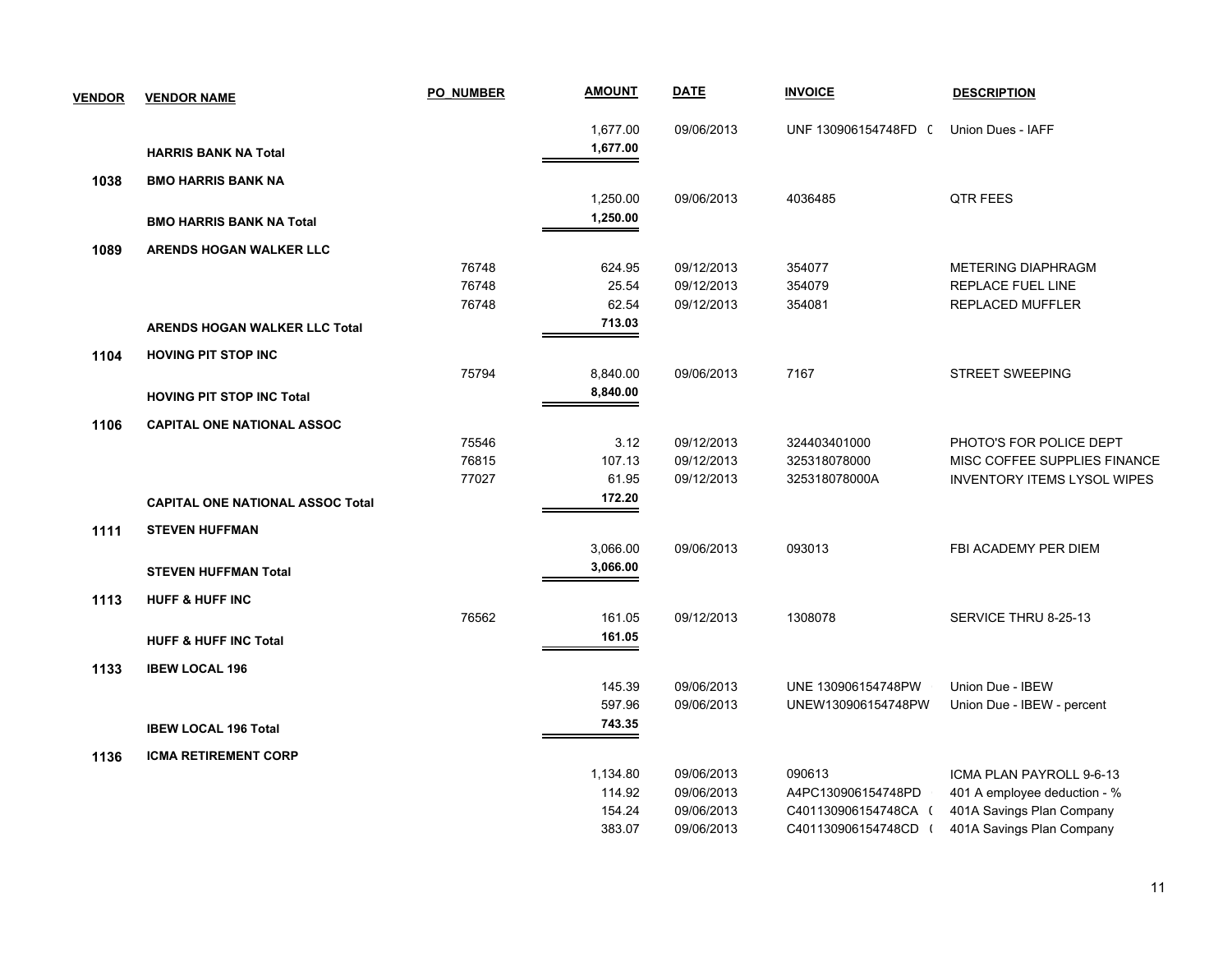| <b>PO NUMBER</b> | <b>AMOUNT</b> | <b>DATE</b> | <b>INVOICE</b>       | <b>DESCRIPTION</b>                  |
|------------------|---------------|-------------|----------------------|-------------------------------------|
|                  | 29.45         | 09/06/2013  | C401130906154748ED ( | 401A Savings Plan Company           |
|                  | 346.05        | 09/06/2013  | C401130906154748FD ( | 401A Savings Plan Company           |
|                  | 510.81        | 09/06/2013  | C401130906154748FN ( | 401A Savings Plan Company           |
|                  | 219.16        | 09/06/2013  | C401130906154748HR ( | 401A Savings Plan Company           |
|                  | 409.23        | 09/06/2013  | C401130906154748IS 0 | 401A Savings Plan Company           |
|                  | 671.59        | 09/06/2013  | C401130906154748PD ( | 401A Savings Plan Company           |
|                  | 693.34        | 09/06/2013  | C401130906154748PW   | 401A Savings Plan Company           |
|                  | 229.65        | 09/06/2013  | E401130906154748CA ( | 401A Savings Plan Employee          |
|                  | 383.07        | 09/06/2013  | E401130906154748CD ( | 401A Savings Plan Employee          |
|                  | 29.45         | 09/06/2013  | E401130906154748ED ( | 401A Savings Plan Employee          |
|                  | 346.05        | 09/06/2013  | E401130906154748FD ( | 401A Savings Plan Employee          |
|                  | 538.78        | 09/06/2013  | E401130906154748FN ( | 401A Savings Plan Employee          |
|                  | 219.16        | 09/06/2013  | E401130906154748HR ( | 401A Savings Plan Employee          |
|                  | 409.23        | 09/06/2013  | E401130906154748IS 0 | 401A Savings Plan Employee          |
|                  | 671.59        | 09/06/2013  | E401130906154748PD ( | 401A Savings Plan Employee          |
|                  | 589.96        | 09/06/2013  | E401130906154748PW   | 401A Savings Plan Employee          |
|                  | 1,346.15      | 09/06/2013  | ICMA130906154748CA   | ICMA Deductions - Dollar Amt        |
|                  | 1,035.00      | 09/06/2013  | ICMA130906154748CD   | <b>ICMA Deductions - Dollar Amt</b> |
|                  | 100.00        | 09/06/2013  | ICMA130906154748ED   | <b>ICMA Deductions - Dollar Amt</b> |
|                  | 2,128.84      | 09/06/2013  | ICMA130906154748FD   | <b>ICMA Deductions - Dollar Amt</b> |
|                  | 1,273.08      | 09/06/2013  | ICMA130906154748FN ( | <b>ICMA Deductions - Dollar Amt</b> |
|                  | 770.00        | 09/06/2013  | ICMA130906154748HR   | <b>ICMA Deductions - Dollar Amt</b> |
|                  | 850.00        | 09/06/2013  | ICMA130906154748IS 0 | <b>ICMA Deductions - Dollar Amt</b> |
|                  | 9,227.99      | 09/06/2013  | ICMA130906154748PD   | <b>ICMA Deductions - Dollar Amt</b> |
|                  | 4,043.47      | 09/06/2013  | ICMA130906154748PW   | <b>ICMA Deductions - Dollar Amt</b> |
|                  | 443.16        | 09/06/2013  | ICMP130906154748CA   | ICMA Deductions - Percent           |
|                  | 281.98        | 09/06/2013  | ICMP130906154748CD   | ICMA Deductions - Percent           |
|                  | 1,573.18      | 09/06/2013  | ICMP130906154748FD ( | <b>ICMA Deductions - Percent</b>    |
|                  | 668.76        | 09/06/2013  | ICMP130906154748FN ( | <b>ICMA Deductions - Percent</b>    |
|                  | 1,736.72      | 09/06/2013  | ICMP130906154748IS 0 | ICMA Deductions - Percent           |
|                  | 1,000.50      | 09/06/2013  | ICMP130906154748PD   | ICMA Deductions - Percent           |
|                  | 1,060.02      | 09/06/2013  | ICMP130906154748PW   | ICMA Deductions - Percent           |
|                  | 125.00        | 09/06/2013  | ROTH130906154748FD   | Roth IRA Deduction                  |
|                  | 292.30        | 09/06/2013  | ROTH130906154748HR   | Roth IRA Deduction                  |
|                  | 375.00        | 09/06/2013  | ROTH130906154748PD   | Roth IRA Deduction                  |
|                  | 733.67        | 09/06/2013  | ROTH130906154748PW   | Roth IRA Deduction                  |
|                  | 10.00         | 09/06/2013  | RTHA130906154748CD   | Roth 457 - Dollar Amount            |
|                  | 50.00         | 09/06/2013  | RTHA130906154748FD   | Roth 457 - Dollar Amount            |
|                  | 60.00         | 09/06/2013  | RTHA130906154748HR   | Roth 457 - Dollar Amount            |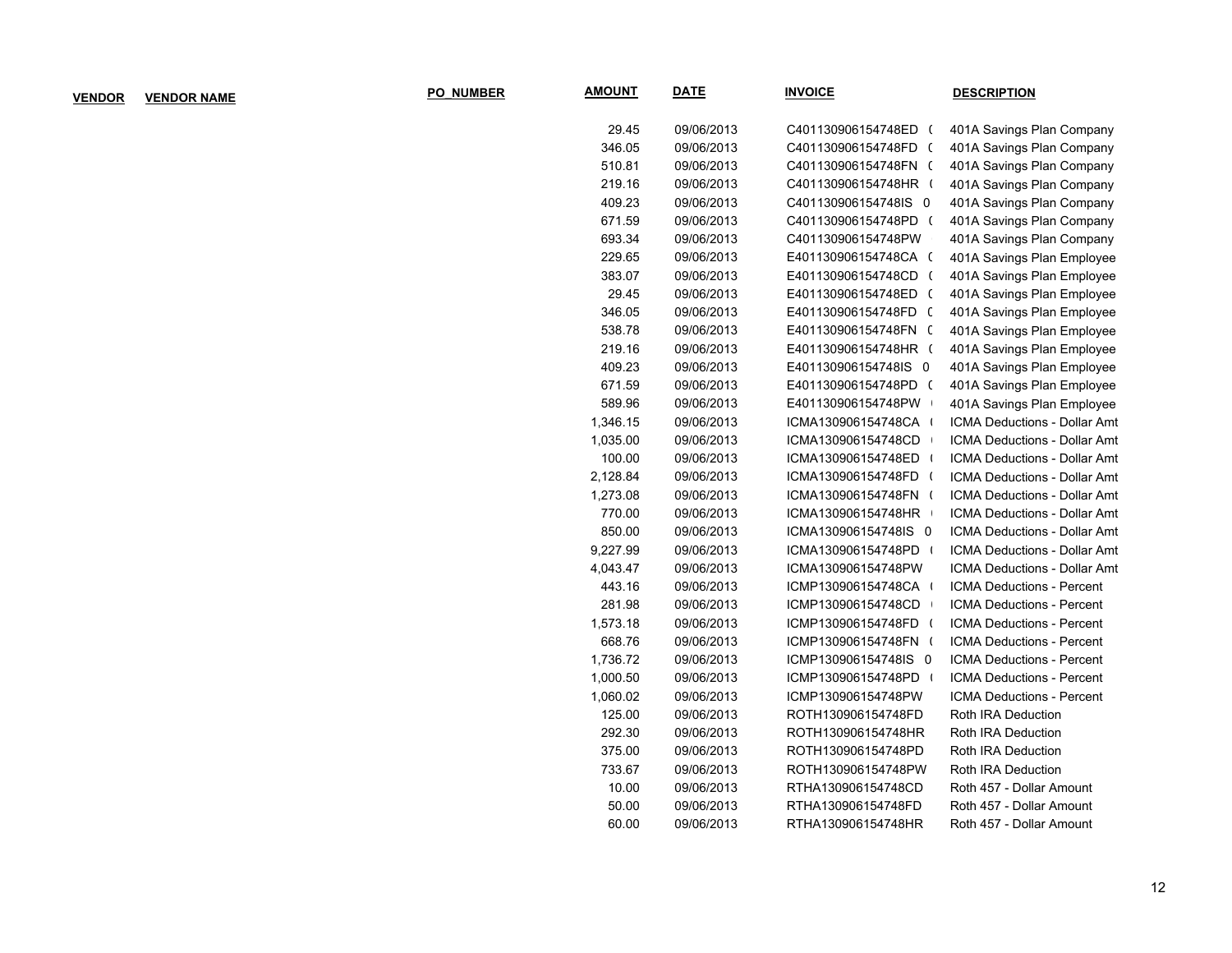| <b>VENDOR</b> | <b>VENDOR NAME</b>                        | <b>PO NUMBER</b> | <b>AMOUNT</b> | <b>DATE</b> | <b>INVOICE</b>       | <b>DESCRIPTION</b>           |
|---------------|-------------------------------------------|------------------|---------------|-------------|----------------------|------------------------------|
|               |                                           |                  | 1,325.94      | 09/06/2013  | RTHA130906154748IS ( | Roth 457 - Dollar Amount     |
|               |                                           |                  | 1,326.92      | 09/06/2013  | RTHA130906154748PW   | Roth 457 - Dollar Amount     |
|               |                                           |                  | 21.16         | 09/06/2013  | RTHP130906154748PW   | Roth 457 - Percent           |
|               | <b>ICMA RETIREMENT CORP Total</b>         |                  | 39,942.44     |             |                      |                              |
| 1185          | <b>ILLINOIS MUNICIPAL LEAGUE</b>          |                  |               |             |                      |                              |
|               |                                           |                  | 295.00        | 09/06/2013  | 090413               | <b>CONFERENCE ALEMKE</b>     |
|               | <b>ILLINOIS MUNICIPAL LEAGUE Total</b>    |                  | 295.00        |             |                      |                              |
| 1216          | <b>INDUSTRIAL SYSTEMS LTD</b>             |                  |               |             |                      |                              |
|               |                                           | 76823            | 3,625.00      | 09/12/2013  | 18153                | <b>INVENTORY ITEMS</b>       |
|               | <b>INDUSTRIAL SYSTEMS LTD Total</b>       |                  | 3,625.00      |             |                      |                              |
| 1240          | <b>INTERSTATE BATTERY SYSTEM OF</b>       |                  |               |             |                      |                              |
|               |                                           | 76773            | 423.80        | 09/06/2013  | 10030800             | SVC VEH#5099 RO#48186        |
|               |                                           | 76647            | 433.55        | 09/06/2013  | 60204103             | <b>INVENTORY ITEMS</b>       |
|               |                                           | 76761            | 442.80        | 09/06/2013  | 60204104             | <b>INVENTORY ITEMS</b>       |
|               | <b>INTERSTATE BATTERY SYSTEM OF Total</b> |                  | 1,300.15      |             |                      |                              |
| 1245          | <b>INTERNATIONAL COUNCIL</b>              |                  |               |             |                      |                              |
|               |                                           |                  | 295.00        | 09/12/2013  | 100213               | ICSC 10-2 TO 10-3 R TUNGARE  |
|               |                                           |                  | 295.00        | 09/12/2013  | 100213A              | ICSC 10-2 TO 10-3 M KOENEN   |
|               | <b>INTERNATIONAL COUNCIL Total</b>        |                  | 590.00        |             |                      |                              |
| 1275          | <b>JAMES D SKAAR LAW OFFICES</b>          |                  |               |             |                      |                              |
|               |                                           |                  | 550.11        | 09/06/2013  | 082013               | LEGAL SERVICES CODE VIOLATIO |
|               | <b>JAMES D SKAAR LAW OFFICES Total</b>    |                  | 550.11        |             |                      |                              |
| 1313          | <b>KANE COUNTY RECORDERS OFFICE</b>       |                  |               |             |                      |                              |
|               |                                           |                  | 32.00         | 09/12/2013  | 75154                | DECLARATION OF REST/CONV     |
|               |                                           |                  | 32.00         | 09/12/2013  | 76586                | 4116 MEADOWVIEW DR           |
|               |                                           |                  | 96.00         | 09/12/2013  | 76647                | <b>BC&amp;E LIEN</b>         |
|               | <b>KANE COUNTY RECORDERS OFFICE Total</b> |                  | 160.00        |             |                      |                              |
| 1317          | <b>COUNTY OF KANE</b>                     |                  |               |             |                      |                              |
|               |                                           | 72911            | 2,153.40      | 09/12/2013  | 2013-00000013        | 1ST QTR DEC2012-FEB2013      |
|               |                                           | 77028            | 2,153.40      | 09/12/2013  | 2013-00000026        | 2ND QTR MAR2013-MAY2013      |
|               | <b>COUNTY OF KANE Total</b>               |                  | 4,306.80      |             |                      |                              |
| 1344          | <b>KDHRA</b>                              |                  |               |             |                      |                              |
|               |                                           |                  | 360.00        | 09/12/2013  | 090513               | MEMBERSHIP 13/14 HR STAFF    |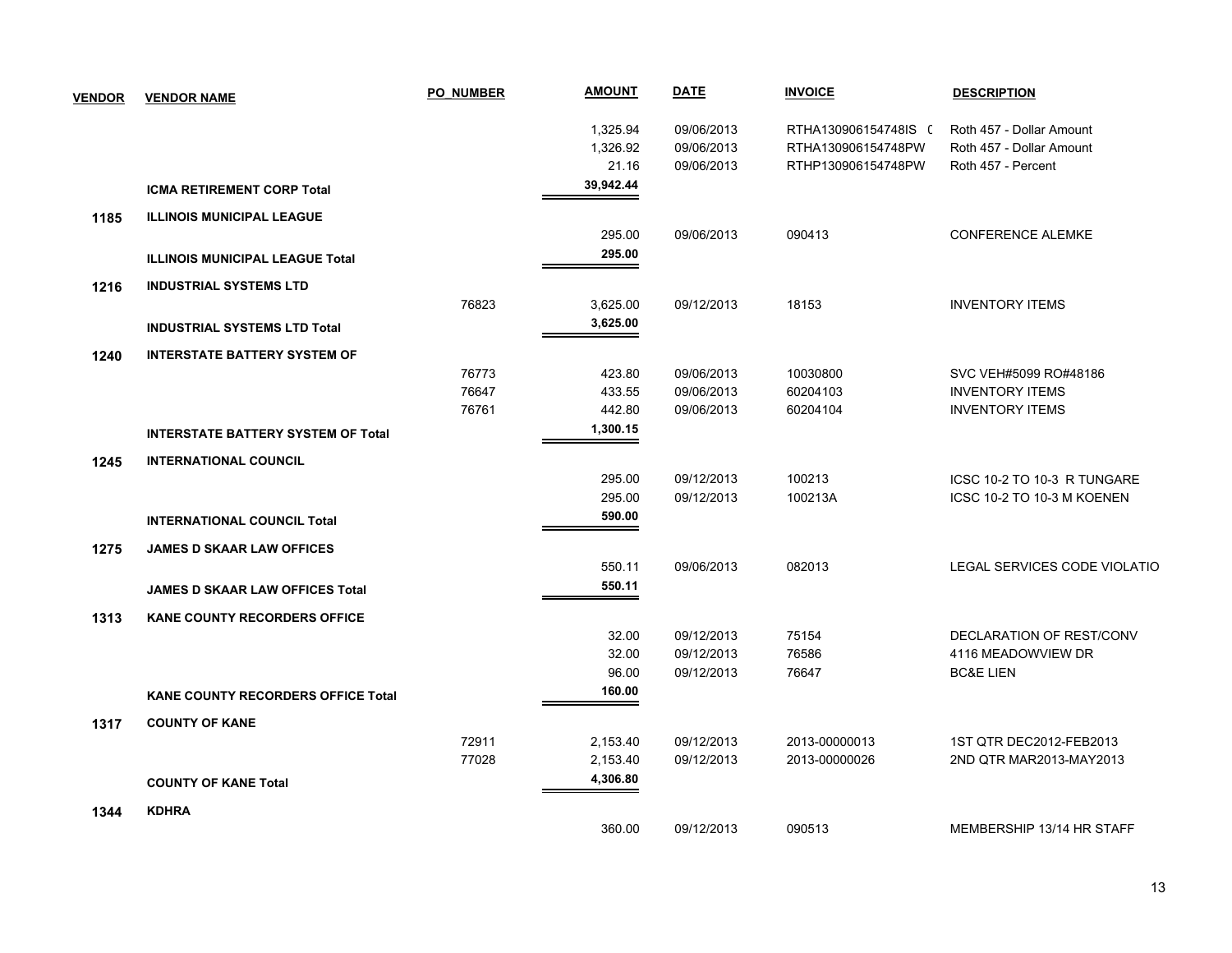| <b>VENDOR</b> | <b>VENDOR NAME</b>                            | <b>PO NUMBER</b> | <b>AMOUNT</b> | <b>DATE</b> | <b>INVOICE</b> | <b>DESCRIPTION</b>             |
|---------------|-----------------------------------------------|------------------|---------------|-------------|----------------|--------------------------------|
|               | <b>KDHRA Total</b>                            |                  | 360.00        |             |                |                                |
| 1364          | <b>KIEFT BROTHERS INC</b>                     |                  |               |             |                |                                |
|               |                                               | 76717            | 1,221.00      | 09/12/2013  | 197426         | <b>INVENTORY ITEMS</b>         |
|               | <b>KIEFT BROTHERS INC Total</b>               |                  | 1,221.00      |             |                |                                |
|               |                                               |                  |               |             |                |                                |
| 1387          | <b>KONICA MINOLTA BUS SOLUTIONS</b>           |                  |               |             |                |                                |
|               |                                               | 75883            | 302.30        | 09/06/2013  | 225699899      | SVC 7-12 TO 8-7-13             |
|               | KONICA MINOLTA BUS SOLUTIONS Total            |                  | 302.30        |             |                |                                |
| 1400          | <b>JAMES KURCZEK</b>                          |                  |               |             |                |                                |
|               |                                               |                  | 981.00        | 09/12/2013  | 090613         | <b>TUITION REIMBURSEMENT</b>   |
|               | <b>JAMES KURCZEK Total</b>                    |                  | 981.00        |             |                |                                |
|               | <b>WEST VALLEY GRAPHICS &amp; PRINT</b>       |                  |               |             |                |                                |
| 1403          |                                               | 76682            | 462.50        | 09/06/2013  | 9244           | SAFETY STICKERS PS VEHICLES    |
|               |                                               | 76751            | 199.00        | 09/06/2013  | 9264           | <b>BSNS CRDS KOENEN FORTE</b>  |
|               |                                               | 75550            | 76.50         | 09/06/2013  | 9265           | <b>BUSS CRDS D KETELSEN</b>    |
|               |                                               | 75550            | 335.00        | 09/06/2013  | 9274           | PROPERTY RECORD FORMS          |
|               |                                               | 76775            | 168.00        | 09/12/2013  | 9290           | BUS CRDS C ADESSO, BJ GRAY     |
|               | <b>WEST VALLEY GRAPHICS &amp; PRINT Total</b> |                  | 1,241.00      |             |                |                                |
| 1434          | <b>LAWSON GREAT LAKES USER GROUP</b>          |                  |               |             |                |                                |
|               |                                               |                  | 175.00        | 09/12/2013  | 1068           | 2013 FALL DUES 2014 SPRING DUE |
|               | <b>LAWSON GREAT LAKES USER GROUP Total</b>    |                  | 175.00        |             |                |                                |
|               |                                               |                  |               |             |                |                                |
| 1473          | <b>KATHY LIVERNOIS</b>                        |                  |               |             |                |                                |
|               |                                               |                  | 355.00        | 09/06/2013  | 090413         | PER DIEM IPMA CONFR K LIVERNO  |
|               | <b>KATHY LIVERNOIS Total</b>                  |                  | 355.00        |             |                |                                |
| 1485          | <b>FRANCISCO LOPEZ</b>                        |                  |               |             |                |                                |
|               |                                               |                  | 82.20         | 09/06/2013  | 083013         | MILEAGE AND TOLLS              |
|               | <b>FRANCISCO LOPEZ Total</b>                  |                  | 82.20         |             |                |                                |
| 1489          | <b>LOWES</b>                                  |                  |               |             |                |                                |
|               |                                               | 75518            | 47.41         | 09/06/2013  | 02007A         | <b>MISC HARDWARE</b>           |
|               |                                               | 75606            | 18.80         | 09/12/2013  | 02262          | <b>MISC HARDWARE</b>           |
|               |                                               | 75518            | 35.83         | 09/12/2013  | 02276          | MISC SUPPLIES                  |
|               |                                               | 75517            | 75.92         | 09/06/2013  | 02476          | MISC SUPPLIES                  |
|               |                                               | 75665            | 51.58         | 09/06/2013  | 02531C         | <b>MISC HARDWARE</b>           |
|               |                                               | 76708            | 63.14         | 09/12/2013  | 02942B         | <b>INVENTORY ITEMS</b>         |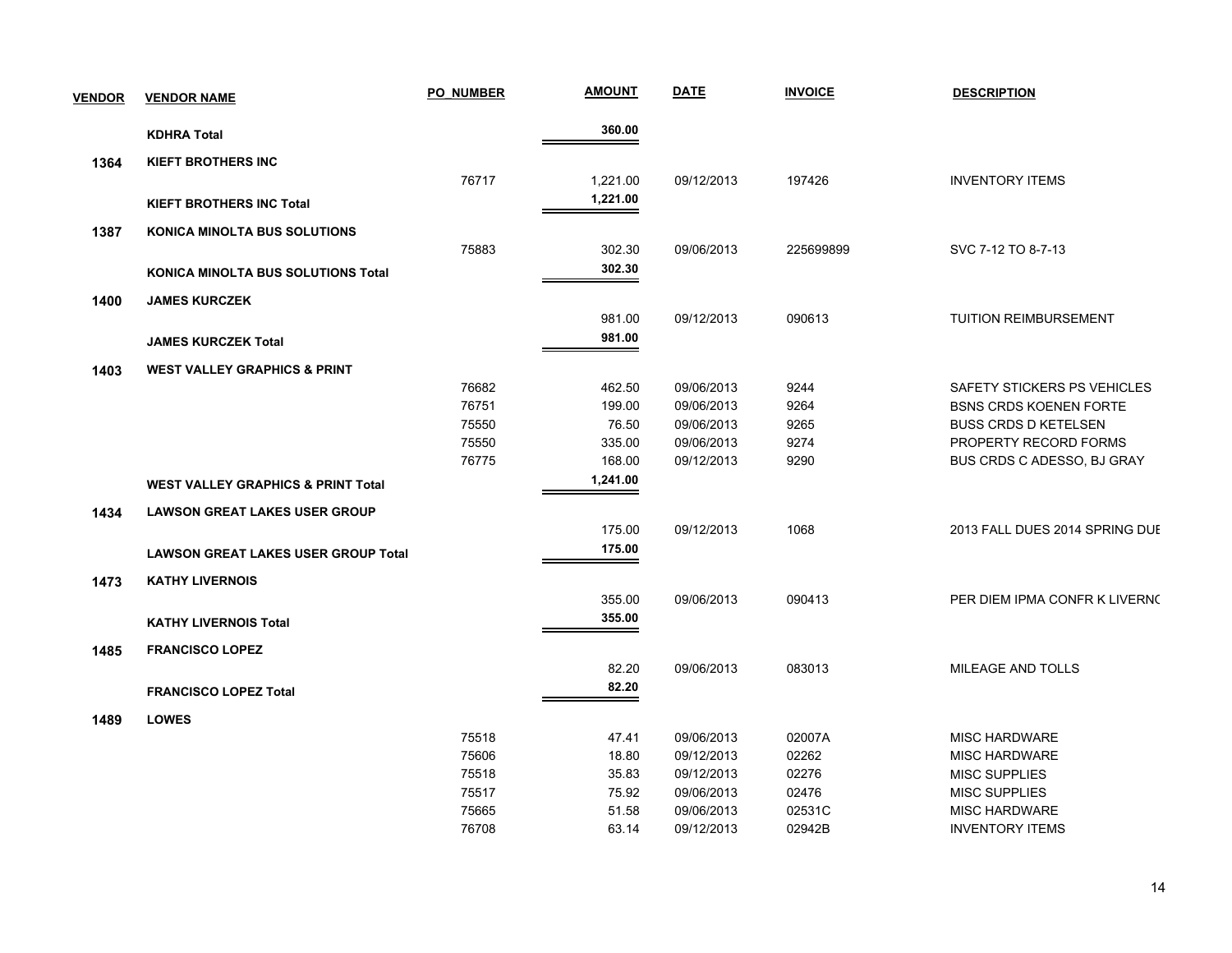| <b>VENDOR</b> | <b>VENDOR NAME</b>                             | <b>PO NUMBER</b> | <b>AMOUNT</b> | <b>DATE</b> | <b>INVOICE</b>       | <b>DESCRIPTION</b>             |
|---------------|------------------------------------------------|------------------|---------------|-------------|----------------------|--------------------------------|
|               |                                                | 75931            | 71.58         | 09/12/2013  | 02973                | <b>MISC HARDWARE</b>           |
|               |                                                | 75606            | 15.98         | 09/12/2013  | 02974                | <b>MISC HARDWARE</b>           |
|               |                                                | 75518            | 17.76         | 09/12/2013  | 10513                | MISC HARDWARE/SUPPLIES         |
|               |                                                | 75665            | 54.00         | 09/12/2013  | 10916                | <b>BATTERIES</b>               |
|               |                                                | 75606            | 114.77        | 09/06/2013  | 20058                | MISC OUTDOOR SUPPLIES          |
|               |                                                |                  | 40.05         | 09/12/2013  | 902265               | <b>REPAIR OF TRUCK SCALE</b>   |
|               |                                                | 76467            | 158.56        | 09/06/2013  | 911936               | <b>MISC LAB SUPPLIES</b>       |
|               | <b>LOWES Total</b>                             |                  | 765.38        |             |                      |                                |
| 1535          | <b>JILL MARTIN</b>                             |                  |               |             |                      |                                |
|               |                                                |                  | 41.54         | 09/06/2013  | 083013               | <b>REIMB PAPER GOODS/GAIL</b>  |
|               | <b>JILL MARTIN Total</b>                       |                  | 41.54         |             |                      |                                |
| 1550          | <b>MASCAL ELECTRIC INC</b>                     |                  |               |             |                      |                                |
|               |                                                | 75552            | 282.50        | 09/06/2013  | 1414079              | SVC 2 EAST MAIN ST             |
|               | <b>MASCAL ELECTRIC INC Total</b>               |                  | 282.50        |             |                      |                                |
| 1571          | <b>MCCANN INDUSTRIES INC</b>                   |                  |               |             |                      |                                |
|               |                                                | 76824            | 547.43        | 09/12/2013  | 07163803             | <b>SVC VEH#1871</b>            |
|               | <b>MCCANN INDUSTRIES INC Total</b>             |                  | 547.43        |             |                      |                                |
| 1582          | <b>MCMASTER CARR SUPPLY CO</b>                 |                  |               |             |                      |                                |
|               |                                                |                  | $-606.03$     | 09/06/2013  | 57083021             | CRED INV#48846295              |
|               |                                                | 76688            | 713.35        | 09/06/2013  | 57406921             | <b>HOSE REEL</b>               |
|               |                                                | 76783            | 55.17         | 09/06/2013  | 57829051             | <b>INVENTORY ITEMS</b>         |
|               |                                                | 76832            | 144.10        | 09/12/2013  | 58306013             | <b>LEAD-ACID BATTERY</b>       |
|               | <b>MCMASTER CARR SUPPLY CO Total</b>           |                  | 306.59        |             |                      |                                |
| 1600          | <b>MENDEL PLUMBING &amp; HEATING INC.</b>      |                  |               |             |                      |                                |
|               |                                                | 76891            | 3,306.25      | 09/06/2013  | W93388               | SVC HERITAGE CENTER            |
|               |                                                | 76911            | 543.45        | 09/12/2013  | W93595               | <b>REPLACE PUMP</b>            |
|               | <b>MENDEL PLUMBING &amp; HEATING INC Total</b> |                  | 3,849.70      |             |                      |                                |
| 1604          | <b>METRO TANK AND PUMP COMPANY</b>             |                  |               |             |                      |                                |
|               |                                                | 76878            | 2,110.00      | 09/06/2013  | 11275                | <b>INSTALL NEW FIT BOARD</b>   |
|               |                                                | 76878            | 1,275.50      | 09/06/2013  | 11277                | <b>INSTALL NEW RELAY BOARD</b> |
|               |                                                | 76878            | 512.25        | 09/06/2013  | 11281                | <b>INSTALL RETRACTOR #3</b>    |
|               | <b>METRO TANK AND PUMP COMPANY Total</b>       |                  | 3,897.75      |             |                      |                                |
| 1613          | <b>METROPOLITAN ALLIANCE OF POL</b>            |                  |               |             |                      |                                |
|               |                                                |                  | 880.00        | 09/06/2013  | UNP 130906154748PD ( | Union Dues - IMAP              |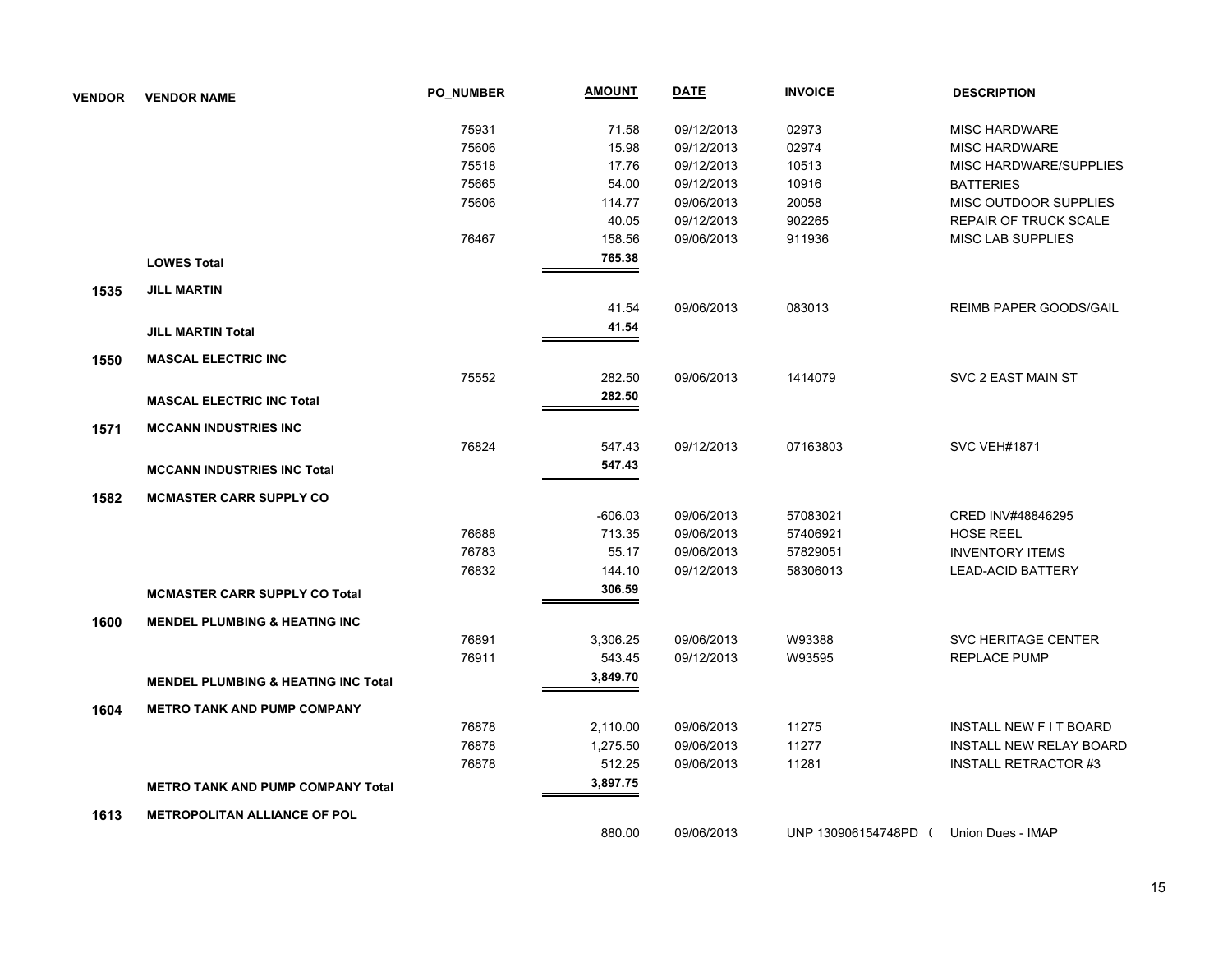| <b>VENDOR</b> | <b>VENDOR NAME</b>                         | <b>PO NUMBER</b> | <b>AMOUNT</b> | <b>DATE</b> | <b>INVOICE</b>     | <b>DESCRIPTION</b>            |
|---------------|--------------------------------------------|------------------|---------------|-------------|--------------------|-------------------------------|
|               |                                            |                  | 99.00         | 09/06/2013  | UNPS130906154748PD | Union Dues-Police Sergeants   |
|               | <b>METROPOLITAN ALLIANCE OF POL Total</b>  |                  | 979.00        |             |                    |                               |
| 1614          | <b>MEYER MATERIAL</b>                      |                  |               |             |                    |                               |
|               |                                            | 75623            | 1,003.75      | 09/06/2013  | 704385221          | <b>CONCRETE</b>               |
|               |                                            | 75623            | 456.25        | 09/06/2013  | 704397950          | CONCRETE                      |
|               |                                            | 75623            | 684.37        | 09/12/2013  | 704404855          | CONCRETE                      |
|               |                                            | 75623            | 730.00        | 09/12/2013  | 704428477          | 1425 SOUTH AVE                |
|               | <b>MEYER MATERIAL Total</b>                |                  | 2,874.37      |             |                    |                               |
| 1626          | <b>MIDWEST AIR PRO</b>                     |                  |               |             |                    |                               |
|               |                                            | 76988            | 617.15        | 09/12/2013  | 12219              | <b>REPAIR FIRE STATION 1</b>  |
|               | <b>MIDWEST AIR PRO Total</b>               |                  | 617.15        |             |                    |                               |
| 1643          | MILSOFT UTILITY SOLUTIONS INC              |                  |               |             |                    |                               |
|               |                                            | 75645            | 7,681.60      | 09/12/2013  | 20132844           | SVC HOSTED 8-1 THRU 4-2014    |
|               | <b>MILSOFT UTILITY SOLUTIONS INC Total</b> |                  | 7,681.60      |             |                    |                               |
| 1645          | <b>CHRISTOPHER MINICK</b>                  |                  |               |             |                    |                               |
|               |                                            |                  | 188.78        | 09/12/2013  | 090813             | MILEAGE/PER DIEM IGFOA 9-8-13 |
|               | <b>CHRISTOPHER MINICK Total</b>            |                  | 188.78        |             |                    |                               |
| 1651          | MNJ TECHNOLOGIES DIRECT INC                |                  |               |             |                    |                               |
|               |                                            | 76801            | 583.09        | 09/06/2013  | 0003268782         | HP SMART TOWER/ADAPTER        |
|               | MNJ TECHNOLOGIES DIRECT INC Total          |                  | 583.09        |             |                    |                               |
| 1666          | <b>ST CHARLES SINGERS</b>                  |                  |               |             |                    |                               |
|               |                                            |                  | 3,562.50      | 09/06/2013  | VCCMOS0713         | HOTEL TAX MAY-JULY 2013       |
|               | <b>ST CHARLES SINGERS Total</b>            |                  | 3,562.50      |             |                    |                               |
| 1702          | <b>NATIONAL SEMINARS GROUP INC</b>         |                  |               |             |                    |                               |
|               |                                            |                  | 999.00        | 09/06/2013  | 110413             | <b>OSHA TRAINING P SUHR</b>   |
|               | <b>NATIONAL SEMINARS GROUP INC Total</b>   |                  | 999.00        |             |                    |                               |
| 1704          | <b>NCPERS IL IMRF</b>                      |                  |               |             |                    |                               |
|               |                                            |                  | 8.00          | 09/06/2013  | NCP2130906154748PD | <b>NCPERS 2</b>               |
|               |                                            |                  | 24.00         | 09/06/2013  | NCP2130906154748PW | <b>NCPERS 2</b>               |
|               | <b>NCPERS IL IMRF Total</b>                |                  | 32.00         |             |                    |                               |
| 1705          | <b>NEENAH FOUNDRY COMPANY CORP</b>         |                  |               |             |                    |                               |
|               |                                            | 76718            | 872.75        | 09/06/2013  | 780113             | <b>INVENTORY ITEMS</b>        |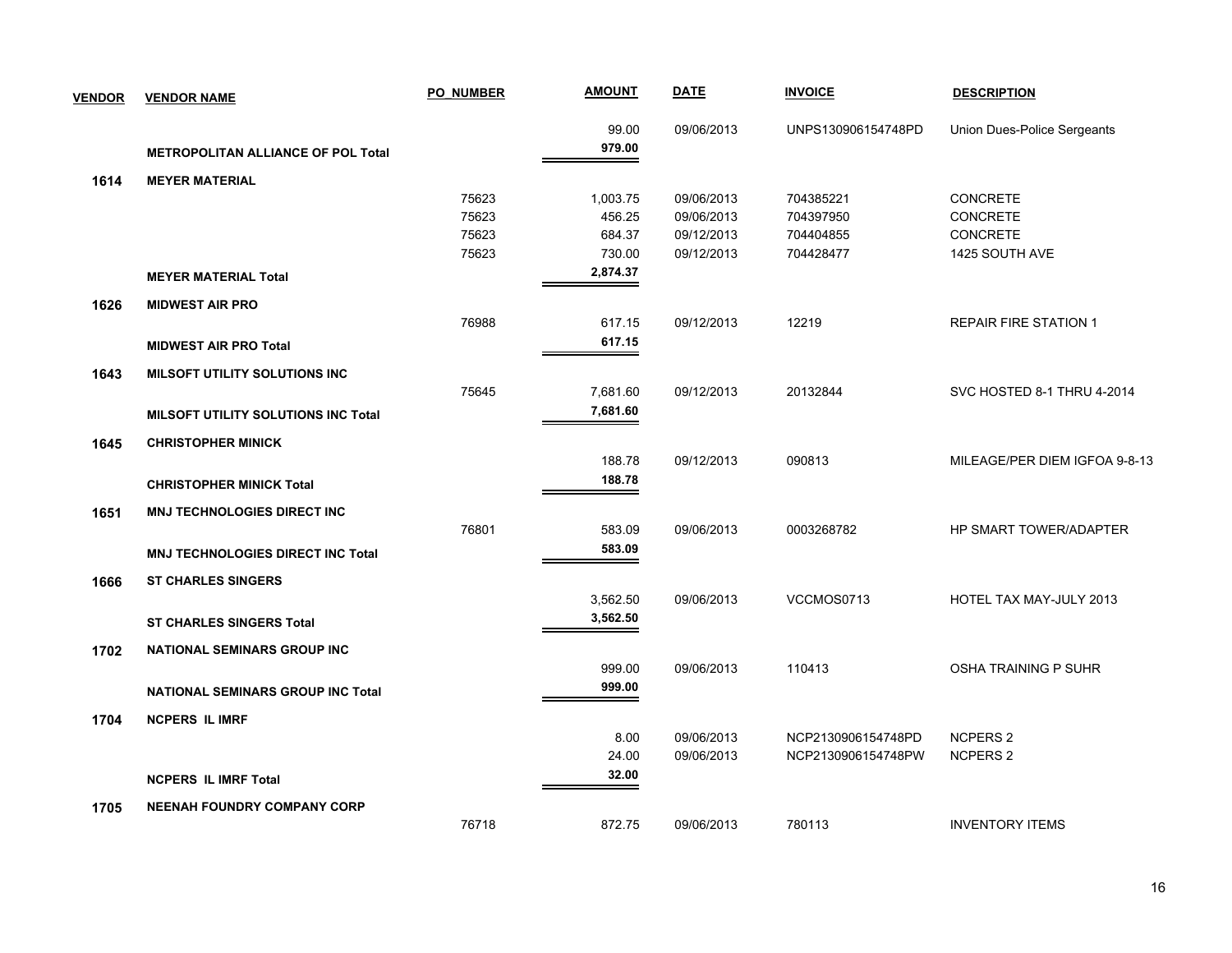| <b>VENDOR</b> | <b>VENDOR NAME</b>                        | <b>PO NUMBER</b> | <u>AMOUNT</u> | <b>DATE</b> | <b>INVOICE</b> | <b>DESCRIPTION</b>                 |
|---------------|-------------------------------------------|------------------|---------------|-------------|----------------|------------------------------------|
|               | <b>NEENAH FOUNDRY COMPANY CORP Total</b>  |                  | 872.75        |             |                |                                    |
| 1724          | <b>NICOMM LLC</b>                         |                  |               |             |                |                                    |
|               |                                           | 76964            | 250.00        | 09/12/2013  | 2315           | <b>LABOR FIRE STATION 2</b>        |
|               |                                           | 76964            | 250.00        | 09/12/2013  | 2316           | <b>LABOR FIRE STATION 1</b>        |
|               | <b>NICOMM LLC Total</b>                   |                  | 500.00        |             |                |                                    |
| 1731          | <b>CHICAGOLAND THEATER CO INC</b>         |                  |               |             |                |                                    |
|               |                                           |                  | 2,312.50      | 09/06/2013  | VCCREP0713     | HOTEL TAX MAY-JULY 2013            |
|               | <b>CHICAGOLAND THEATER CO INC Total</b>   |                  | 2,312.50      |             |                |                                    |
| 1747          | <b>NORTH AMERICAN SALT</b>                |                  |               |             |                |                                    |
|               |                                           | 76699            | 2,735.17      | 09/06/2013  | 71014580       | <b>COARSE ROCK SALT</b>            |
|               | <b>NORTH AMERICAN SALT Total</b>          |                  | 2,735.17      |             |                |                                    |
| 1769          | <b>OEI PRODUCTS INC</b>                   |                  |               |             |                |                                    |
|               |                                           | 76785            | 186.00        | 09/06/2013  | 3121           | <b>INVENTORY ITEMS</b>             |
|               |                                           | 76857            | 591.00        | 09/12/2013  | 3135           | <b>INVENTORY ITEMS</b>             |
|               | OEI PRODUCTS INC Total                    |                  | 777.00        |             |                |                                    |
| 1791          | <b>OSMOSE UTLITIES SERVICES INC.</b>      |                  |               |             |                |                                    |
|               |                                           | 76036            | 3,899.87      | 09/06/2013  | 7UB-0127182    | <b>OSMOSE SPRAY</b>                |
|               | <b>OSMOSE UTLITIES SERVICES INC Total</b> |                  | 3,899.87      |             |                |                                    |
| 1808          | <b>PARAGON MICRO INC</b>                  |                  |               |             |                |                                    |
|               |                                           | 75955            | 2,116.80      | 09/12/2013  | 193136         | SERVICE AGREEMENT GOLD             |
|               |                                           | 76019            | 251.00        | 09/12/2013  | 197041         | TONER CARTRIDGE                    |
|               |                                           | 76664            | 96.00         | 09/06/2013  | 209158         | RF IDEAS AND READER                |
|               |                                           |                  | $-850.48$     | 09/12/2013  | CM216895       | <b>CREDIT FOR SERVICE AGREEMEN</b> |
|               | <b>PARAGON MICRO INC Total</b>            |                  | 1,613.32      |             |                |                                    |
| 1812          | <b>ALPANA PATEL</b>                       |                  |               |             |                |                                    |
|               |                                           |                  | 114.00        | 09/12/2013  | 091113         | APPLES FOR WELLNESS TEAM           |
|               | <b>ALPANA PATEL Total</b>                 |                  | 114.00        |             |                |                                    |
| 1816          | <b>DAN PAULETTE</b>                       |                  |               |             |                |                                    |
|               |                                           |                  | 82.56         | 09/12/2013  | 082013         | <b>JEAN ALLOWANCE</b>              |
|               | <b>DAN PAULETTE Total</b>                 |                  | 82.56         |             |                |                                    |
| 1851          | <b>CHARLES PIERCE</b>                     |                  |               |             |                |                                    |
|               |                                           |                  | 46.01         | 09/06/2013  | 090413         | <b>GAS REIMBURSEMENT CLASS</b>     |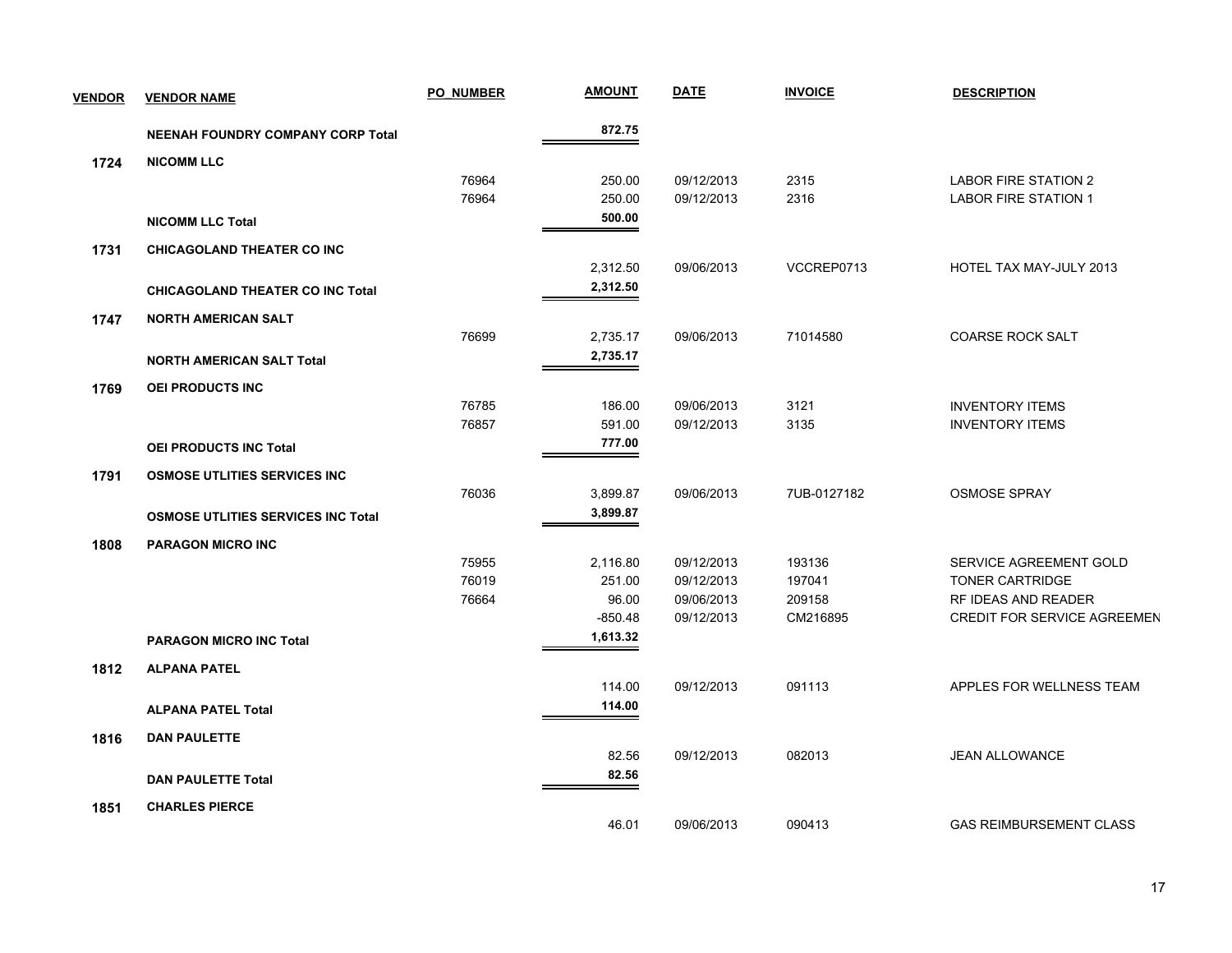| <b>VENDOR</b> | <b>VENDOR NAME</b>                         | <b>PO NUMBER</b> | <b>AMOUNT</b> | <u>DATE</u> | <b>INVOICE</b>       | <b>DESCRIPTION</b>             |
|---------------|--------------------------------------------|------------------|---------------|-------------|----------------------|--------------------------------|
|               | <b>CHARLES PIERCE Total</b>                |                  | 46.01         |             |                      |                                |
| 1861          | <b>POLICE PENSION FUND</b>                 |                  |               |             |                      |                                |
|               |                                            |                  | 898.76        | 09/06/2013  | PLP2130906154748PD ( | Police Pension Tier 2          |
|               |                                            |                  | 16,640.18     | 09/06/2013  | PLPN130906154748PD   | Police Pension                 |
|               | <b>POLICE PENSION FUND Total</b>           |                  | 17,538.94     |             |                      |                                |
| 1864          | <b>POLYDYNE INC</b>                        |                  |               |             |                      |                                |
|               |                                            | 76660            | 10,580.00     | 09/06/2013  | 823468               | <b>CLARIFLOC</b>               |
|               | <b>POLYDYNE INC Total</b>                  |                  | 10,580.00     |             |                      |                                |
| 1890          | <b>LEGAL SHIELD</b>                        |                  |               |             |                      |                                |
|               |                                            |                  | 7.36          | 09/06/2013  | PPLS130906154748CD   | Pre-Paid Legal Services        |
|               |                                            |                  | 36.34         | 09/06/2013  | PPLS130906154748FD   | Pre-Paid Legal Services        |
|               |                                            |                  | 145.33        | 09/06/2013  | PPLS130906154748PD   | Pre-Paid Legal Services        |
|               | <b>LEGAL SHIELD Total</b>                  |                  | 189.03        |             |                      |                                |
| 1898          | PRIORITY PRODUCTS INC                      |                  |               |             |                      |                                |
|               |                                            | 75556            | 7.87          | 09/06/2013  | 832104               | MISC HARDWARE                  |
|               | <b>PRIORITY PRODUCTS INC Total</b>         |                  | 7.87          |             |                      |                                |
| 1900          | <b>PROVIDENT LIFE &amp; ACCIDENT</b>       |                  |               |             |                      |                                |
|               |                                            |                  | 26.76         | 09/06/2013  | POPT130906154748FD   | Provident Optional Life        |
|               | <b>PROVIDENT LIFE &amp; ACCIDENT Total</b> |                  | 26.76         |             |                      |                                |
| 1925          | <b>QUALITY FASTENERS INC</b>               |                  |               |             |                      |                                |
|               |                                            | 76721            | 173.20        | 09/06/2013  | 16674                | <b>INVENTORY ITEMS</b>         |
|               | <b>QUALITY FASTENERS INC Total</b>         |                  | 173.20        |             |                      |                                |
| 1940          | <b>RADCO COMMUNICATIONS INC</b>            |                  |               |             |                      |                                |
|               |                                            | 76902            | 872.32        | 09/12/2013  | 79181                | <b>LIGHTING REPAIR</b>         |
|               | <b>RADCO COMMUNICATIONS INC Total</b>      |                  | 872.32        |             |                      |                                |
| 1942          | <b>RAISE RITE CONCRETE LIFTING</b>         |                  |               |             |                      |                                |
|               |                                            | 76073            | 7,076.25      | 09/06/2013  | 0067232              | SVC SIDEWALKS AND CURBS        |
|               | <b>RAISE RITE CONCRETE LIFTING Total</b>   |                  | 7,076.25      |             |                      |                                |
| 1945          | <b>JOSEPH R RAMOS</b>                      |                  |               |             |                      |                                |
|               |                                            |                  | 550.00        | 09/06/2013  | $110 - 8$            | <b>LEGAL SERVICES AUG 2013</b> |
|               | <b>JOSEPH R RAMOS Total</b>                |                  | 550.00        |             |                      |                                |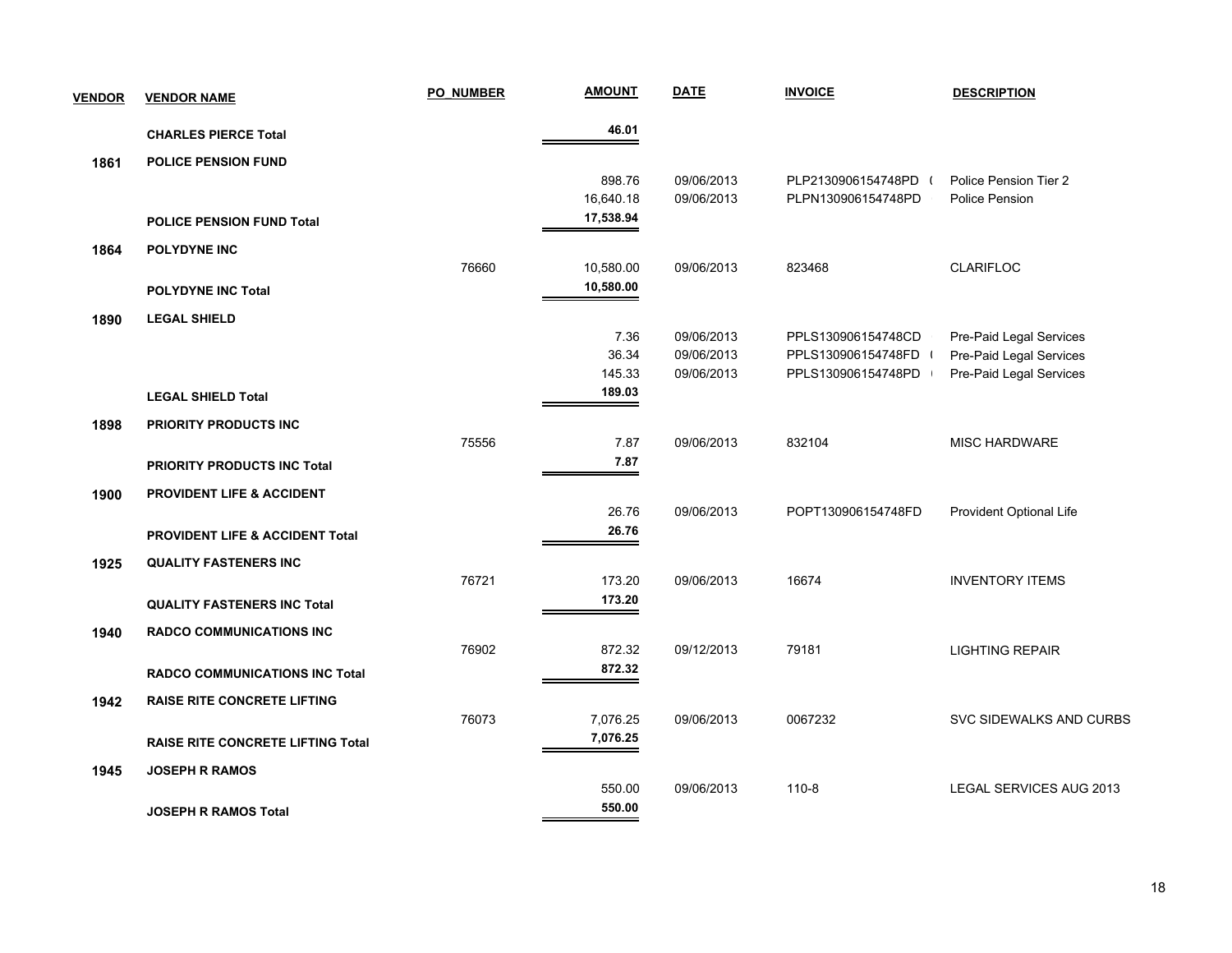| <b>VENDOR</b> | <b>VENDOR NAME</b>                       | <b>PO NUMBER</b> | <b>AMOUNT</b> | <b>DATE</b> | <b>INVOICE</b> | <b>DESCRIPTION</b>              |
|---------------|------------------------------------------|------------------|---------------|-------------|----------------|---------------------------------|
| 1953          | <b>RBS PACKAGING INC</b>                 |                  |               |             |                |                                 |
|               |                                          | 76722            | 1,619.28      | 09/06/2013  | 2025951-01     | <b>INVENTORY ITEMS</b>          |
|               | <b>RBS PACKAGING INC Total</b>           |                  | 1,619.28      |             |                |                                 |
| 1955          | <b>RDD IMAGING INC</b>                   |                  |               |             |                |                                 |
|               |                                          | 75600            | 84.00         | 09/12/2013  | 2677           | <b>TONER SVC</b>                |
|               | <b>RDD IMAGING INC Total</b>             |                  | 84.00         |             |                |                                 |
| 1993          | <b>RENTAL MAX LLC</b>                    |                  |               |             |                |                                 |
|               |                                          | 76817            | 241.60        | 09/12/2013  | 13-217701-02   | <b>TABLES/CHAIRS</b>            |
|               | <b>RENTAL MAX LLC Total</b>              |                  | 241.60        |             |                |                                 |
| 1998          | <b>RURAL ELECTRIC SUPPLY CO OP</b>       |                  |               |             |                |                                 |
|               |                                          | 76787            | 120.00        | 09/12/2013  | 550571-00      | <b>INVENTORY ITEMS</b>          |
|               | <b>RURAL ELECTRIC SUPPLY CO OP Total</b> |                  | 120.00        |             |                |                                 |
| 2000          | <b>PRESERVATION PARTNERS OF</b>          |                  |               |             |                |                                 |
|               |                                          |                  | 2,687.50      | 09/06/2013  | VCCPRE0713     | HOTEL TAX MAY-JULY 2013         |
|               | PRESERVATION PARTNERS OF Total           |                  | 2,687.50      |             |                |                                 |
| 2032          | <b>POMPS TIRE SERVICE INC</b>            |                  |               |             |                |                                 |
|               |                                          | 75560            | 65.50         | 09/06/2013  | 640012376      | <b>SVC VEH#3099</b>             |
|               |                                          | 75560            | 343.58        | 09/06/2013  | 640012769      | <b>SVC VEH#1801</b>             |
|               | <b>POMPS TIRE SERVICE INC Total</b>      |                  | 409.08        |             |                |                                 |
| 2046          | <b>RUSSO POWER EQUIPMENT INC</b>         |                  |               |             |                |                                 |
|               |                                          | 76665            | 3,245.00      | 09/12/2013  | 1712331        | <b>SAW AND BLADE</b>            |
|               | <b>RUSSO POWER EQUIPMENT INC Total</b>   |                  | 3,245.00      |             |                |                                 |
| 2055          | <b>SAFETY-KLEEN</b>                      |                  |               |             |                |                                 |
|               |                                          | 75561            | 152.87        | 09/12/2013  | 61480238       | <b>BRAKE CLEANER FLEET DEPT</b> |
|               | <b>SAFETY-KLEEN Total</b>                |                  | 152.87        |             |                |                                 |
| 2059          | <b>SCOTT R SANDERS</b>                   |                  |               |             |                |                                 |
|               |                                          |                  | 247.63        | 09/12/2013  | 090913         | PETTY CASH REIMBURSEMENT        |
|               | <b>SCOTT R SANDERS Total</b>             |                  | 247.63        |             |                |                                 |
| 2064          | SANTANNA NATURAL GAS CORP                |                  |               |             |                |                                 |
|               |                                          |                  | 4,013.37      | 09/12/2013  | 090113         | <b>MONTHLY BILLING AUG 2013</b> |
|               | <b>SANTANNA NATURAL GAS CORP Total</b>   |                  | 4,013.37      |             |                |                                 |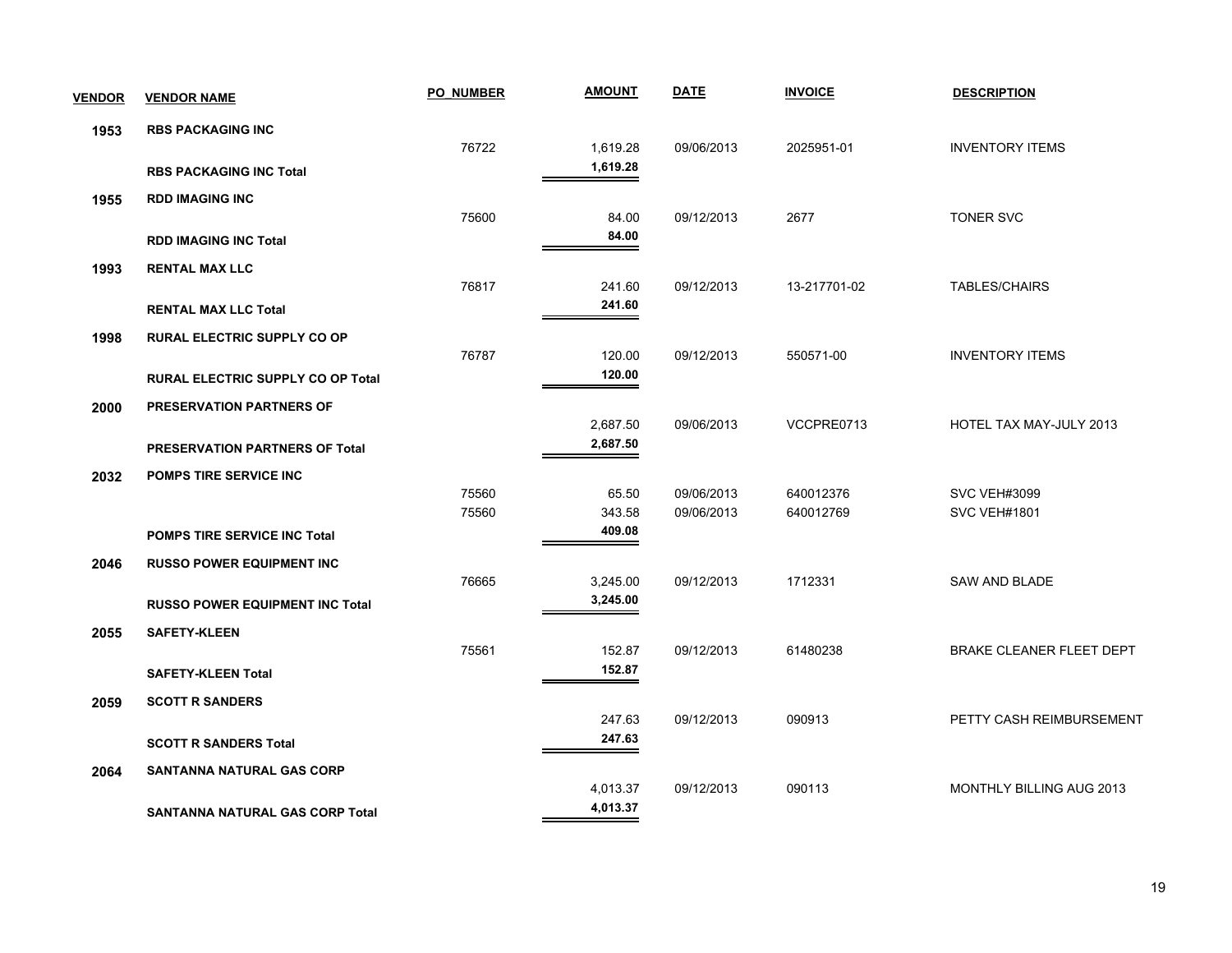| <b>VENDOR</b> | <b>VENDOR NAME</b>                         | <b>PO NUMBER</b> | <b>AMOUNT</b> | <b>DATE</b> | <b>INVOICE</b> | <b>DESCRIPTION</b>        |
|---------------|--------------------------------------------|------------------|---------------|-------------|----------------|---------------------------|
| 2076          | <b>ST CHARLES HERITAGE CENTER</b>          |                  |               |             |                |                           |
|               |                                            |                  | 8,750.00      | 09/06/2013  | VCCSCH0713     | HOTEL TAX MAY-JULY 2013   |
|               | <b>ST CHARLES HERITAGE CENTER Total</b>    |                  | 8,750.00      |             |                |                           |
| 2086          | <b>SCHWEITZER ENGINEERING LABS</b>         |                  |               |             |                |                           |
|               |                                            | 75273            | 2,870.00      | 09/06/2013  | 13837-530307   | ETHERNET SWITCH           |
|               | <b>SCHWEITZER ENGINEERING LABS Total</b>   |                  | 2,870.00      |             |                |                           |
| 2102          | <b>SEAGRAVE FIRE APPARATUS LLC</b>         |                  |               |             |                |                           |
|               |                                            | 75562            | 1,318.06      | 09/12/2013  | 0081480        | <b>CYLINDER</b>           |
|               | <b>SEAGRAVE FIRE APPARATUS LLC Total</b>   |                  | 1,318.06      |             |                |                           |
| 2123          | <b>SERVICE MECHANICAL INDUSTRIES</b>       |                  |               |             |                |                           |
|               |                                            | 76892            | 2,908.59      | 09/06/2013  | S47658         | <b>SVC CITY HALL</b>      |
|               |                                            | 76753            | 310.50        | 09/06/2013  | S47675         | REPAIR FAN AT LAB         |
|               | <b>SERVICE MECHANICAL INDUSTRIES Total</b> |                  | 3,219.09      |             |                |                           |
| 2126          | <b>SEWER EQUIPMENT CO OF AMERICA</b>       |                  |               |             |                |                           |
|               |                                            | 76598            | 453.90        | 09/06/2013  | 0000128085     | <b>BB HOSE</b>            |
|               | SEWER EQUIPMENT CO OF AMERICA Total        |                  | 453.90        |             |                |                           |
| 2137          | <b>SHERWIN WILLIAMS</b>                    |                  |               |             |                |                           |
|               |                                            | 75563            | 933.77        | 09/06/2013  | 5166-2         | PAINTING SUPPLIES         |
|               |                                            | 75563            | 1,407.36      | 09/06/2013  | 5473-2         | <b>PAINT SUPPLIES</b>     |
|               |                                            | 75563            | 592.68        | 09/12/2013  | 5838-6         | <b>PAINT SUPPLIES</b>     |
|               | <b>SHERWIN WILLIAMS Total</b>              |                  | 2,933.81      |             |                |                           |
| 2151          | <b>RON SILKAITIS</b>                       |                  |               |             |                |                           |
|               |                                            |                  | 35.00         | 09/12/2013  | 091013         | AUGUST 2013 INTERNET BILL |
|               | <b>RON SILKAITIS Total</b>                 |                  | 35.00         |             |                |                           |
| 2157          | <b>SISLERS ICE &amp; DAIRY LTD</b>         |                  |               |             |                |                           |
|               |                                            | 75612            | 99.00         | 09/06/2013  | 099925         | <b>ICE DELIVERY</b>       |
|               | <b>SISLERS ICE &amp; DAIRY LTD Total</b>   |                  | 99.00         |             |                |                           |
| 2160          | <b>SKARSHAUG TESTING LABORATORY</b>        |                  |               |             |                |                           |
|               |                                            | 76799            | 34.85         | 09/06/2013  | 180793         | TEST RUBBER GLOVES        |
|               | <b>SKARSHAUG TESTING LABORATORY Total</b>  |                  | 34.85         |             |                |                           |
| 2163          | <b>SKYLINE TREE SERVICE &amp;</b>          |                  |               |             |                |                           |
|               |                                            | 75702            | 1,905.00      | 09/06/2013  | 1535           | LINE CLEARING/TRIMMING    |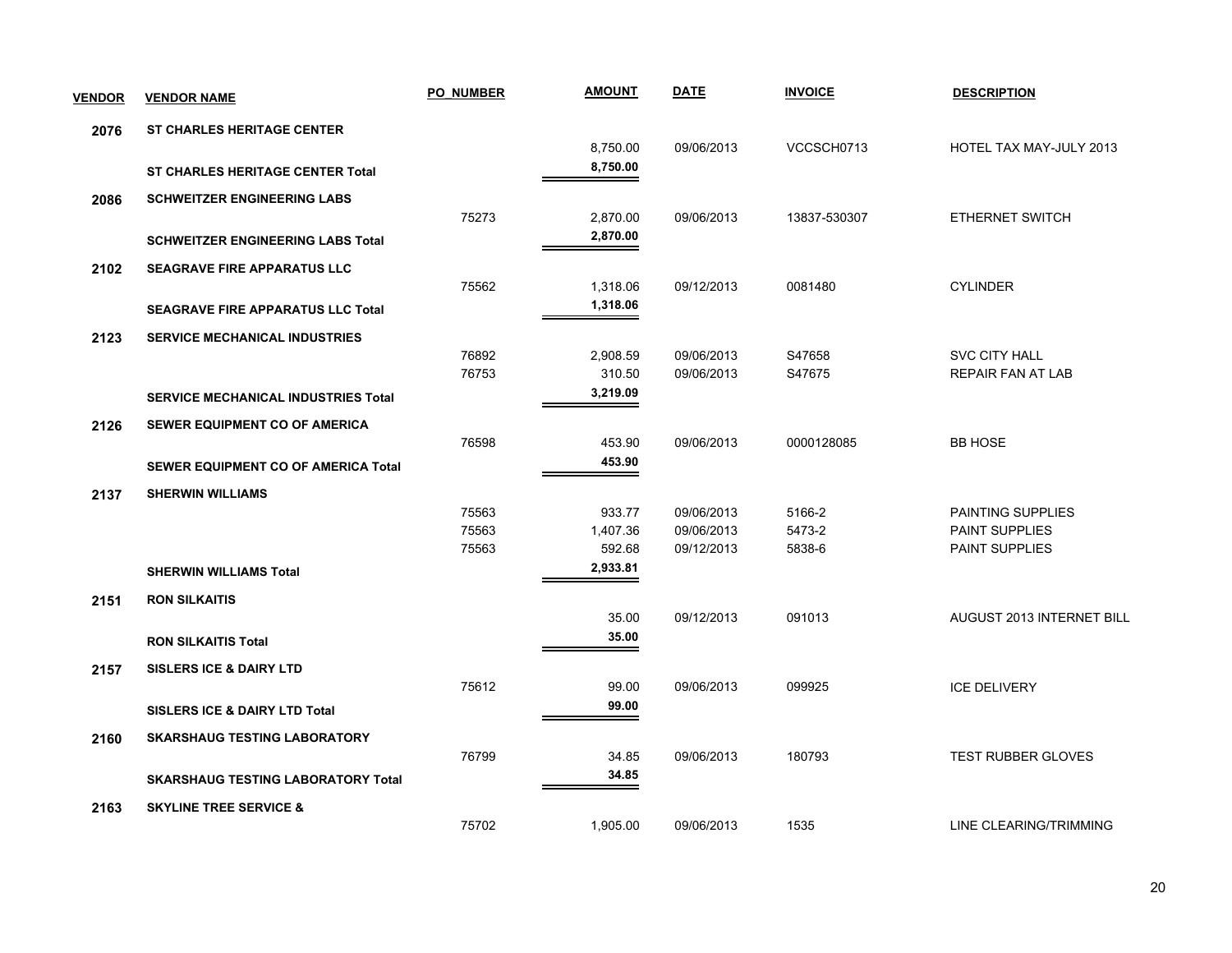| <b>VENDOR</b> | <b>VENDOR NAME</b>                             | <b>PO NUMBER</b> | <b>AMOUNT</b> | <b>DATE</b> | <b>INVOICE</b>       | <b>DESCRIPTION</b>            |
|---------------|------------------------------------------------|------------------|---------------|-------------|----------------------|-------------------------------|
|               |                                                | 75863            | 13,650.00     | 09/06/2013  | 1536                 | EAB REMOVALS AUG LIST         |
|               | <b>SKYLINE TREE SERVICE &amp; Total</b>        |                  | 15,555.00     |             |                      |                               |
|               |                                                |                  |               |             |                      |                               |
| 2175          | <b>ISABEL SODERLIND</b>                        |                  | 150.22        | 09/06/2013  | 090313               | PETTY CASH REIMBURSEMENT      |
|               |                                                |                  | 150.22        |             |                      |                               |
|               | <b>ISABEL SODERLIND Total</b>                  |                  |               |             |                      |                               |
| 2206          | <b>STAPLES CONTRACT &amp; COMMERCIAL</b>       |                  |               |             |                      |                               |
|               |                                                | 76742            | 53.50         | 09/06/2013  | 8026663032           | OFFICE SUPPLIES               |
|               | <b>STAPLES CONTRACT &amp; COMMERCIAL Total</b> |                  | 53.50         |             |                      |                               |
| 2212          | <b>CITY OF ST CHARLES</b>                      |                  |               |             |                      |                               |
|               |                                                |                  | 279.50        | 09/06/2013  | COR1130906154748FD   | CORE 1500 Medical EE          |
|               |                                                |                  | 349.50        | 09/06/2013  | COR1130906154748FN   | CORE 1500 Medical EE          |
|               |                                                |                  | 70.50         | 09/06/2013  | COR1130906154748HR   | CORE 1500 Medical EE          |
|               |                                                |                  | 115.50        | 09/06/2013  | COR1130906154748IS ( | CORE 1500 Medical EE          |
|               |                                                |                  | 294.50        | 09/06/2013  | COR1130906154748PD   | CORE 1500 Medical EE          |
|               |                                                |                  | 215.50        | 09/06/2013  | COR1130906154748PW   | CORE 1500 Medical EE          |
|               |                                                |                  | 191.51        | 09/06/2013  | COR5130906154748CA   | CityMed PreTax BuyUp 500 EE   |
|               |                                                |                  | 148.43        | 09/06/2013  | COR5130906154748ED   | CityMed PreTax BuyUp 500 EE   |
|               |                                                |                  | 1,512.08      | 09/06/2013  | COR5130906154748FD   | CityMed PreTax BuyUp 500 EE   |
|               |                                                |                  | 231.87        | 09/06/2013  | COR5130906154748FN   | CityMed PreTax BuyUp 500 EE   |
|               |                                                |                  | 345.02        | 09/06/2013  | COR5130906154748IS ( | CityMed PreTax BuyUp 500 EE   |
|               |                                                |                  | 1,905.73      | 09/06/2013  | COR5130906154748PD   | CityMed PreTax BuyUp 500 EE   |
|               |                                                |                  | 4,700.89      | 09/06/2013  | COR5130906154748PW   | CityMed PreTax BuyUp 500 EE   |
|               |                                                |                  | 124.57        | 09/06/2013  | CORE130906154748CA   | Medical BuyUp 750 EE          |
|               |                                                |                  | 1,089.36      | 09/06/2013  | CORE130906154748CD   | Medical BuyUp 750 EE          |
|               |                                                |                  | 3,005.56      | 09/06/2013  | CORE130906154748FD   | Medical BuyUp 750 EE          |
|               |                                                |                  | 585.69        | 09/06/2013  | CORE130906154748FN   | Medical BuyUp 750 EE          |
|               |                                                |                  | 226.48        | 09/06/2013  | CORE130906154748HR   | Medical BuyUp 750 EE          |
|               |                                                |                  | 661.16        | 09/06/2013  | CORE130906154748IS   | Medical BuyUp 750 EE          |
|               |                                                |                  | 3,209.15      | 09/06/2013  | CORE130906154748PD   | Medical BuyUp 750 EE          |
|               |                                                |                  | 3,692.36      | 09/06/2013  | CORE130906154748PW   | Medical BuyUp 750 EE          |
|               |                                                |                  | 15.82         | 09/06/2013  | DELE130906154748CA   | City Dental Plan Pre - Tax EE |
|               |                                                |                  | 52.06         | 09/06/2013  | DELE130906154748CD   | City Dental Plan Pre - Tax EE |
|               |                                                |                  | 4.60          | 09/06/2013  | DELE130906154748ED   | City Dental Plan Pre - Tax EE |
|               |                                                |                  | 263.61        | 09/06/2013  | DELE130906154748FD   | City Dental Plan Pre - Tax EE |
|               |                                                |                  | 59.24         | 09/06/2013  | DELE130906154748FN   | City Dental Plan Pre - Tax EE |
|               |                                                |                  | 20.42         | 09/06/2013  | DELE130906154748HR   | City Dental Plan Pre - Tax EE |
|               |                                                |                  | 64.57         | 09/06/2013  | DELE130906154748IS 0 | City Dental Plan Pre - Tax EE |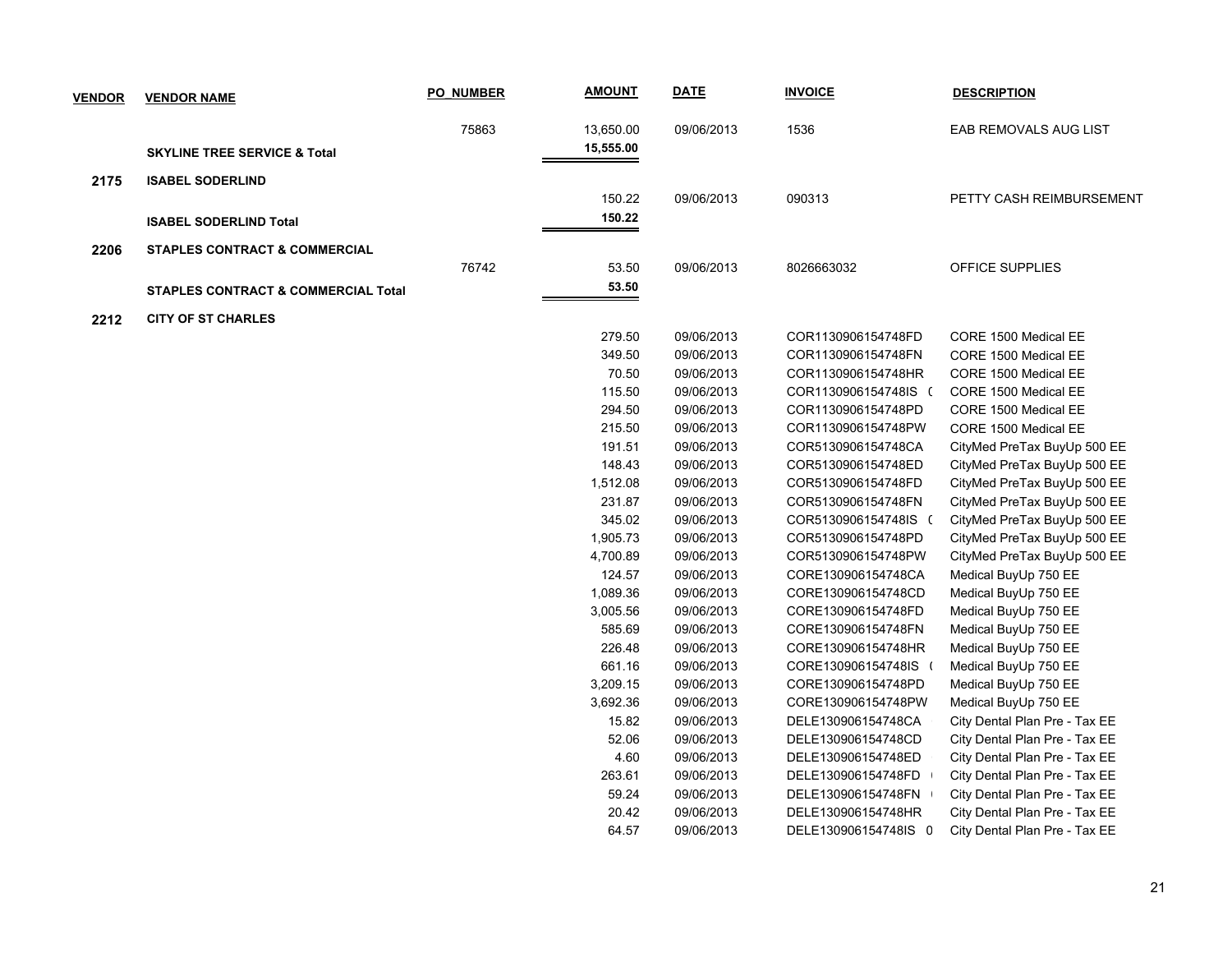| <b>VENDOR</b> | <b>VENDOR NAME</b>              | <b>PO NUMBER</b> | <b>AMOUNT</b> | <b>DATE</b> | <b>INVOICE</b>       | <b>DESCRIPTION</b>                 |
|---------------|---------------------------------|------------------|---------------|-------------|----------------------|------------------------------------|
|               |                                 |                  | 286.61        | 09/06/2013  | DELE130906154748PD   | City Dental Plan Pre - Tax EE      |
|               |                                 |                  | 421.64        | 09/06/2013  | DELE130906154748PW   | City Dental Plan Pre - Tax EE      |
|               |                                 |                  | 0.12          | 09/06/2013  | DLCH130906154748CA   | Dependent Life - Child             |
|               |                                 |                  | 3.22          | 09/06/2013  | DLCH130906154748CD   | Dependent Life - Child             |
|               |                                 |                  | 11.86         | 09/06/2013  | DLCH130906154748FD   | Dependent Life - Child             |
|               |                                 |                  | 2.42          | 09/06/2013  | DLCH130906154748FN   | Dependent Life - Child             |
|               |                                 |                  | 0.92          | 09/06/2013  | DLCH130906154748HR   | Dependent Life - Child             |
|               |                                 |                  | 1.61          | 09/06/2013  | DLCH130906154748IS ( | Dependent Life - Child             |
|               |                                 |                  | 10.01         | 09/06/2013  | DLCH130906154748PD   | Dependent Life - Child             |
|               |                                 |                  | 10.93         | 09/06/2013  | DLCH130906154748PW   | Dependent Life - Child             |
|               |                                 |                  | 46.08         | 09/06/2013  | ESLE130906154748CD   | Dep Life Spouse - EE Paid          |
|               |                                 |                  | 7.25          | 09/06/2013  | ESLE130906154748ED   | Dep Life Spouse - EE Paid          |
|               |                                 |                  | 89.02         | 09/06/2013  | ESLE130906154748FD + | Dep Life Spouse - EE Paid          |
|               |                                 |                  | 54.70         | 09/06/2013  | ESLE130906154748FN + | Dep Life Spouse - EE Paid          |
|               |                                 |                  | 13.58         | 09/06/2013  | ESLE130906154748HR   | Dep Life Spouse - EE Paid          |
|               |                                 |                  | 10.53         | 09/06/2013  | ESLE130906154748IS 0 | Dep Life Spouse - EE Paid          |
|               |                                 |                  | 83.86         | 09/06/2013  | ESLE130906154748PD   | Dep Life Spouse - EE Paid          |
|               |                                 |                  | 148.95        | 09/06/2013  | ESLE130906154748PW   | Dep Life Spouse - EE Paid          |
|               |                                 |                  | 77.31         | 09/06/2013  | ESLR130906154748CD   | Supplemental Life - EE Pd          |
|               |                                 |                  | 3.62          | 09/06/2013  | ESLR130906154748ED   | Supplemental Life - EE Pd          |
|               |                                 |                  | 613.93        | 09/06/2013  | ESLR130906154748FD   | Supplemental Life - EE Pd          |
|               |                                 |                  | 110.89        | 09/06/2013  | ESLR130906154748FN   | Supplemental Life - EE Pd          |
|               |                                 |                  | 24.19         | 09/06/2013  | ESLR130906154748HR   | Supplemental Life - EE Pd          |
|               |                                 |                  | 48.95         | 09/06/2013  | ESLR130906154748IS 0 | Supplemental Life - EE Pd          |
|               |                                 |                  | 563.72        | 09/06/2013  | ESLR130906154748PD   | Supplemental Life - EE Pd          |
|               |                                 |                  | 638.15        | 09/06/2013  | ESLR130906154748PW   | Supplemental Life - EE Pd          |
|               | <b>CITY OF ST CHARLES Total</b> |                  | 26,719.25     |             |                      |                                    |
| 2228          | <b>CITY OF ST CHARLES</b>       |                  |               |             |                      |                                    |
|               |                                 |                  | 70.54         | 09/12/2013  | 3313106561-0913      | MONTHLY BILLING AUG 2013           |
|               |                                 |                  | 100.00        | 09/12/2013  | 3313106721-0913      | MONTHLY BILLING AUG 2013           |
|               |                                 |                  | 72.15         | 09/12/2013  | 3313106802-0913      | MONTHLY BILLING AUG 2013           |
|               |                                 |                  | 107.88        | 09/12/2013  | 4609225600-0913      | MONTHLY BILLING AUG 2013           |
|               |                                 |                  | 3,031.52      | 09/12/2013  | 4609225780-0913      | <b>MONTHLY BILLING AUGUST 2013</b> |
|               | <b>CITY OF ST CHARLES Total</b> |                  | 3,382.09      |             |                      |                                    |
| 2229          | <b>SOURCE ONE</b>               |                  |               |             |                      |                                    |
|               |                                 | 75579            | 225.85        | 09/06/2013  | 370590               | OFFICE SUPPLIES                    |
|               |                                 | 75522            | 114.55        | 09/06/2013  | 370738               | OFFICE SUPPLIES                    |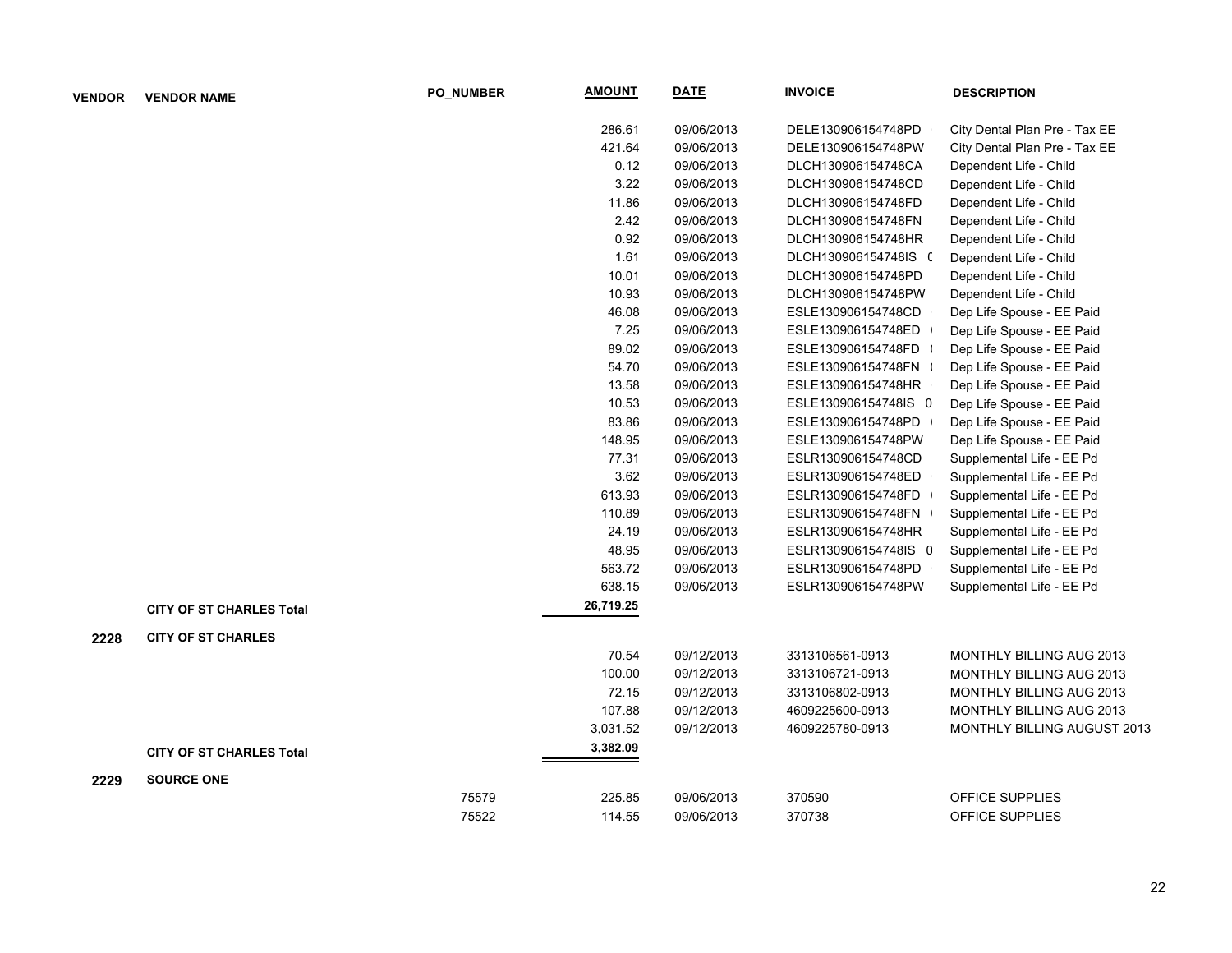| <b>VENDOR</b> | <b>VENDOR NAME</b>                    | <b>PO NUMBER</b> | <b>AMOUNT</b> | <b>DATE</b> | <b>INVOICE</b>     | <b>DESCRIPTION</b>             |
|---------------|---------------------------------------|------------------|---------------|-------------|--------------------|--------------------------------|
|               |                                       | 75588            | 46.99         | 09/06/2013  | 370745             | OFFICE SUPPLIES                |
|               |                                       | 75601            | 87.90         | 09/06/2013  | 370755             | OFFICE SUPPLIES                |
|               |                                       | 76418            | 105.98        | 09/06/2013  | 370775             | OFFICE SUPPLIES                |
|               |                                       | 75522            | 143.89        | 09/06/2013  | 370793             | OFFICE SUPPLIES                |
|               |                                       | 76809            | 23.99         | 09/12/2013  | 370804             | OFFICE SUPPLIES                |
|               |                                       | 75522            | 60.18         | 09/12/2013  | 370860             | OFFICE SUPPLIES                |
|               |                                       | 75880            | 77.97         | 09/12/2013  | 370901             | OFFICE SUPPLIES                |
|               |                                       | 75666            | 30.73         | 09/12/2013  | 370934             | OFFICE SUPPLIES                |
|               |                                       | 75579            | 40.92         | 09/12/2013  | 370937             | OFFICE SUPPLIES                |
|               |                                       | 75592            | 84.96         | 09/12/2013  | 371003             | OFFICE SUPPLIES                |
|               |                                       | 75522            | 60.98         | 09/12/2013  | 371053             | MISC OFFICE SUPPLIES POLICE    |
|               | <b>SOURCE ONE Total</b>               |                  | 1,104.89      |             |                    |                                |
| 2234          | <b>STEEL BEAM THEATRE</b>             |                  |               |             |                    |                                |
|               |                                       |                  | 3,062.50      | 09/06/2013  | VCCSTE0713         | HOTEL TAX MAY-JULY 2013        |
|               | <b>STEEL BEAM THEATRE Total</b>       |                  | 3,062.50      |             |                    |                                |
| 2235          | <b>STEINER ELECTRIC COMPANY</b>       |                  |               |             |                    |                                |
|               |                                       | 76600            | 7,411.74      | 09/12/2013  | 004408690002       | <b>INVENTORY ITEMS</b>         |
|               |                                       | 76789            | 206.08        | 09/06/2013  | 004422541003       | <b>INVENTORY ITEMS</b>         |
|               |                                       | 75664            | 98.53         | 09/06/2013  | 004425375001       | <b>MISC HARDWARE</b>           |
|               |                                       | 75664            | 54.11         | 09/06/2013  | 004426633001       | <b>MISC HARDWARE</b>           |
|               |                                       | 76788            | 530.42        | 09/06/2013  | 004428950001       | <b>INVENTORY ITEMS</b>         |
|               |                                       | 76788            | 170.96        | 09/06/2013  | 004428950002       | <b>INVENTORY ITEMS</b>         |
|               |                                       | 76788            | 79.43         | 09/12/2013  | 004428950003       | <b>INVENTORY ITEMS</b>         |
|               |                                       | 76859            | 1,030.40      | 09/12/2013  | 004430188001       | <b>INVENTORY ITEMS</b>         |
|               |                                       | 76859            | 717.00        | 09/12/2013  | 004430188002       | <b>INVENTORY ITEMS</b>         |
|               | <b>STEINER ELECTRIC COMPANY Total</b> |                  | 10,298.67     |             |                    |                                |
| 2287          | <b>SWIFTY PRINT INC</b>               |                  |               |             |                    |                                |
|               |                                       | 76802            | 312.00        | 09/12/2013  | 74607              | ANNL OCC INSPECT FORMS         |
|               | <b>SWIFTY PRINT INC Total</b>         |                  | 312.00        |             |                    |                                |
| 2300          | <b>TEMCO MACHINERY INC</b>            |                  |               |             |                    |                                |
|               |                                       | 75567            | 80.00         | 09/06/2013  | AG35169            | <b>INTAKE SCREENS</b>          |
|               |                                       | 75567            | 103.25        | 09/06/2013  | AG35171            | VEH#1751,#1722 RO#48174,#48175 |
|               | <b>TEMCO MACHINERY INC Total</b>      |                  | 183.25        |             |                    |                                |
| 2301          | <b>GENERAL CHAUFFERS SALES DRIVER</b> |                  |               |             |                    |                                |
|               |                                       |                  | 145.50        | 09/06/2013  | UNT 130906154748CD | Union Dues - Teamsters         |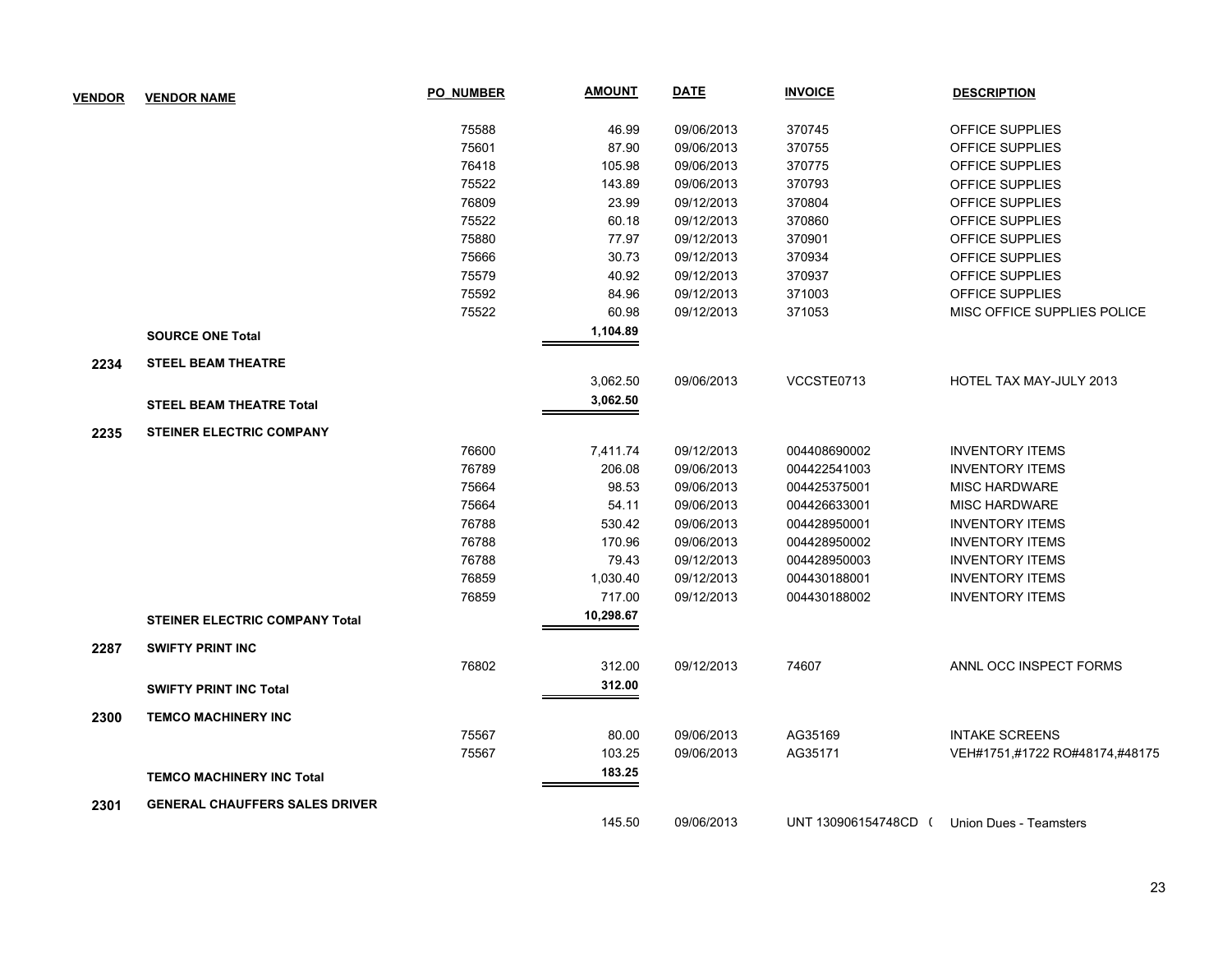| <b>VENDOR</b> | <b>VENDOR NAME</b>                            | <b>PO NUMBER</b> | <b>AMOUNT</b> | <b>DATE</b> | <b>INVOICE</b>       | <b>DESCRIPTION</b>                              |
|---------------|-----------------------------------------------|------------------|---------------|-------------|----------------------|-------------------------------------------------|
|               |                                               |                  | 81.00         | 09/06/2013  | UNT 130906154748FN ( | <b>Union Dues - Teamsters</b>                   |
|               |                                               |                  | 2,149.00      | 09/06/2013  | UNT 130906154748PW   | <b>Union Dues - Teamsters</b>                   |
|               | <b>GENERAL CHAUFFERS SALES DRIVER Total</b>   |                  | 2,375.50      |             |                      |                                                 |
| 2310          | <b>TERMINAL SUPPLY CO</b>                     |                  |               |             |                      |                                                 |
|               |                                               | 76774            | 133.86        | 09/06/2013  | 52289-00             | VEH#3099 MISC PARTS                             |
|               | <b>TERMINAL SUPPLY CO Total</b>               |                  | 133.86        |             |                      |                                                 |
| 2313          | <b>WORLD FUEL SERVICES INC</b>                |                  |               |             |                      |                                                 |
|               |                                               | 76768            | 24,508.04     | 09/06/2013  | 4181341-41501        | <b>INVENTORY ITEMS</b>                          |
|               | <b>WORLD FUEL SERVICES INC Total</b>          |                  | 24,508.04     |             |                      |                                                 |
| 2316          | THOMPSON AUTO SUPPLY INC                      |                  |               |             |                      |                                                 |
|               |                                               | 76923            | 221.91        | 09/12/2013  | 2-243638             | <b>INVENTORY ITEMS</b>                          |
|               |                                               | 76808            | 55.27         | 09/12/2013  | 2-244014             | <b>INVENTORY ITEMS</b>                          |
|               |                                               | 77035            | 89.38         | 09/12/2013  | 2-244186             | <b>INVENTORY ITEMS</b>                          |
|               | <b>THOMPSON AUTO SUPPLY INC Total</b>         |                  | 366.56        |             |                      |                                                 |
| 2329          | <b>DAVID TODD</b>                             |                  |               |             |                      |                                                 |
|               |                                               |                  | 37.25         | 09/06/2013  | 082813               | APWA CONGRESS REIMBURSEME                       |
|               | <b>DAVID TODD Total</b>                       |                  | 37.25         |             |                      |                                                 |
| 2333          | <b>BRIAN TOWNSEND</b>                         |                  |               |             |                      |                                                 |
|               |                                               |                  | 787.70        | 09/06/2013  | 083013               | <b>BUSINESS MEALS/TRAVEL</b>                    |
|               | <b>BRIAN TOWNSEND Total</b>                   |                  | 787.70        |             |                      |                                                 |
| 2345          | <b>TRAFFIC CONTROL &amp; PROTECTION</b>       |                  |               |             |                      |                                                 |
|               |                                               | 76393            | 1,276.50      | 09/12/2013  | 77651                | <b>INVENTORY ITEMS</b>                          |
|               | <b>TRAFFIC CONTROL &amp; PROTECTION Total</b> |                  | 1,276.50      |             |                      |                                                 |
| 2351          | <b>TREASURER OF VIRGINIA</b>                  |                  |               |             |                      |                                                 |
|               |                                               |                  | 125.38        | 09/06/2013  |                      | 000000585130906154748 VA Child Support Amount 1 |
|               | <b>TREASURER OF VIRGINIA Total</b>            |                  | 125.38        |             |                      |                                                 |
| 2363          | <b>TROTTER &amp; ASSOCIATES INC</b>           |                  |               |             |                      |                                                 |
|               |                                               | 73524            | 1,698.21      | 09/12/2013  | 8906                 | ROYAL FOX LS2 BDDING AND CON                    |
|               |                                               | 73524            | 865.49        | 09/12/2013  | 9256                 | ROYAL FOX LS2 BIDDING AND COI                   |
|               |                                               | 72084            | 16,400.00     | 09/12/2013  | 9267                 | BIOSOLIDS BIDDING AND CONST                     |
|               | <b>TROTTER &amp; ASSOCIATES INC Total</b>     |                  | 18,963.70     |             |                      |                                                 |

 **2378 UNDERGROUND DEVICES INC**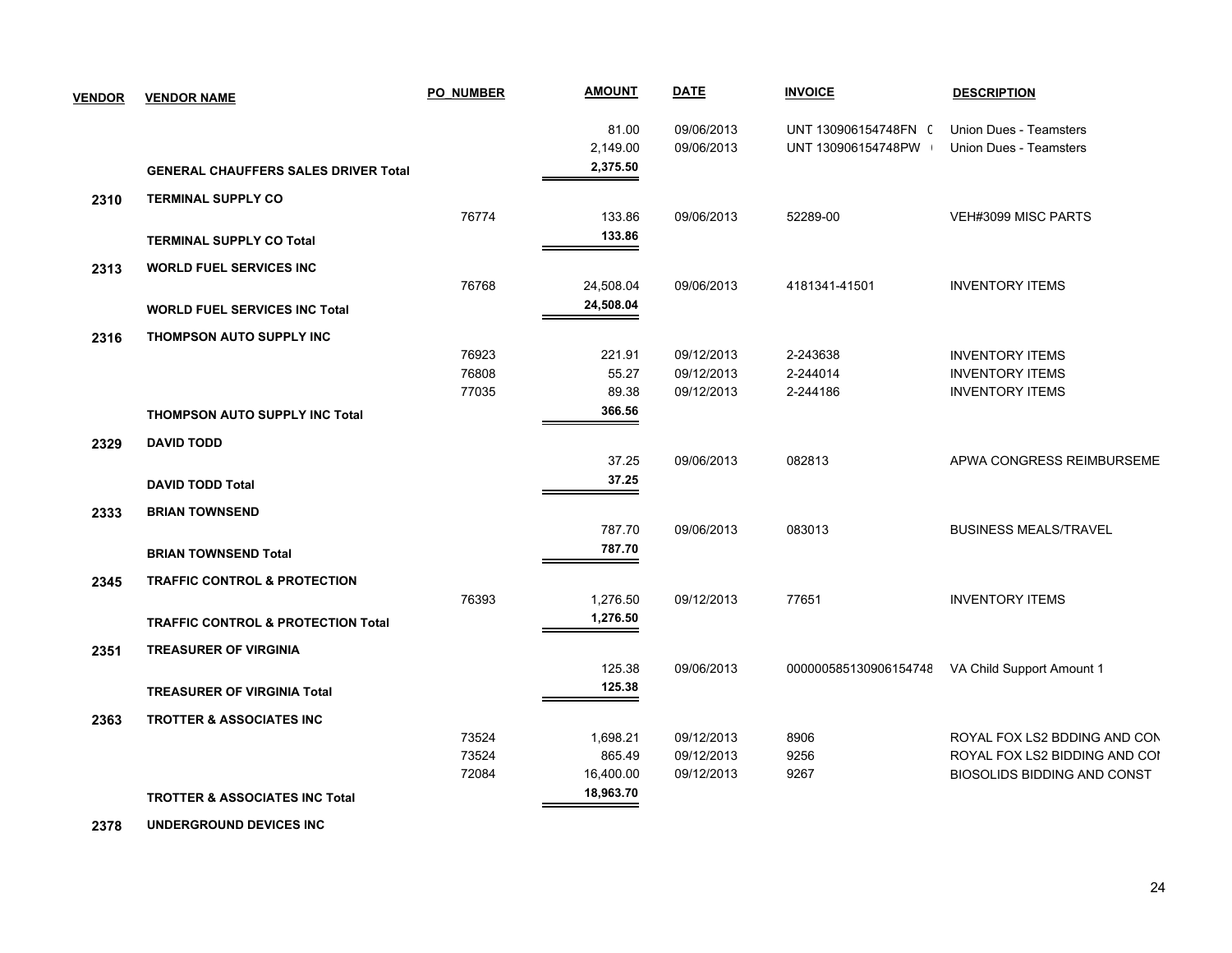| <b>VENDOR</b> | <b>VENDOR NAME</b>                 | <b>PO NUMBER</b> | <b>AMOUNT</b>        | <b>DATE</b>              | <b>INVOICE</b>     | <b>DESCRIPTION</b>                                         |
|---------------|------------------------------------|------------------|----------------------|--------------------------|--------------------|------------------------------------------------------------|
|               |                                    | 76725            | 121.90               | 09/06/2013               | 0070342-IN         | <b>INVENTORY ITEMS</b>                                     |
|               | UNDERGROUND DEVICES INC Total      |                  | 121.90               |                          |                    |                                                            |
| 2381          | <b>UNEEDASIGN</b>                  |                  |                      |                          |                    |                                                            |
|               |                                    | 76881            | 116.00               | 09/12/2013               | 8411119            | SIGN FOR HR                                                |
|               | <b>UNEEDASIGN Total</b>            |                  | 116.00               |                          |                    |                                                            |
| 2383          | UNITED STATES POSTAL SERVICE       |                  |                      |                          |                    |                                                            |
|               |                                    |                  | 4,000.00             | 09/12/2013               | 6116619-0913       | POSTAGE METER REIMBURSEMEN                                 |
|               | UNITED STATES POSTAL SERVICE Total |                  | 4,000.00             |                          |                    |                                                            |
| 2392          | <b>UNIFORMITY INC</b>              |                  |                      |                          |                    |                                                            |
|               |                                    | 76426            | 135.95               | 09/06/2013               | IN223910           | <b>UNIFORMS</b>                                            |
|               |                                    | 75708            | 114.32               | 09/12/2013               | IN224009           | <b>UNIFORMS</b>                                            |
|               | <b>UNIFORMITY INC Total</b>        |                  | 250.27               |                          |                    |                                                            |
| 2401          | UNIVERSAL UTILITY SUPPLY INC       |                  |                      |                          |                    |                                                            |
|               |                                    | 76726            | 978.75               | 09/12/2013               | 3015451            | <b>INVENTORY ITEMS</b>                                     |
|               |                                    | 76767            | 5,144.00<br>6,122.75 | 09/12/2013               | 3015482            | MISC ELECTRIC SUPPLIES                                     |
|               | UNIVERSAL UTILITY SUPPLY INC Total |                  |                      |                          |                    |                                                            |
| 2403          | UNITED PARCEL SERVICE              |                  |                      |                          |                    |                                                            |
|               |                                    |                  | 41.08                | 09/12/2013               | 0000650961343      | <b>WEEKLY BILLING SHIPPING</b>                             |
|               |                                    |                  | 50.79<br>91.87       | 09/12/2013               | 000650961353       | WEEKLY BILLING FOR SHIPPING                                |
|               | <b>UNITED PARCEL SERVICE Total</b> |                  |                      |                          |                    |                                                            |
| 2421          | <b>ROBERT VANN</b>                 |                  |                      |                          |                    |                                                            |
|               |                                    |                  | 90.25                | 09/06/2013               | 090413             | PETTY CASH REIMBURSEMENT                                   |
|               |                                    |                  | 17.94<br>10.34       | 09/06/2013<br>09/06/2013 | 090413A<br>090413B | REIMBURSEMENT FOOD 8/28/13<br>ELECTRICAL SUPPLIES CORD BCE |
|               | <b>ROBERT VANN Total</b>           |                  | 118.53               |                          |                    |                                                            |
|               |                                    |                  |                      |                          |                    |                                                            |
| 2428          | <b>VERMEER MIDWEST</b>             | 76729            | 135.18               | 09/12/2013               | P65535             | <b>INVENTORY ITEMS</b>                                     |
|               |                                    | 76826            | 970.62               | 09/12/2013               | P65536             | PARTS STUMP GRINDER                                        |
|               |                                    | 76904            | 2,500.00             | 09/12/2013               | R07186             | RENTAL THRU 8-31-13                                        |
|               | <b>VERMEER MIDWEST Total</b>       |                  | 3,605.80             |                          |                    |                                                            |
| 2429          | <b>VERIZON WIRELESS</b>            |                  |                      |                          |                    |                                                            |
|               |                                    |                  | 180.24               | 09/06/2013               | 9710513641         | SVCS 7-24 TO 8-23-13                                       |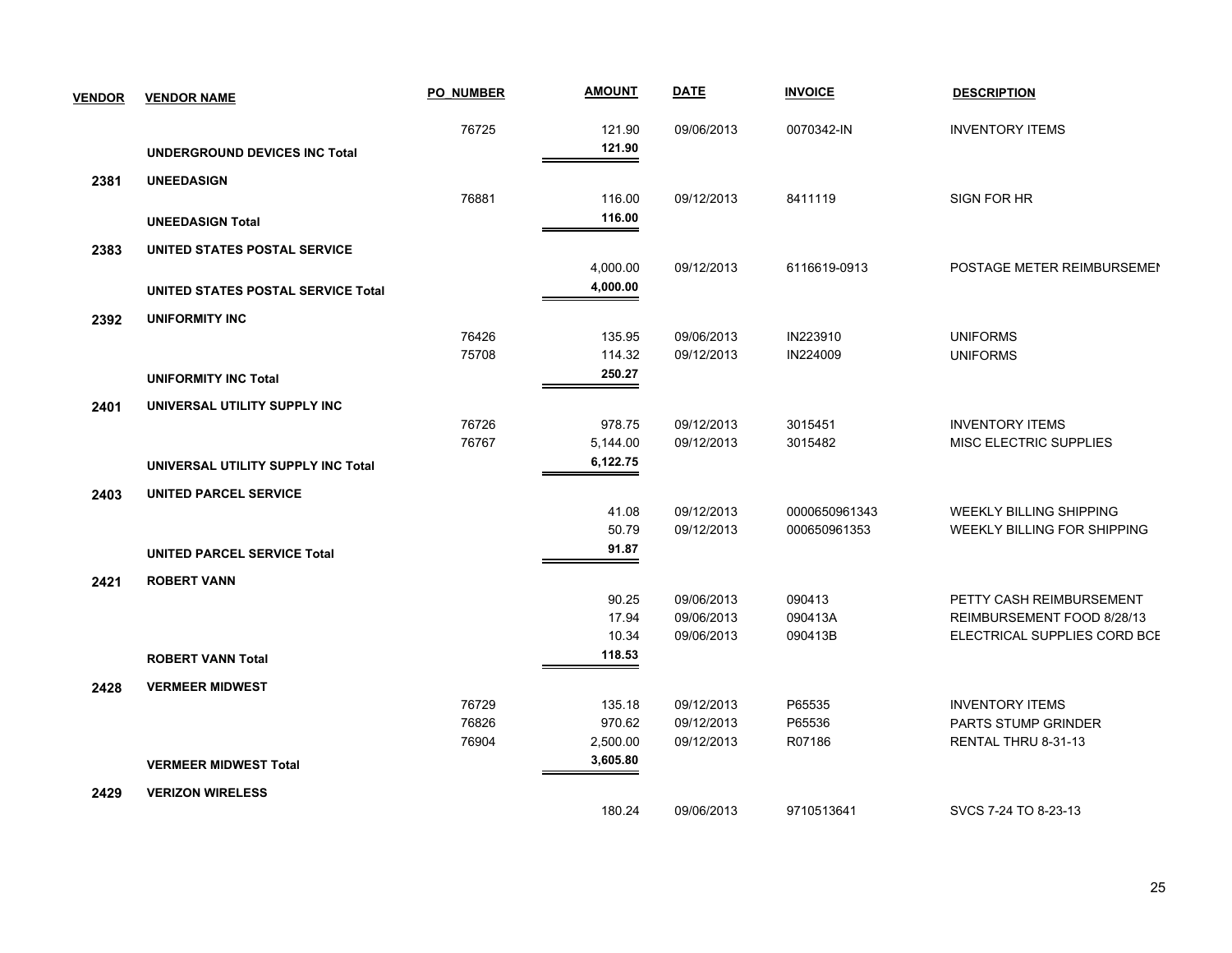| <b>VENDOR</b> | <b>VENDOR NAME</b>                      | <b>PO NUMBER</b> | <b>AMOUNT</b> | <b>DATE</b> | <b>INVOICE</b> | <b>DESCRIPTION</b>             |
|---------------|-----------------------------------------|------------------|---------------|-------------|----------------|--------------------------------|
|               | <b>VERIZON WIRELESS Total</b>           |                  | 180.24        |             |                |                                |
| 2473          | <b>WASCO TRUCK REPAIR CO</b>            |                  |               |             |                |                                |
|               |                                         | 75658            | 74.00         | 09/12/2013  | 125047         | TESTING VEH#1825,2190,1827     |
|               |                                         | 75658            | 21.50         | 09/12/2013  | 125067         | <b>TRUCK TESTING SERVICES</b>  |
|               | <b>WASCO TRUCK REPAIR CO Total</b>      |                  | 95.50         |             |                |                                |
| 2486          | <b>ARAMARK</b>                          |                  |               |             |                |                                |
|               |                                         | 76839            | 138.93        | 09/12/2013  | 15437709       | <b>MISC WINTER CLOTHING</b>    |
|               | <b>ARAMARK Total</b>                    |                  | 138.93        |             |                |                                |
| 2490          | <b>WELCH BROS INC</b>                   |                  |               |             |                |                                |
|               |                                         | 76765            | 1,293.60      | 09/06/2013  | 1454993        | <b>WOODEN STAKES</b>           |
|               | <b>WELCH BROS INC Total</b>             |                  | 1,293.60      |             |                |                                |
| 2495          | <b>WEST SIDE TRACTOR SALES CO</b>       |                  |               |             |                |                                |
|               |                                         | 75999            | 1,950.00      | 09/06/2013  | 107963         | BACK HOE RENTAL 8-12 TO 9-8-13 |
|               |                                         | 76868            | 1,650.00      | 09/12/2013  | 108032         | MONTHLY BILLING THRU 9/15/13   |
|               |                                         | 75574            | 820.73        | 09/12/2013  | D02710         | REPAIR RENTAL DAMAGE           |
|               | <b>WEST SIDE TRACTOR SALES CO Total</b> |                  | 4,420.73      |             |                |                                |
| 2510          | <b>TONY WHITTAKER</b>                   |                  |               |             |                |                                |
|               |                                         |                  | 103.17        | 09/06/2013  | 082413         | UNIFORM ALLOWANCE              |
|               | <b>TONY WHITTAKER Total</b>             |                  | 103.17        |             |                |                                |
| 2526          | THE WILSON BOHANNAN CO                  |                  |               |             |                |                                |
|               |                                         | 76335            | 235.34        | 09/12/2013  | 0101474-IN     | <b>INVENTORY ITEMS</b>         |
|               | THE WILSON BOHANNAN CO Total            |                  | 235.34        |             |                |                                |
| 2527          | <b>WILLIAM FRICK &amp; CO</b>           |                  |               |             |                |                                |
|               |                                         | 76746            | 62.77         | 09/06/2013  | 465570         | <b>INVENTORY ITEMS</b>         |
|               | <b>WILLIAM FRICK &amp; CO Total</b>     |                  | 62.77         |             |                |                                |
| 2530          | <b>WINE SERGI &amp; CO LLC</b>          |                  |               |             |                |                                |
|               |                                         |                  | 100.00        | 09/06/2013  | 65674          | <b>BOND RENEWAL W DREWES</b>   |
|               | <b>WINE SERGI &amp; CO LLC Total</b>    |                  | 100.00        |             |                |                                |
| 2545          | <b>GRAINGER INC</b>                     |                  |               |             |                |                                |
|               |                                         | 76680            | 883.62        | 09/06/2013  | 9219101970     | <b>SUCT HUNTER ROD</b>         |
|               |                                         | 76776            | 530.28        | 09/06/2013  | 9221470751     | <b>INVENTORY ITEMS</b>         |
|               |                                         | 75523            | 99.23         | 09/06/2013  | 9222387830     | WELL HOUSE REPAIR PARTS        |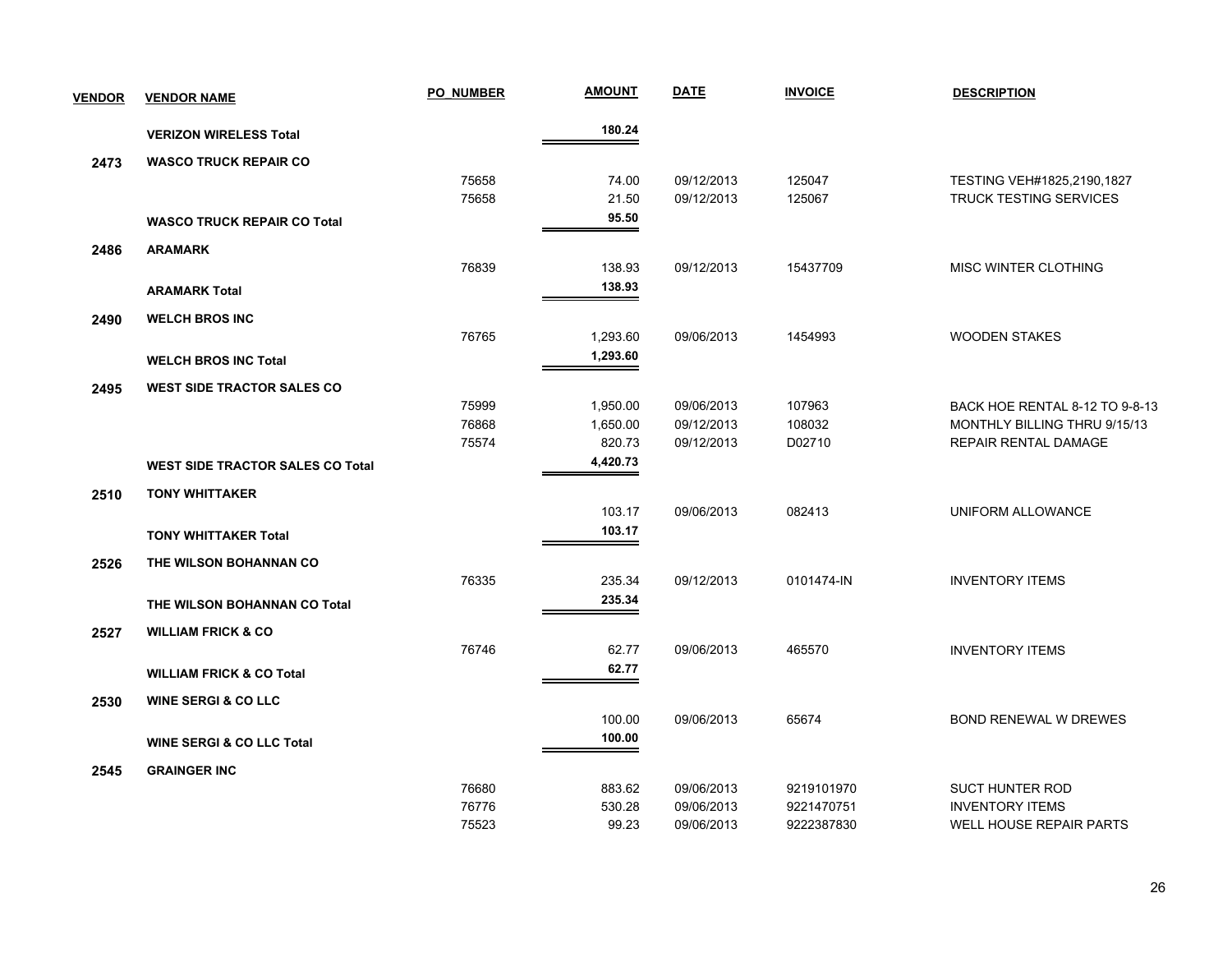| <b>VENDOR</b> | <b>VENDOR NAME</b>                    | <b>PO NUMBER</b> | <b>AMOUNT</b> | <b>DATE</b> | <b>INVOICE</b>       | <b>DESCRIPTION</b>            |
|---------------|---------------------------------------|------------------|---------------|-------------|----------------------|-------------------------------|
|               |                                       | 76836            | 205.50        | 09/12/2013  | 9226846781           | <b>HAND SANITIZER REFILLS</b> |
|               |                                       | 76680            | 883.62        | 09/12/2013  | 9227533024           | <b>DUCT HUNTER ROD</b>        |
|               | <b>GRAINGER INC Total</b>             |                  | 2,602.25      |             |                      |                               |
| 2630          | ZIEBELL WATER SERVICE PRODUCTS        |                  |               |             |                      |                               |
|               |                                       | 76605            | 440.00        | 09/06/2013  | 221550-000           | <b>INVENTORY ITEMS</b>        |
|               |                                       | 76702            | 492.00        | 09/12/2013  | 221551-000           | <b>INVENTORY ITEMS</b>        |
|               | ZIEBELL WATER SERVICE PRODUCTS Total  |                  | 932.00        |             |                      |                               |
|               |                                       |                  |               |             |                      |                               |
| 2631          | <b>ZIMMERMAN FORD INC</b>             |                  |               |             |                      |                               |
|               |                                       | 75575            | 3,762.03      | 09/06/2013  | S43-0813             | FLEET SVC/PARTS AUG 2013      |
|               | <b>ZIMMERMAN FORD INC Total</b>       |                  | 3,762.03      |             |                      |                               |
| 2637          | <b>ILLINOIS DEPT OF REVENUE</b>       |                  |               |             |                      |                               |
|               |                                       |                  | 163,533.25    | 09/13/2013  | 091313ELE            | ELECTRICITY EXCISE TAX        |
|               |                                       |                  | 2,089.21      | 09/06/2013  | ILST130906154748CA 0 | <b>Illinois State Tax</b>     |
|               |                                       |                  | 1,596.11      | 09/06/2013  | ILST130906154748CD 0 | Illinois State Tax            |
|               |                                       |                  | 75.60         | 09/06/2013  | ILST130906154748ED 0 | Illinois State Tax            |
|               |                                       |                  | 8,739.42      | 09/06/2013  | ILST130906154748FD 0 | Illinois State Tax            |
|               |                                       |                  | 2,070.84      | 09/06/2013  | ILST130906154748FN 0 | Illinois State Tax            |
|               |                                       |                  | 716.07        | 09/06/2013  | ILST130906154748HR 0 | Illinois State Tax            |
|               |                                       |                  | 1,505.36      | 09/06/2013  | ILST130906154748IS 0 | Illinois State Tax            |
|               |                                       |                  | 9,489.62      | 09/06/2013  | ILST130906154748PD 0 | Illinois State Tax            |
|               |                                       |                  | 11,829.45     | 09/06/2013  | ILST130906154748PW ( | Illinois State Tax            |
|               | <b>ILLINOIS DEPT OF REVENUE Total</b> |                  | 201,644.93    |             |                      |                               |
| 2638          | <b>INTERNAL REVENUE SERVICE</b>       |                  |               |             |                      |                               |
|               |                                       |                  | 927.65        | 09/06/2013  | FICA130906154748CA ( | <b>FICA Employee</b>          |
|               |                                       |                  | 2,244.31      | 09/06/2013  | FICA130906154748CD ( | <b>FICA Employee</b>          |
|               |                                       |                  | 112.26        | 09/06/2013  | FICA130906154748ED ( | <b>FICA Employee</b>          |
|               |                                       |                  | 397.15        | 09/06/2013  | FICA130906154748FD C | FICA Employee                 |
|               |                                       |                  | 2,912.38      | 09/06/2013  | FICA130906154748FN C | FICA Employee                 |
|               |                                       |                  | 1,032.00      | 09/06/2013  | FICA130906154748HR ( | FICA Employee                 |
|               |                                       |                  | 2,242.77      | 09/06/2013  | FICA130906154748IS 0 | FICA Employee                 |
|               |                                       |                  | 2,660.24      | 09/06/2013  | FICA130906154748PD ( | <b>FICA Employee</b>          |
|               |                                       |                  | 16,155.29     | 09/06/2013  | FICA130906154748PW   | <b>FICA Employee</b>          |
|               |                                       |                  | 613.92        | 09/06/2013  | FICE130906154748CA ( | FICA Employer                 |
|               |                                       |                  | 2,244.31      | 09/06/2013  | FICE130906154748CD ( | FICA Employer                 |
|               |                                       |                  | 112.26        | 09/06/2013  | FICE130906154748ED ( | FICA Employer                 |
|               |                                       |                  | 397.15        | 09/06/2013  | FICE130906154748FD 0 | <b>FICA Employer</b>          |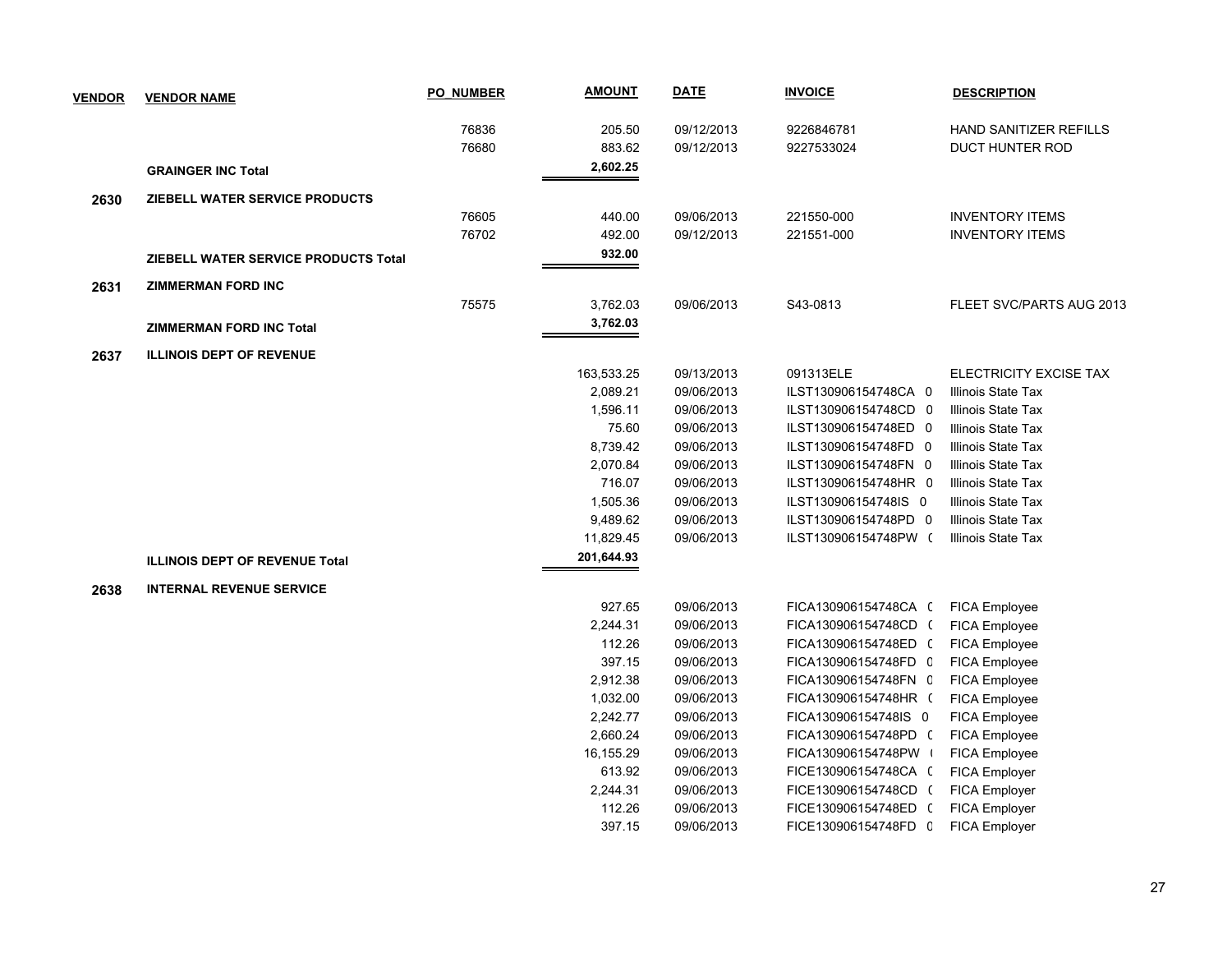| <b>VENDOR</b> | <b>VENDOR NAME</b>                    | <b>PO NUMBER</b> | <b>AMOUNT</b> | <b>DATE</b> | <b>INVOICE</b>        | <b>DESCRIPTION</b>             |
|---------------|---------------------------------------|------------------|---------------|-------------|-----------------------|--------------------------------|
|               |                                       |                  | 2,801.79      | 09/06/2013  | FICE130906154748FN C  | FICA Employer                  |
|               |                                       |                  | 1,032.00      | 09/06/2013  | FICE130906154748HR (  | FICA Employer                  |
|               |                                       |                  | 2,242.77      | 09/06/2013  | FICE130906154748IS 0  | FICA Employer                  |
|               |                                       |                  | 2,660.24      | 09/06/2013  | FICE130906154748PD (  | FICA Employer                  |
|               |                                       |                  | 16,579.61     | 09/06/2013  | FICE130906154748PW    | FICA Employer                  |
|               |                                       |                  | 7,186.52      | 09/06/2013  | FIT 130906154748CA 0  | Federal Withholding Tax        |
|               |                                       |                  | 4,032.42      | 09/06/2013  | FIT 130906154748CD 0  | <b>Federal Withholding Tax</b> |
|               |                                       |                  | 134.21        | 09/06/2013  | FIT 130906154748ED 0  | Federal Withholding Tax        |
|               |                                       |                  | 27,587.82     | 09/06/2013  | FIT 130906154748FD 0  | Federal Withholding Tax        |
|               |                                       |                  | 5,822.91      | 09/06/2013  | FIT 130906154748FN 0  | Federal Withholding Tax        |
|               |                                       |                  | 2,196.14      | 09/06/2013  | FIT 130906154748HR 0  | Federal Withholding Tax        |
|               |                                       |                  | 4,310.72      | 09/06/2013  | FIT 130906154748IS 0  | Federal Withholding Tax        |
|               |                                       |                  | 26,129.56     | 09/06/2013  | FIT 130906154748PD 0  | Federal Withholding Tax        |
|               |                                       |                  | 32,890.16     | 09/06/2013  | FIT 130906154748PW 0  | Federal Withholding Tax        |
|               |                                       |                  | 692.42        | 09/06/2013  | MEDE130906154748CA    | Medicare Employee              |
|               |                                       |                  | 524.89        | 09/06/2013  | MEDE130906154748CD    | Medicare Employee              |
|               |                                       |                  | 26.26         | 09/06/2013  | MEDE130906154748ED    | Medicare Employee              |
|               |                                       |                  | 2,810.75      | 09/06/2013  | MEDE130906154748FD    | Medicare Employee              |
|               |                                       |                  | 681.11        | 09/06/2013  | MEDE130906154748FN    | Medicare Employee              |
|               |                                       |                  | 241.37        | 09/06/2013  | MEDE130906154748HR    | Medicare Employee              |
|               |                                       |                  | 524.50        | 09/06/2013  | MEDE130906154748IS (  | Medicare Employee              |
|               |                                       |                  | 3,215.17      | 09/06/2013  | MEDE130906154748PD    | Medicare Employee              |
|               |                                       |                  | 3,778.34      | 09/06/2013  | MEDE130906154748PW    | Medicare Employee              |
|               |                                       |                  | 619.04        | 09/06/2013  | MEDR130906154748CA    | Medicare Employer              |
|               |                                       |                  | 524.89        | 09/06/2013  | MEDR130906154748CD    | Medicare Employer              |
|               |                                       |                  | 26.26         | 09/06/2013  | MEDR130906154748ED    | Medicare Employer              |
|               |                                       |                  | 2,810.75      | 09/06/2013  | MEDR130906154748FD    | Medicare Employer              |
|               |                                       |                  | 655.25        | 09/06/2013  | MEDR130906154748FN    | Medicare Employer              |
|               |                                       |                  | 241.37        | 09/06/2013  | MEDR130906154748HR    | Medicare Employer              |
|               |                                       |                  | 524.50        | 09/06/2013  | MEDR130906154748IS    | Medicare Employer              |
|               |                                       |                  | 3,215.17      | 09/06/2013  | MEDR130906154748PD    | Medicare Employer              |
|               |                                       |                  | 3,877.58      | 09/06/2013  | MEDR130906154748PW    | Medicare Employer              |
|               | <b>INTERNAL REVENUE SERVICE Total</b> |                  | 192,648.18    |             |                       |                                |
| 2639          | <b>STATE DISBURSEMENT UNIT</b>        |                  |               |             |                       |                                |
|               |                                       |                  | 440.93        | 09/05/2013  | 000000037130906154748 | IL Child Support Amount 1      |
|               |                                       |                  | 347.26        | 09/05/2013  | 000000064130906154748 | IL Child Support Amount 1      |
|               |                                       |                  | 465.36        | 09/05/2013  | 000000064130906154748 | IL Child Support Amount 2      |
|               |                                       |                  | 795.70        | 09/05/2013  | 000000135130906154748 | IL Child Support Amount 1      |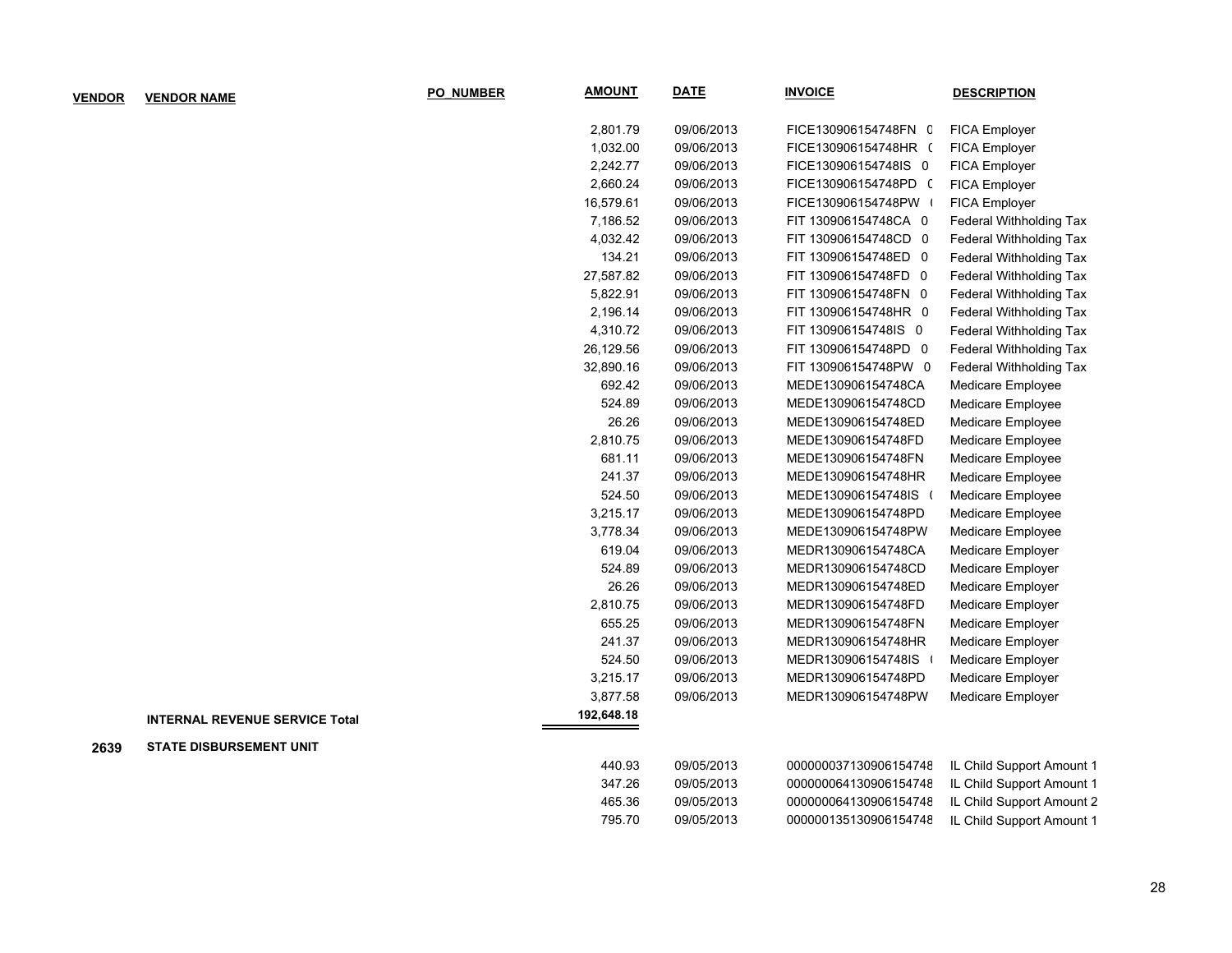| <b>VENDOR</b> | <b>VENDOR NAME</b>                          | <b>PO NUMBER</b> | <b>AMOUNT</b> | <b>DATE</b> | <b>INVOICE</b>        | <b>DESCRIPTION</b>           |
|---------------|---------------------------------------------|------------------|---------------|-------------|-----------------------|------------------------------|
|               |                                             |                  | 600.00        | 09/05/2013  | 000000191130906154748 | IL Child Support Amount 1    |
|               |                                             |                  | 1,661.54      | 09/05/2013  | 000000202130906154748 | IL CS Maintenance 1          |
|               |                                             |                  | 545.00        | 09/05/2013  | 000000206130906154748 | IL Child Support Amount 1    |
|               |                                             |                  | 580.00        | 09/05/2013  | 000000292130906154748 | IL Child Support Amount 1    |
|               |                                             |                  | 369.23        | 09/05/2013  | 000000486130906154748 | IL Child Support Amount 1    |
|               |                                             |                  | 456.04        | 09/05/2013  | 000001123130906154748 | IL Child Support Amount 1    |
|               |                                             |                  | 286.62        | 09/05/2013  | 000001162130906154748 | IL Child Support Amount 1    |
|               |                                             |                  | 334.16        | 09/05/2013  | 000001163130906154748 | IL Child Support Amount 1    |
|               | <b>STATE DISBURSEMENT UNIT Total</b>        |                  | 6,881.84      |             |                       |                              |
| 2643          | <b>DELTA DENTAL</b>                         |                  |               |             |                       |                              |
|               |                                             |                  | 5,422.96      | 09/04/2013  | 090413                | <b>DELTA DENTAL CLAIMS</b>   |
|               |                                             |                  | 2,317.60      | 09/09/2013  | 090913                | DELTA DENTAL CLAIMS          |
|               | <b>DELTA DENTAL Total</b>                   |                  | 7,740.56      |             |                       |                              |
| 2644          | <b>IMRF</b>                                 |                  |               |             |                       |                              |
|               |                                             |                  | 172,376.54    | 09/06/2013  | 090613                | IMRF PAYROLL EE/ER/VOLUNTARY |
|               | <b>IMRF Total</b>                           |                  | 172,376.54    |             |                       |                              |
| 2645          | <b>CHARLES BROWN</b>                        |                  |               |             |                       |                              |
|               |                                             |                  | 3,060.42      | 09/03/2013  | 090113                | <b>GIC SEPTEMBER PAYMENT</b> |
|               | <b>CHARLES BROWN Total</b>                  |                  | 3,060.42      |             |                       |                              |
| 2648          | <b>HEALTH CARE SERVICE CORP</b>             |                  |               |             |                       |                              |
|               |                                             |                  | 139,088.66    | 09/04/2013  | 090413                | <b>MEDICAL CLAIMS</b>        |
|               | <b>HEALTH CARE SERVICE CORP Total</b>       |                  | 139,088.66    |             |                       |                              |
| 2678          | <b>RUBINO ENGINEERING INC</b>               |                  |               |             |                       |                              |
|               |                                             | 76819            | 1,789.00      | 09/12/2013  | 1225                  | <b>GENERAL TESTING SVCS</b>  |
|               | <b>RUBINO ENGINEERING INC Total</b>         |                  | 1,789.00      |             |                       |                              |
| 2682          | <b>INFRASTRUCTURE TECHNOLOGIES LL</b>       |                  |               |             |                       |                              |
|               |                                             | 75345            | 18,700.00     | 09/12/2013  | 13474                 | MOBILE SYSTEM UPGRADE        |
|               | <b>INFRASTRUCTURE TECHNOLOGIES LL Total</b> |                  | 18,700.00     |             |                       |                              |
| 2683          | <b>CONTINENTAL AMERICAN INSURANCE</b>       |                  |               |             |                       |                              |
|               |                                             |                  | 59.89         | 09/06/2013  | ACCG130906154748FD    | <b>AFLAC Accident Plan</b>   |
|               |                                             |                  | 17.47         | 09/06/2013  | ACCG130906154748FN    | <b>AFLAC Accident Plan</b>   |
|               |                                             |                  | 7.48          | 09/06/2013  | ACCG130906154748HR    | <b>AFLAC Accident Plan</b>   |
|               |                                             |                  | 17.48         | 09/06/2013  | ACCG130906154748IS    | <b>AFLAC Accident Plan</b>   |
|               |                                             |                  | 219.22        | 09/06/2013  | ACCG130906154748PD    | <b>AFLAC Accident Plan</b>   |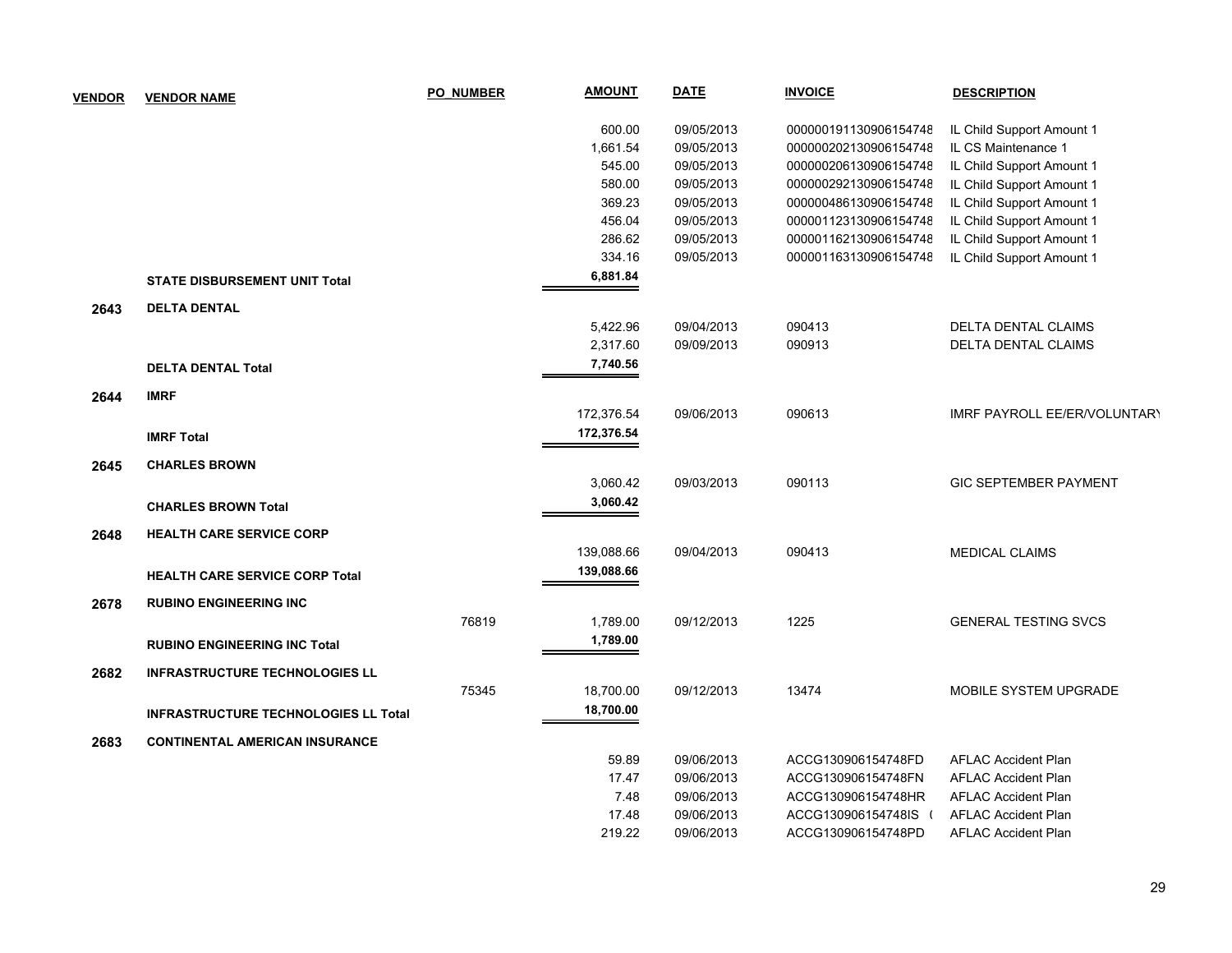| <b>VENDOR</b> | <b>VENDOR NAME</b>                          | <b>PO NUMBER</b> | <b>AMOUNT</b> | <b>DATE</b> | <b>INVOICE</b>       | <b>DESCRIPTION</b>               |
|---------------|---------------------------------------------|------------------|---------------|-------------|----------------------|----------------------------------|
|               |                                             |                  | 78.06         | 09/06/2013  | ACCG130906154748PW   | <b>AFLAC Accident Plan</b>       |
|               | <b>CONTINENTAL AMERICAN INSURANCE Total</b> |                  | 399.60        |             |                      |                                  |
| 2711          | UNITED SEPTIC INC                           |                  |               |             |                      |                                  |
|               |                                             | 76694            | 37,548.00     | 09/06/2013  | 1975                 | <b>INSPECT/CLEAN CATCH BASIN</b> |
|               | <b>UNITED SEPTIC INC Total</b>              |                  | 37,548.00     |             |                      |                                  |
| 2740          | C H HAGER EXCAVATING INC                    |                  |               |             |                      |                                  |
|               |                                             | 76068            | 660.00        | 09/06/2013  | 64                   | <b>HAULING</b>                   |
|               |                                             | 76068            | 1,045.00      | 09/06/2013  | 65                   | <b>HAULING</b>                   |
|               |                                             | 76068            | 1,452.00      | 09/06/2013  | 66                   | <b>HAULING</b>                   |
|               |                                             | 76068            | 1,313.00      | 09/06/2013  | 67                   | <b>HAULING</b>                   |
|               | <b>C H HAGER EXCAVATING INC Total</b>       |                  | 4,470.00      |             |                      |                                  |
| 2748          | <b>CHRISTENSEN LAWN SERVICE INC</b>         |                  |               |             |                      |                                  |
|               |                                             | 76794            | 350.00        | 09/06/2013  | 001-13               | <b>LAWN MOWING</b>               |
|               | <b>CHRISTENSEN LAWN SERVICE INC Total</b>   |                  | 350.00        |             |                      |                                  |
| 2756          | <b>RXBENEFITS, INC.</b>                     |                  |               |             |                      |                                  |
|               |                                             |                  | 30,788.41     | 09/05/2013  | 4242                 | PRESCRIPTION CLAIMS              |
|               | <b>RXBENEFITS, INC. Total</b>               |                  | 30,788.41     |             |                      |                                  |
| 2769          | <b>GENWORTH LIFE INSURANCE COMPAN</b>       |                  |               |             |                      |                                  |
|               |                                             |                  | 61.46         | 09/06/2013  | LTCI130906154748CA 0 | Long Term Care Insurance         |
|               |                                             |                  | 105.81        | 09/06/2013  | LTCI130906154748FN 0 | Long Term Care Insurance         |
|               |                                             |                  | 94.71         | 09/06/2013  | LTCI130906154748HR C | Long Term Care Insurance         |
|               |                                             |                  | 80.86         | 09/06/2013  | LTCI130906154748PD 0 | Long Term Care Insurance         |
|               | <b>GENWORTH LIFE INSURANCE COMPAN Total</b> |                  | 342.84        |             |                      |                                  |
| 2792          | <b>JAMES MC HUGH CONSTRUCTION CO</b>        |                  |               |             |                      |                                  |
|               |                                             | 75267            | 86,183.50     | 09/06/2013  | 555-CSC-002F         | LTL WOODS SITE - FINAL           |
|               | <b>JAMES MC HUGH CONSTRUCTION CO Total</b>  |                  | 86,183.50     |             |                      |                                  |
| 2810          | <b>MSAB INCORPORATED</b>                    |                  |               |             |                      |                                  |
|               |                                             | 76795            | 2,995.00      | 09/12/2013  | 31489                | <b>LICENSE RENEWAL</b>           |
|               | <b>MSAB INCORPORATED Total</b>              |                  | 2,995.00      |             |                      |                                  |
|               | <b>MP SYSTEMS INC</b>                       |                  |               |             |                      |                                  |
| 2823          |                                             | 75703            | 126,518.81    | 09/06/2013  | 78660                | OVERHEAD LINE CONSTRUCTION       |
|               |                                             |                  | 126,518.81    |             |                      |                                  |
|               | <b>MP SYSTEMS INC Total</b>                 |                  |               |             |                      |                                  |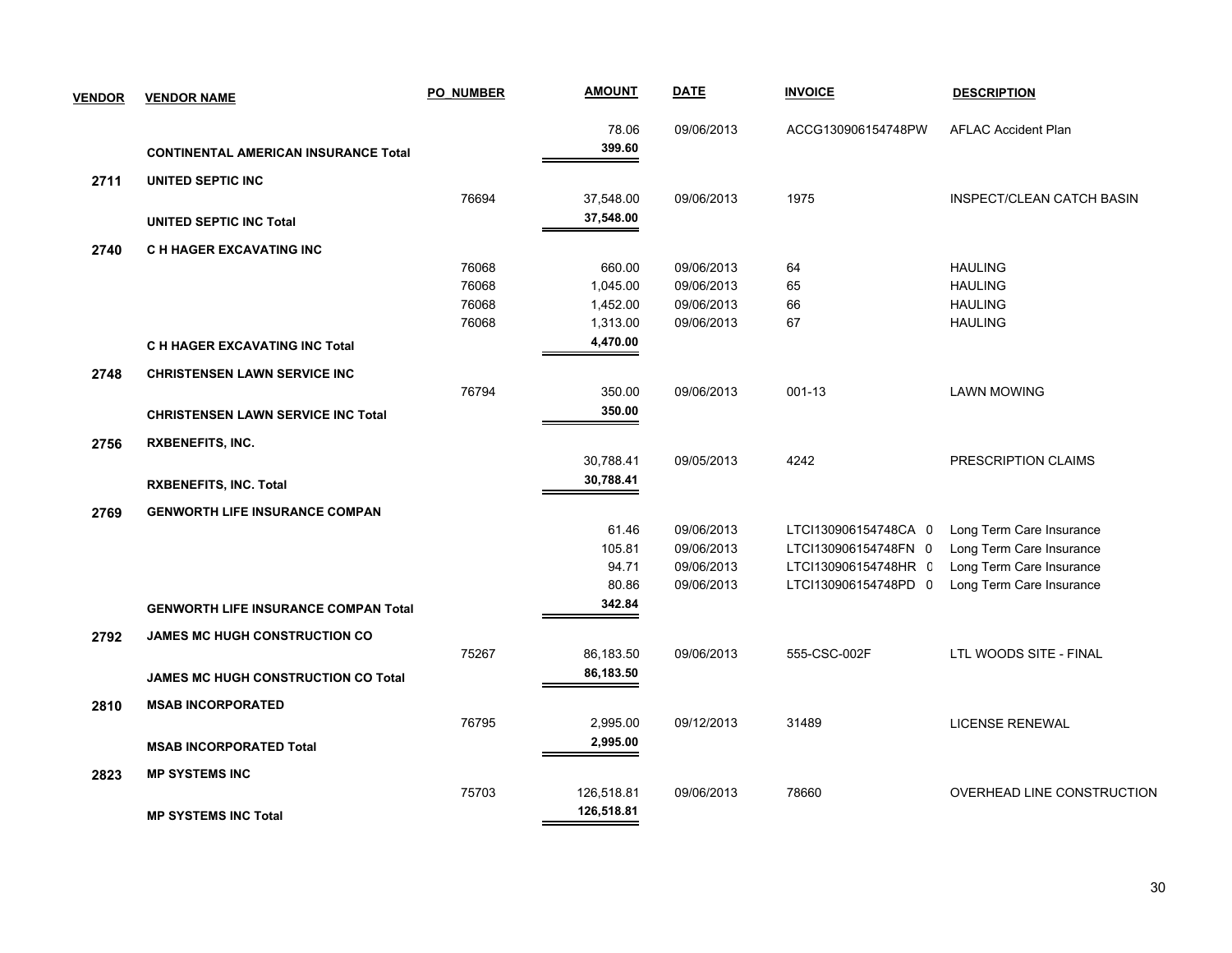| <b>VENDOR</b> | <b>VENDOR NAME</b>                            | <b>PO NUMBER</b> | <b>AMOUNT</b> | <b>DATE</b> | <b>INVOICE</b> | <b>DESCRIPTION</b>           |
|---------------|-----------------------------------------------|------------------|---------------|-------------|----------------|------------------------------|
| 2840          | <b>ST CHARLES ARTS COUNCIL</b>                |                  |               |             |                |                              |
|               |                                               |                  | 3,812.50      | 09/06/2013  | VCCART0713     | HOTEL TAX MAY-JULY 2013      |
|               | <b>ST CHARLES ARTS COUNCIL Total</b>          |                  | 3,812.50      |             |                |                              |
| 2883          | <b>ADVANCED DISPOSAL SERVICES</b>             |                  |               |             |                |                              |
|               |                                               | 75995            | 1,156.31      | 09/12/2013  | T00000954682   | MONTHLY BILLING THRU 8/31/13 |
|               |                                               | 77063            | 5,020.63      | 09/12/2013  | T50000024869   | MONTHLY BILLING AUGUST 2013  |
|               | <b>ADVANCED DISPOSAL SERVICES Total</b>       |                  | 6,176.94      |             |                |                              |
| 2885          | <b>AGSCO CORPORATION</b>                      |                  |               |             |                |                              |
|               |                                               | 76827            | 1,052.17      | 09/12/2013  | 1/981070       | MISC 50LB BAGS AND PALLET    |
|               | <b>AGSCO CORPORATION Total</b>                |                  | 1,052.17      |             |                |                              |
| 2891          | <b>SCHIROTT, LUETKEHANS, GARDNER</b>          |                  |               |             |                |                              |
|               |                                               |                  | 2,762.45      | 09/12/2013  | 4300-3744M-46  | MONTHLY BILLING JULY 2013    |
|               |                                               |                  | 234.00        | 09/06/2013  | 4300-3784M-37  | SVCS JULY 2013 HAHN          |
|               |                                               |                  | 507.00        | 09/06/2013  | 4300-3964M-13  | SVCS JULY 2013 EVS           |
|               | <b>SCHIROTT, LUETKEHANS, GARDNER Total</b>    |                  | 3,503.45      |             |                |                              |
| 2894          | <b>HAVLICEK ACE HARDWARE LLC</b>              |                  |               |             |                |                              |
|               |                                               | 76606            | 241.20        | 09/12/2013  | 14205/1        | <b>INVENTORY ITEMS</b>       |
|               |                                               | 76655            | 40.20         | 09/06/2013  | 14678/1        | <b>INVENTORY ITEMS</b>       |
|               |                                               | 76754            | 402.00        | 09/12/2013  | 15087/1        | <b>INVENTORY ITEMS</b>       |
|               | <b>HAVLICEK ACE HARDWARE LLC Total</b>        |                  | 683.40        |             |                |                              |
| 2929          | <b>FOOTE MIELKE CHAVEZ &amp; O'NEIL</b>       |                  |               |             |                |                              |
|               |                                               | 75540            | 550.00        | 09/06/2013  | 1705           | MONTHLY BILLING POLICE DEPT  |
|               |                                               | 75540            | 3,200.00      | 09/06/2013  | 1706           | MONTHLY BILLING POLICE DEPT  |
|               |                                               | 75540            | 525.00        | 09/06/2013  | 1707           | MONTHLY BILLING POLICE DEPT  |
|               |                                               | 75540            | 475.00        | 09/06/2013  | 1708           | MONTHLY BILLING POLICE DEPT  |
|               |                                               | 75540            | 550.00        | 09/06/2013  | 1709           | MONTHLY BILLING POLICE DEPT  |
|               | <b>FOOTE MIELKE CHAVEZ &amp; O'NEIL Total</b> |                  | 5,300.00      |             |                |                              |
| 2934          | <b>INDEPENDENT STATIONERS INC</b>             |                  |               |             |                |                              |
|               |                                               | 76758            | 5.75          | 09/06/2013  | IN-000333035   | <b>OFFICE SUPPLIES</b>       |
|               | <b>INDEPENDENT STATIONERS INC Total</b>       |                  | 5.75          |             |                |                              |
| 2950          | <b>SAFETY SUPPLY ILLINOIS LLC</b>             |                  |               |             |                |                              |
|               |                                               | 76796            | 39.43         | 09/06/2013  | 1902552113     | <b>INVENTORY ITEMS</b>       |
|               |                                               | 76545            | 240.99        | 09/06/2013  | 1902552122     | <b>INVENTORY ITEMS</b>       |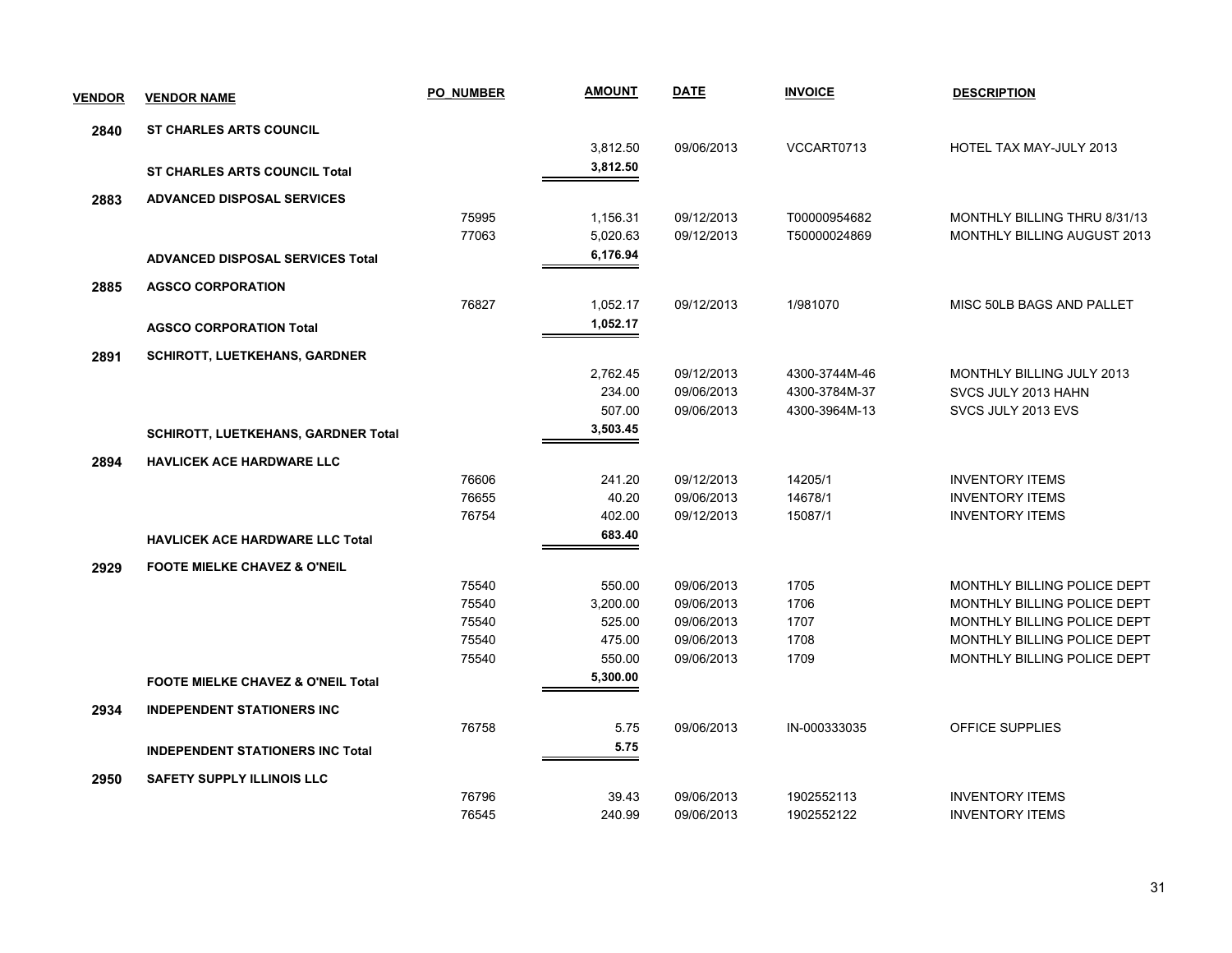| <b>VENDOR</b> | <b>VENDOR NAME</b>                         | <b>PO NUMBER</b> | <b>AMOUNT</b> | <b>DATE</b> | <b>INVOICE</b>        | <b>DESCRIPTION</b>           |
|---------------|--------------------------------------------|------------------|---------------|-------------|-----------------------|------------------------------|
|               | <b>SAFETY SUPPLY ILLINOIS LLC Total</b>    |                  | 280.42        |             |                       |                              |
| 2971          | <b>LYDIA MEYER</b>                         |                  |               |             |                       |                              |
|               |                                            |                  | 432.00        | 09/06/2013  | 000000291130906154748 | Bankruptcy                   |
|               | <b>LYDIA MEYER Total</b>                   |                  | 432.00        |             |                       |                              |
| 2989          | <b>KOZ TRUCKING INC</b>                    |                  |               |             |                       |                              |
|               |                                            | 23               | 1,447.02      | 09/06/2013  | 7467                  | STONE-GRAVEL                 |
|               |                                            | 23               | 1,174.69      | 09/12/2013  | 7484                  | STONE-GRAVEL                 |
|               | <b>KOZ TRUCKING INC Total</b>              |                  | 2,621.71      |             |                       |                              |
| 2990          | <b>HAWKINS INC</b>                         |                  |               |             |                       |                              |
|               |                                            | 25               | 3,594.58      | 09/06/2013  | 3503865               | <b>CHEMICALS</b>             |
|               | <b>HAWKINS INC Total</b>                   |                  | 3,594.58      |             |                       |                              |
| 2999          | <b>ARTHUR LEMKE</b>                        |                  |               |             |                       |                              |
|               |                                            |                  | 35.00         | 09/12/2013  | 091013                | AUGUST 2013 INTERNET BILLING |
|               | <b>ARTHUR LEMKE Total</b>                  |                  | 35.00         |             |                       |                              |
| 3002          | <b>JET SERVICES INC</b>                    |                  |               |             |                       |                              |
|               |                                            | 76254            | 35.00         | 09/12/2013  | 990002124             | SVCS AUG 2013                |
|               |                                            | 76254            | 25.00         | 09/12/2013  | 990002126             | SVCS AUG 2013                |
|               |                                            | 76254            | 25.00         | 09/12/2013  | 990002127             | SVCS AUG 2013                |
|               |                                            | 76254            | 45.00         | 09/12/2013  | 990002128             | SVCS AUG 2013                |
|               | <b>JET SERVICES INC Total</b>              |                  | 130.00        |             |                       |                              |
| 3009          | <b>AMERICAN DEMOLITION CORP</b>            |                  |               |             |                       |                              |
|               |                                            | 76422            | 74,750.00     | 09/06/2013  | 2904-1-17029          | <b>SVC VFW BUILDING</b>      |
|               | <b>AMERICAN DEMOLITION CORP Total</b>      |                  | 74,750.00     |             |                       |                              |
| 3031          | <b>NEXT MEDIA OPERATING INC</b>            |                  |               |             |                       |                              |
|               |                                            |                  | 640.00        | 09/12/2013  | 110113                | RADIO ADVERSTISING NOV 13    |
|               | <b>NEXT MEDIA OPERATING INC Total</b>      |                  | 640.00        |             |                       |                              |
| 3033          | <b>BATAVIA ARTISTS ASSOC NFP LLC</b>       |                  |               |             |                       |                              |
|               |                                            |                  | 1,250.00      | 09/12/2013  | VCCWAT0713            | HOTEL TAX MAY THR JULY 2013  |
|               | <b>BATAVIA ARTISTS ASSOC NFP LLC Total</b> |                  | 1,250.00      |             |                       |                              |
| 99900022      | <b>WHERE THERE'S A WILL THERE'S</b>        |                  |               |             |                       |                              |
|               |                                            |                  | 195.00        | 09/06/2013  | 090313                | GIVING FRIDAY AUGUST 2013    |